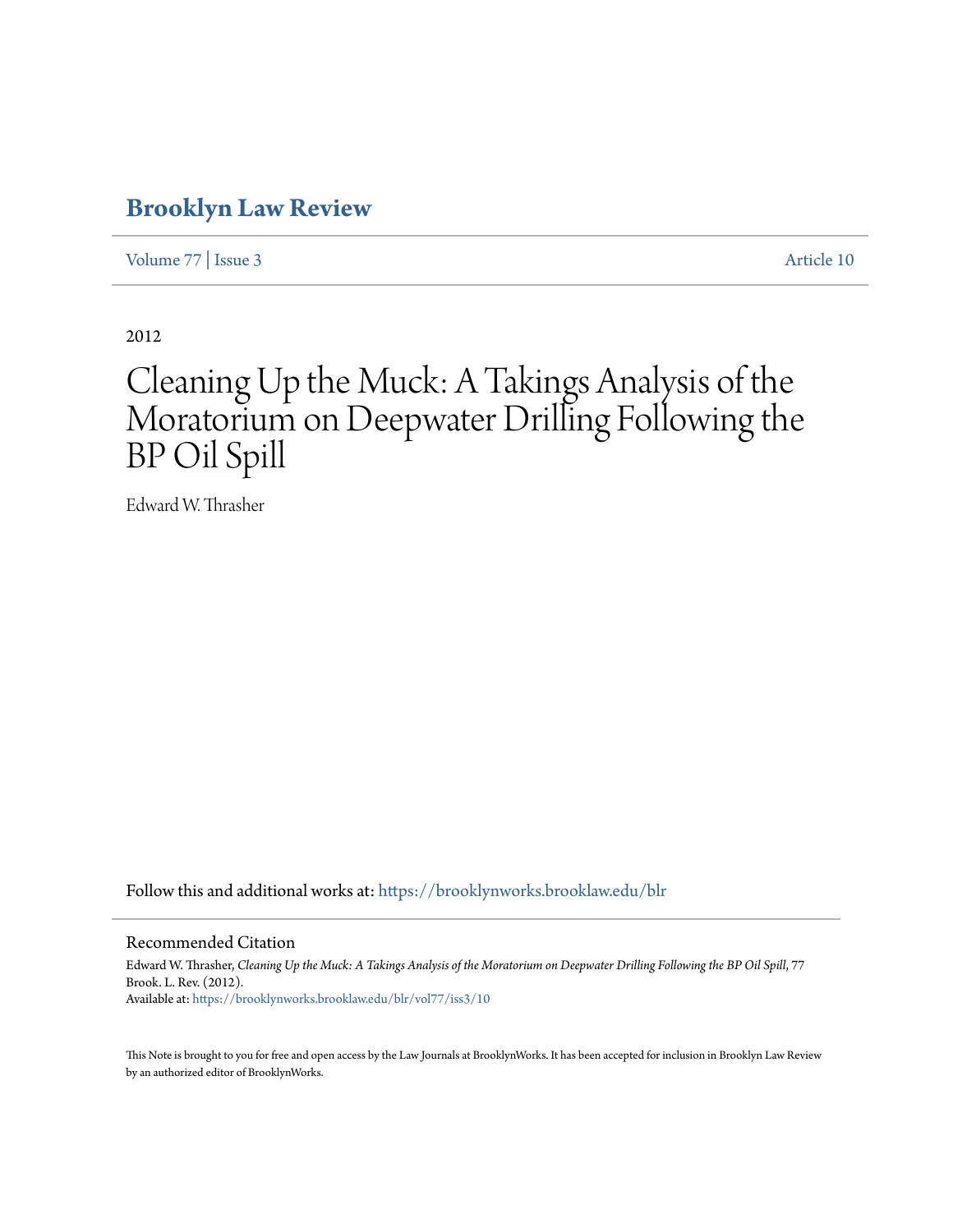# Cleaning Up the Muck

# A TAKINGS ANALYSIS OF THE MORATORIUM ON DEEPWATER DRILLING FOLLOWING THE BP OIL SPILL

#### **INTRODUCTION**

 $\overline{a}$ 

On April 20, 2010, the Deepwater Horizon drilling platform exploded in the Gulf of Mexico. The blast killed eleven workers and triggered the worst oil spill in America's history.<sup>1</sup> The platform was owned by Transocean Services, Ltd., and was under lease to British Petroleum, PLC (BP), for the purpose of drilling an exploratory well five thousand feet below the ocean's surface off the coast of Louisiana.<sup>2</sup> Aside from the unfortunate deaths of the workers, another tragedy unfolded as it became clear that the spill could not be stopped for weeks or even months. Around-the-clock video feeds of the oil spewing from the leak showed viewers the enormity of the disaster, capturing the hearts and interest of the nation.<sup>3</sup> It was estimated that over two hundred million gallons escaped from the leaking well before it was finally capped in mid-July.<sup>4</sup> The environmental effects on the region's wildlife—and on the people who depended on that wildlife for their subsistence—were staggering.<sup>5</sup>

<sup>1</sup>  *See* Hornbeck Offshore Servs., L.L.C. v. Salazar, 696 F. Supp. 2d 627, 630 (E.D. La. 2010).

Andrea Chambers & Jerry Brown, *The 2010 Gulf Oil Spill and Questions of Liability*, LEXISNEXIS EMERGING ISSUES ANALYSIS, Aug. 25, 2010, *available at* 2010 Emerging Issues 5281.

In fact, the oil spill was the most searched-for term in Yahoo's search engine in 2010, the first time since 2005 that a celebrity had not topped the list. Michael Liedtke, *BP Oil Spill Swamps Yahoo Search Engine in 2010*, YAHOO!FINANCE, (Dec. 1, 2010, 7:54 AM), http://finance.yahoo.com/news/BP-oil-spill-swamps-Yahoo-apf-1847949440.html?x=0&.v=6. 4

Editorial, *Gulf Leak Is Over, Impacts Still Uncertain*, DAY (New London, Conn.), Sept. 22, 2010. To put this astronomical number in perspective, the infamous Exxon Valdez disaster that occurred off the coast of Alaska in 1989 resulted in a spill of about eleven million gallons. David Dipino, *Researcher Warns that Current Could Still Bring Oil to the Area*, SUN SENTINEL (Fort Lauderdale, Fla.), Sept. 8, 2010, at 1.

 $<sup>5</sup>$  *Hornbeck*, 696 F. Supp. 2d at 630 n.2 ("As a result [of the spill], nearly one-</sup> third of the Gulf of Mexico has been closed to commercial and recreational fishing.").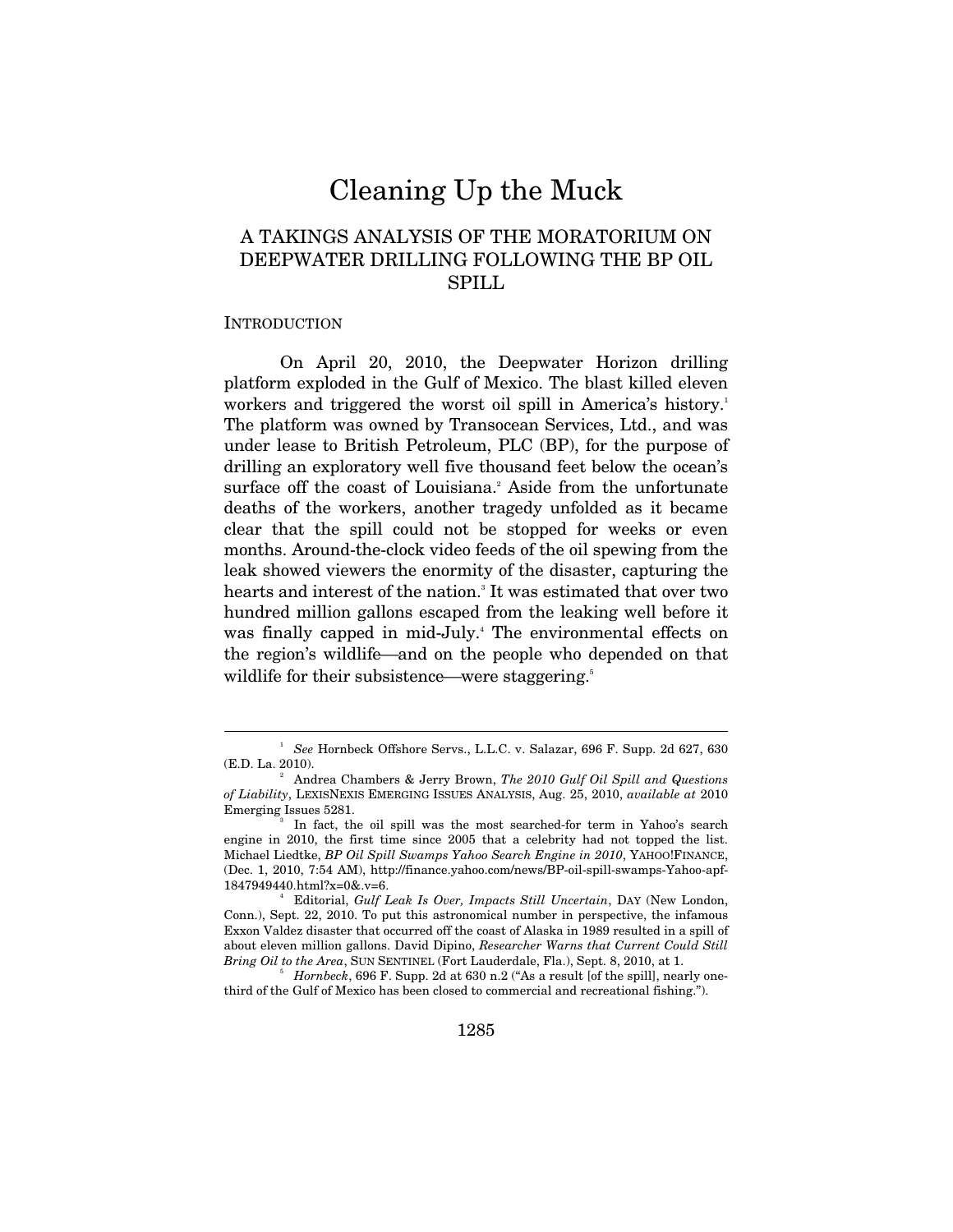Following the Deepwater Horizon disaster, it became immediately apparent that a prolonged oil leak posed a significant threat to wildlife living in and near the Gulf of Mexico. The region "is home to more than 400 marine and coastal fish and wildlife species," including five endangered species of sea turtle, a variety of birds such as brown pelicans and terns, and several marine mammals including sperm whales and bottlenose dolphins.<sup>6</sup> Additionally, it is the largest spawning ground in the world for blue fin tuna.7 About a month after the spill began, more than seven hundred dead animals had already been collected from the Plaquemines, Jefferson, and Lafourche parishes of Louisiana alone.<sup>8</sup> Unlike beach goers and bathers in the area, many animals were ill-equipped or unable to avoid exposure to the spill.<sup>9</sup> One expert expressed concern over the potential threat to the reproductive capabilities of fish in the area, noting, "Fish can swim away from the oil spill  $\dots$ , but eggs and larvae cannot."<sup>10</sup> Even worse, sea turtles in the area were observed attempting to feed on the tar balls that were prevalent in the Gulf.<sup>11</sup>

Aside from those animals affected by direct exposure to the oil, the damage the spill caused to the marine and coastal habitat also posed more long-term, indirect threats. The salt marshes and mangrove coastlines that make up the wetlands surrounding the Gulf were described as practically impossible to clean without doing additional damage.12 Coast Guard Admiral

<sup>&</sup>lt;sup>6</sup> Gulf Coast Oil Spill—pt. 1: Hearing Before the H. Comm. on Transp. and *Infrastructure*, 111th Cong. (2010) (statement of Larry Schweiger, President/CEO, Nat'l Wildlife Fed'n). 7

Dipino, *supra* note 4. 8

Kia Hall Hayes, *Coalition Asks BP to Allocate \$750million: Money for Economic Losses, Seafood Safety*, NEW ORLEANS TIMES PICAYUNE, May 30, 2010.

*See Gulf Coast Oil Spill—pt. 1: Hearing Before the H. Comm. on Transp. and Infrastructure*, 111th Cong. (2010) (statement of Larry Schweiger, President/CEO, Nat'l Wildlife Fed'n). For example, young sea turtles were described as "prone to being poisoned or coated by the sticky oil." *Id.* Their adult counterparts fared no better as they "show[ed] no natural avoidance behaviors when confronted with an oil slick" and those that remained in the affected area often suffered from malnutrition. *Id.* Likewise, birds that tried to cope with their exposure to the spill by grooming the oil out of their feathers often exacerbated their problems by inadvertently consuming more oil in the process. *Id.* 

<sup>&</sup>lt;sup>10</sup> Dipino, *supra* note 4.<br><sup>11</sup> Gulf Coast Oil Spill—pt. 1: Hearing Before the H. Comm. on Transp. and *Infrastructure*, 111th Cong. (2010) (statement of Larry Schweiger, President/CEO, Nat'l Wildlife Fed'n). 12 Matthew Brown, *Cleaning Oil-Soaked Wetlands May Be Impossible, Scientists* 

*Say*, ASSOCIATED PRESS (May 22, 2010), http://www.nola.com/news/gulf-oil-spill/index.ssf/ 2010/05/cleaning\_oil-soaked\_wetlands\_m.html; *see also* Bruce Barcott, *Forlorn in the Bayou*, NAT'L GEOGRAPHIC (Oct. 2010), http://ngm.nationalgeographic.com/2010/10/gulfoil-spill/barcott-text.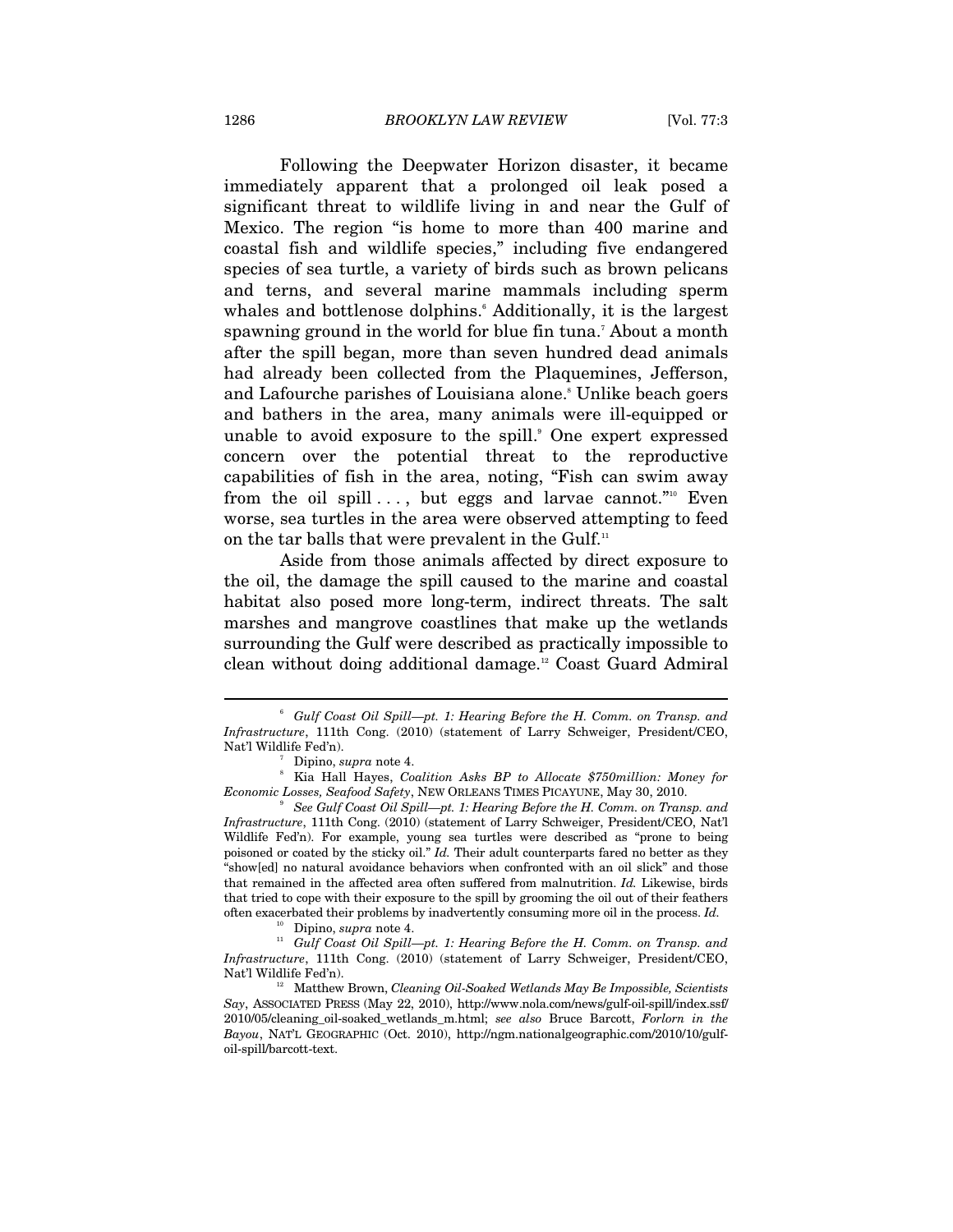Thad Allen, in charge of the federal effort to clean up the spill, described oil in the wetland marshes as a "worst-case scenario."<sup>13</sup> These wetlands are essential to the water quality of estuaries, with 98 percent of the fish and shellfish of the Gulf relying on them for food, shelter, and breeding.<sup>14</sup> The potential danger was even more ominous considering that "[m]ore than 20 years after the Exxon Valdez spill, oil can still be found on Alaska's beaches, and many species have not completely recovered."15

In addition to the perils facing the wildlife and the environment, the spill was particularly alarming for those people involved in Louisiana's seafood, tourism, and recreation industries, which bring in almost \$4 billion each year.<sup>16</sup> Even with the spill barely a month old, and before pictures of the coastal impact inundated the American household, USA Today found that 13 percent of people polled would not eat any seafood that originated in the Gulf.17 Adding to these fears was a concern that the aggressive cleanup efforts might actually increase the damage to seafood and the environment in general.<sup>18</sup> The chemical dispersants being used were of particular concern.<sup>19</sup> The dispersants used by BP to break up and dissolve the oil were assumed to be safe, but, alarmingly, the long-term health and environmental effects are still not well known.<sup>20</sup> Additionally, while the use of dispersants may be an effective means for hastening the degradation of oil, it also "increases the

<sup>&</sup>lt;sup>13</sup> Brown, *supra* note 12.<br><sup>14</sup> See Barcott, *supra* note 12.<br><sup>15</sup> Gulf Coast Oil Spill—pt. 1: Hearing Before the H. Comm. on Transp. and *Infrastructure*, 111th Cong. (2010) (statement of Larry Schweiger, President/CEO, Nat'l Wildlife Fed'n). The larger population size and greater importance of the Gulf of Mexico to the national economy was another reason the impact and liability of the BP spill was predicted to be much greater than that of the Exxon Valdez. Jonathan Stempel, *Special Report: BP Oil Spill a Gusher for Lawyers*, REUTERS (June 30, 2010), http://www.reuters.com/article/2010/06/ 30/us-oil-spill-bp-liability-idUSTRE65T2MZ20100630. One expert noted that "[t]his is not an attenuated 38,000 people on the coast of Alaska 4,000 miles away. Harms are likely to be larger, with a population more than 100 times greater in the impact zone and much larger economies and coastal ecosystems." *Id.*

<sup>&</sup>lt;sup>16</sup> Hayes, *supra* note 8.<br><sup>17</sup> *Id.*<br><sup>18</sup> *V*<sub>t</sub>, *V*<sub>t</sub>lland *A*urly

<sup>18</sup> Kate Kelland, *Analysis: Doing Nothing Might Have Been Best for Oil Spill*, REUTERS (June 28, 2010), http://www.reuters.com/article/2010/06/28/us-oil-spill-

 $19$  "BP used an estimated 2 million gallons of the chemical dispersant Corexit to break up oil, both on the surface and deep underwater near the gushing well." Sandi Doughton, *Seattle's NOAA Operation Testing Safety of Gulf Seafood*, SEATTLE TIMES, Aug. 6, 2010. According to the Public Employees for Environmental Responsibility, "One of the greatest unaddressed concerns associated with the Deepwater Horizon oil spill is [chemical] dispersant contamination of the seafood consumed by the public."  $Id$ .  $Id$ .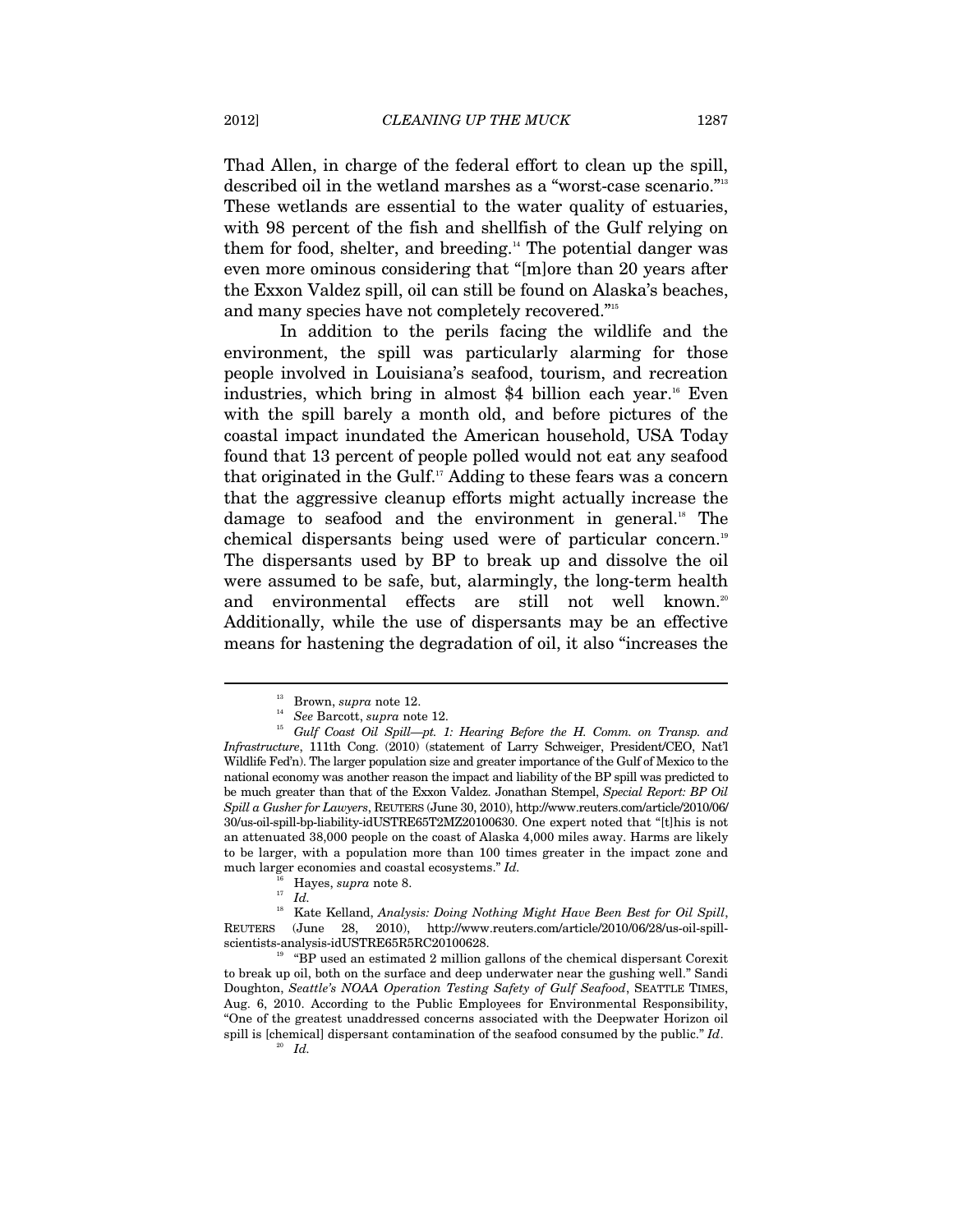risk that aquatic life in the water and on the sea floor will be exposed to oil . . . and add yet more inherently toxic chemicals to the already toxic oil."21 The federal government acknowledged this potential danger, at one point ordering BP to "identify and use a less toxic and more effective dispersant."<sup>22</sup> Even without proof of actual contamination or danger, the enormous amount of media coverage discussing possible contamination resulted in a general consumer aversion to seafood from the Gulf that, in turn, destroyed the economic prospects of many of those who relied on the seafood industry in the region.<sup>23</sup>

In response to the spill, the White House issued a moratorium on all oil drilling in the Gulf of Mexico and the Pacific Ocean.<sup>24</sup> Critics argued that this action did nothing more than exacerbate the impact on the region by creating another class of employees to stand in the unemployment line, namely those who rely on the energy industry.<sup>25</sup> As a result—much like the blobs of oil that arrived on beaches hundreds of miles from their source—the legal consequences quickly spread throughout the country, touching the lives of thousands of people.<sup>26</sup> In addition to the seemingly endless procession of environmental liability lawsuits facing BP, companies and individuals in the industry—who were innocent in causing the spill but who felt they were being punished or forced to suffer nonetheless—brought litigation against the federal government.<sup>27</sup> One of these cases was *Hornbeck Offshore Services L.L.C. v. Salazar*, in which a group of offshore oil and gas drilling support

<sup>21</sup> *Gulf Coast Oil Spill—pt. 1: Hearing Before the H. Comm. on Transp. and Infrastructure*, 111th Cong. (2010) (statement of Larry Schweiger, President/CEO, Nat'l Wildlife Fed'n). 22 Press Release, Envtl. Prot. Agency, BP Must Use Less Toxic Dispersant

<sup>(</sup>May 20, 2010). 23 *Gulf Coast Oil Spill—pt. 1: Hearing Before the H. Comm. on Transp. and* 

*Infrastructure*, 111th Cong. (2010) (statement of Larry Schweiger, President/CEO, Nat'l Wildlife Fed'n). For instance, "[i]n Hopedale, Louisiana, people who typically make their living from the bounty of the sea are now standing in unemployment lines,

waiting for relief."  $Id$ .<br><sup>24</sup> Hornbeck Offshore Servs., L.L.C. v. Salazar, 696 F. Supp. 2d 627, 630 (E.D.<br>La. 2010).

La. 2010). 25 *See* Siobhan Hughes & Stephen Power, *New Ban Hits Oil Drillers*, WALL ST. J. (July 12, 2010), http://online.wsj.com/article/SB1000142405274870428820457536 2862315524690.html. 26 A former chairman of the Alaska Oil Spill Commission's legal task force

after the Exxon Valdez disaster estimated that BP's clean up and legal liability costs could reach as high as \$90 billion. Stempel, *supra* note 15. The quantity of lawsuits involved in the BP litigation is expected to become so large that it has even been compared to asbestos and tobacco litigation. *Id.* 

<sup>&</sup>lt;sup>27</sup> See First Supplemental and Amended Complaint for Declaratory and Injunctive Relief at ¶ 89(b), *Hornbeck*, 696 F. Supp. 2d 627 (No. 10-1663).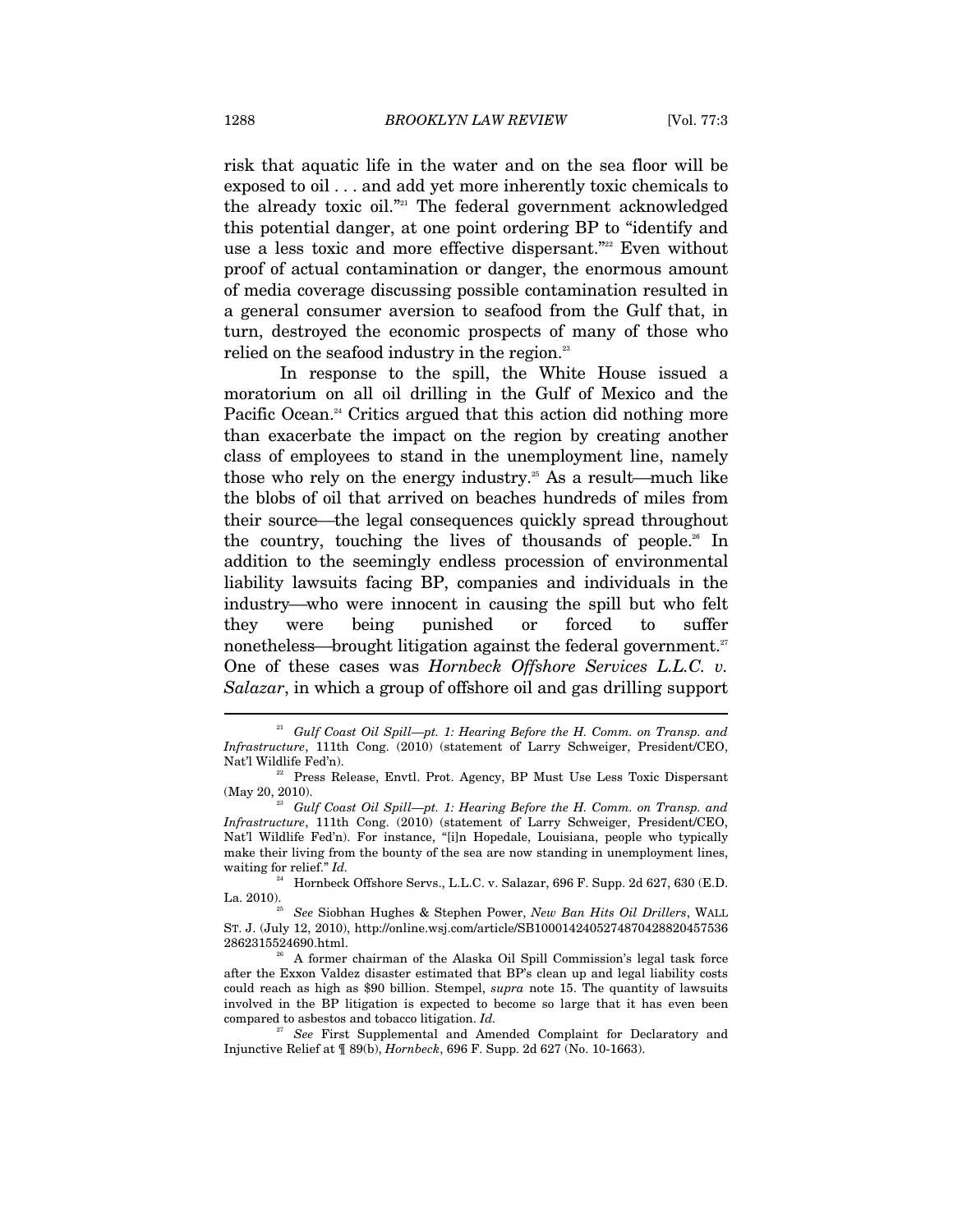and service providers located in the Gulf sued the government, claiming that the overly broad moratorium unjustly deprived them of their service contracts with oil exploration companies unassociated with the spill.<sup>28</sup> Further, they claimed that the damage was potentially irreparable if those exploration companies permanently left the Gulf for other waters as a result of the moratorium.<sup>29</sup>

Certainly, quick government action was required to stop and then clean up the leaking oil and to punish those who caused the spill. But the broad and dramatic oil-drilling moratorium, and its subsequent detrimental impact on the oil industry in the Gulf, illustrates the dangerous potential of reactive government regulation that forces innocent parties to bear a burden more rightly placed on others. Protection against this threat can be found in the takings clause of the United States Constitution. Accordingly, this note will focus on a takings claim that was briefly mentioned but never fully argued or ruled on in *Hornbeck*<sup>30</sup> to show that such a claim should provide a valid recourse for future oil industry plaintiffs affected by federal regulations in response to oil spills. Moratoria impose uniquely detrimental burdens on service industry entities that rely on property interests with a definite life span. Incorporating these burdens into a traditional takings analysis will deter the federal government from passing moratoria that are too rash or broad. At a minimum, such an application would provide a compensation mechanism to those who suffer as a result of moratoria that are necessary but nonetheless detrimental. Accordingly, a court applying a takings analysis to a factual situation similar to the events that unfolded in *Hornbeck* should find that a taking occurred and that compensation must be paid—despite an unwillingness to come to such a holding in the past.

Part I of this note discusses the government's response to the Deepwater Horizon disaster. Part II analyzes the legal

<sup>&</sup>lt;sup>28</sup> *Hornbeck*, 696 F. Supp. 2d at 632.<br><sup>29</sup> *Id.* at 638.<br><sup>30</sup> *See* Plaintiffs' Original Complaint and Application for Temporary Restraining Order and Injunctive Relief at ¶ 33, *Hornbeck*, 696 F. Supp. 2d 627 (No. 10-1663(F)(2)); First Supplemental and Amended Complaint for Declaratory and Injunctive Relief, *supra* note 27, ¶ 91; Diamond Offshore's Brief in Support of Emergency Motion to Intervene at ¶ 11, *Hornbeck*, 696 F. Supp. 2d 627 (No. 10-  $1663(F)(2)$ ). Instead of focusing on the takings claim, the bulk of the plaintiffs' argument and the focus of the court rested on grounds that the moratorium was invalid under the Administrative Procedure Act (APA) because it was arbitrary and capricious. *See Hornbeck*, 696 F. Supp. 2d at 636-38.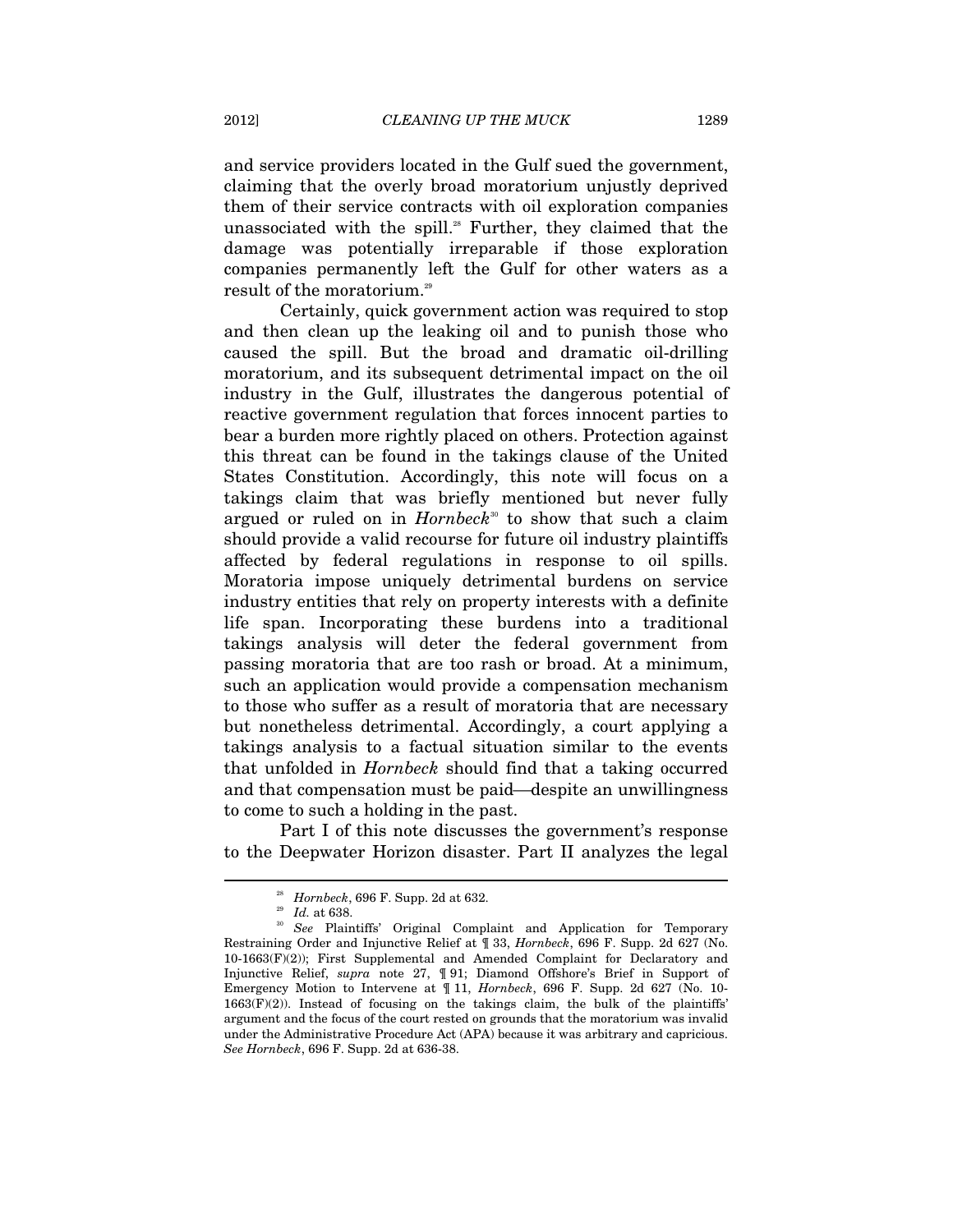proceedings stemming from the *Hornbeck* plaintiffs' lawsuit against the federal government. Part III describes the history of the takings claim in order to frame the proper regulatory takings analysis for the oil-drilling moratorium. Part IV presents previous examples of federal government action that affected the property rights of legitimate leaseholders to explore and drill for oil on their property, and describes the litigation that arose from it. Part V applies current takings jurisprudence to determine whether the moratorium in *Hornbeck* amounted to a Fifth Amendment taking of property that required just compensation. Finally, this note concludes by arguing that *Hornbeck* further demonstrates that, while takings jurisprudence remains seriously muddled, case law on the subject provides at least theoretical latitude for plaintiffs to bring takings challenges against federal moratoria. Further, the conclusion asserts that the courts have been too conservative in their analysis of temporary takings and that the oil-drilling moratorium presents a factual scenario where fairness and justice require a more liberal and inclusive takings analysis.

#### I. THE GOVERNMENT'S RESPONSE

The government took decisive action in response to the unprecedented environmental disaster caused by the Deepwater Horizon explosion. President Obama formed a bipartisan commission dubbed the National Commission on the BP Deepwater Horizon Oil Spill and Offshore Drilling (Commission).31 The Commission consisted of a seven-member team led by former Florida governor and former U.S. senator Bob Graham and former Environmental Protection Agency administrator William Reilly.<sup>32</sup> It was tasked with "investigating" the facts and circumstances concerning the cause of the blowout."33 Investigations are still ongoing at the time of this writing, but it has been estimated that BP's civil and criminal liabilities for long-term restoration of the Gulf will likely exceed  $$15$  billion<sup>34</sup> and could balloon as high as  $$90$  billion.<sup>35</sup>

<sup>31</sup> Juliet Eilperin & Madonna Lebling, *Digging Deep After the Oil Spill*, WASH. POST, July 12, 2010, at A6.<br><sup>32</sup> Eilperin & Lebling, *supra* note 31.<br><sup>33</sup> Hornbeck, 696 F. Supp. 2d at 630.<br><sup>34</sup> John M. Broder, *Panel Wants BP Fines to Pay for Gulf Restoration*, N.Y.

TIMES, Sept. 28, 2010, at A17. In addition to the investigation by the Commission, several other investigations commenced. Eilperin & Lebling, *supra* note 31. These included investigations by the Marine Board of Investigation to identify the factors leading to the explosion, the House Energy and Commerce Committee to determine the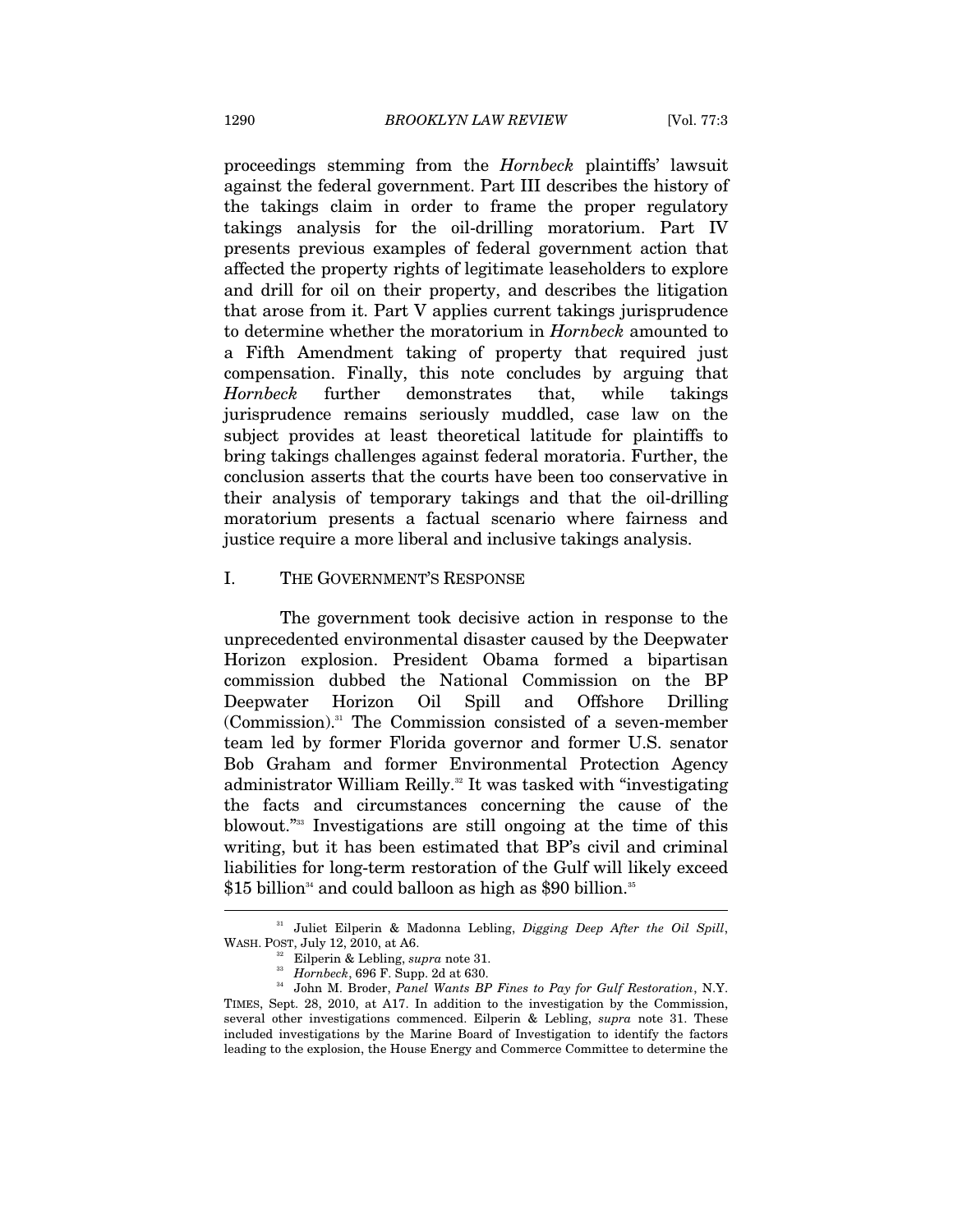In addition to the various investigations into the causes of and liabilities for the spill,<sup>36</sup> President Obama ordered the Secretary of the Interior, Kenneth Salazar, to report and recommend any additional precautions and regulations that should be required to improve the safety of oil exploration and production on the outer continental shelf. $37$  The examination was conducted by the Department of the Interior in conjunction with a panel of experts from various levels of "state and federal governments, academic institutions, and industry and advocacy organizations."38 After a thirty-day examination, the White House issued a report<sup>39</sup> (Report) purportedly based on the panel's findings and ordered a six-month moratorium halting all offshore exploratory drilling in depths of more than five hundred feet of water.<sup>40</sup>

The moratorium met with sharply divided reviews from politicians and the media alike. Supporters argued the moratorium was necessary because the government simply could not risk the possibility of another spill.<sup>41</sup> Among these supporters was Representative Edward Markey of Massachusetts, who noted, "The only thing worse than one oil

- 
- 

extent and impact of the oil spill and BP's response to it, the House Natural Resources Committee to determine problems in the Mineral Management Service's (MMS) oversight over offshore drilling, and the National Academy of Engineering, which was charged with independently assessing the cause of the accident. *Id.* 35 Stempel, *supra* note 15. For its own part, BP has estimated that \$40 billion

should cover its liabilities for the spill. Tom Bergen, *Special Report: How BP's Oil Spill Costs Could Double*, REUTERS (Dec. 1, 2010), http://www.reuters.com/article/2010/12/ 01/us-special-report-how-bps-oil-spill-cost-idUSTRE6B02PA20101201. However, this number has been disputed as overly optimistic and as an attempt to underestimate the costs. *Id.* Instead, an analysis by Reuters stated that the "fines, damages, costs related directly to the leak, compensation and the damage to BP's business suggests the final spill bill could, over the long term, end up [being] twice as much." *Id.*  $\frac{36}{5}$  Eilperin & Lebling, *supra* note 31.<br>*<sup>37</sup> Hornbeck*, 696 F. Supp. 2d at 630.<br>*Id.* at 630-31.

*He.* at 630-31. **Supplementary ALEXANOTE 31. At 630-31.** At 630-31. **At 630. 39** DEP'T OF THE INTERIOR, INCREASED SAFETY MEASURES FOR ENERGY DEVELOPMENT ON THE OUTER CONTINENTAL SHELF (2010), *available at* http://www.doi.gov/ deepwaterhorizon/loader.cfm?csModule=security/getfile&PageID=33598. 40 *Hornbeck*, 696 F. Supp. 2d at 631-32. The Report specifically directed the

suspension of "all pending, current, or approved offshore drilling operations of new deepwater wells in the Gulf of Mexico and the Pacific regions." *Id*. A Notice to Lessees (NTL) subsequently followed the Report, indicating that the MMS would not consider any drilling permits for deepwater wells for six months and defining deepwater as depths greater than five hundred feet. *Id. See generally* DEP'T OF THE INTERIOR, MINERALS MGMT. SERV., NTL No. 2010-N04, NOTICE TO LESSEES AND OPERATORS OF FEDERAL OIL AND GAS LEASES IN THE OUTER CONTINENTAL SHELF REGIONS OF THE GULF OF MEXICO AND THE PACIFIC TO IMPLEMENT THE DIRECTIVE TO IMPOSE A MORATORIUM ON ALL DRILLING OF DEEPWATER WELLS (2010), *available at* http://www.doi.gov/news/ pressreleases/loader.cfm?csModule=security/getfile&PageID=33716. 41 Hughes & Power, *supra* note 25.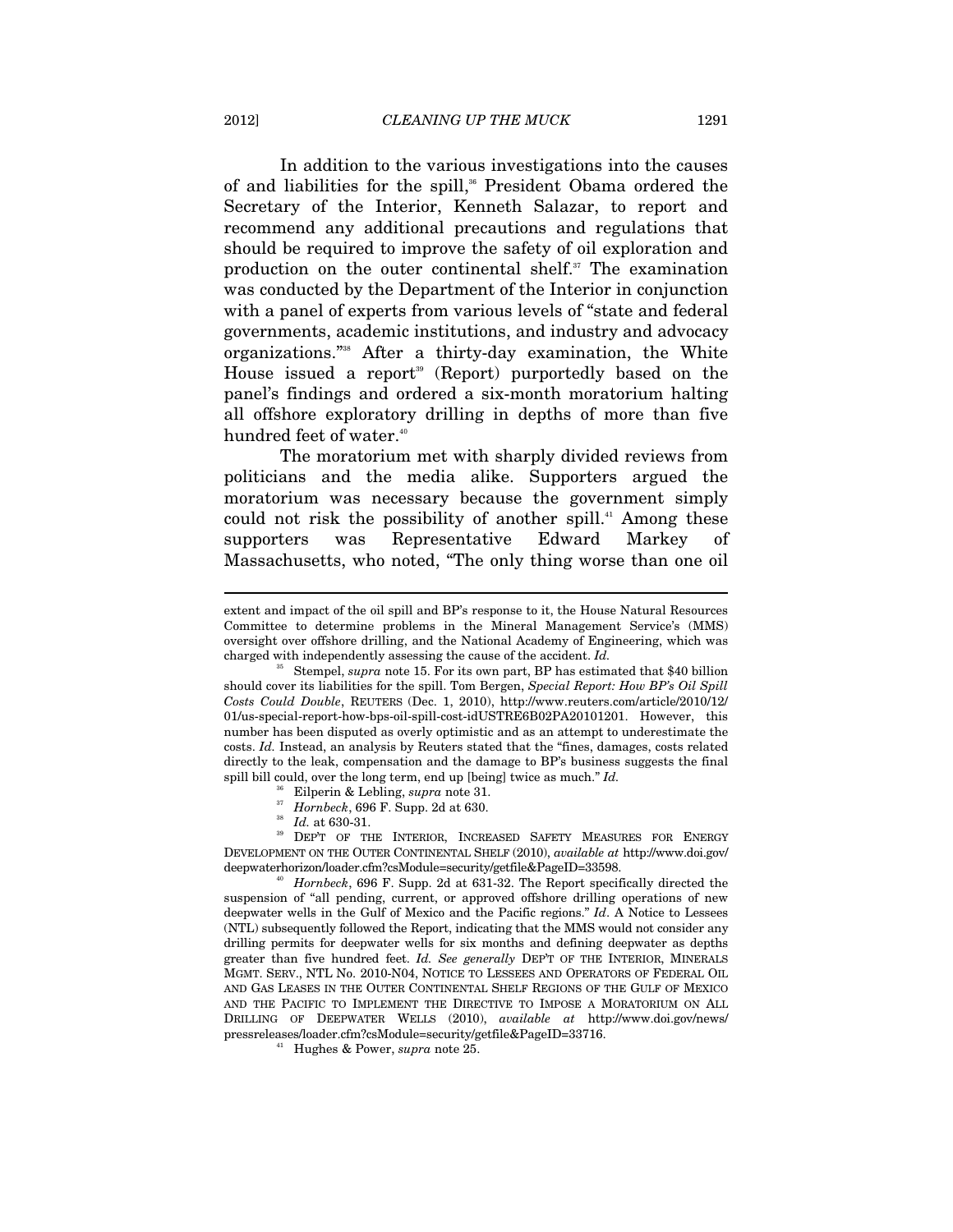rig in the bottom of the Gulf of Mexico would be two oil rigs in the bottom of the Gulf of Mexico."42 Likewise, Senator Bill Nelson praised the moratorium stating, "Until we know what happened with the Deepwater Horizon, and we'll know very soon, it makes sense not to put Gulf Coast residents and the economies there at further risk."43 The economic consequences of the moratorium on the Gulf Coast region, particularly on the oil industry, were acknowledged by supporters but seen as a necessary evil to prevent additional future harm.<sup>44</sup>

Critics of the moratorium saw the situation dramatically differently, finding the undeniably immense economic consequences impossible to ignore in a region still recovering from Hurricane Katrina.<sup>45</sup> One estimate predicted the moratorium would cause a nationwide loss of over twelve thousand jobs, \$2.8 billion in economic activity, and \$219 million in tax revenue.<sup>46</sup> Further, critics worried that drilling companies currently located in the Gulf, or in the process of applying for a future lease to drill, would instead leave for foreign countries rather than wait for the moratorium to end. $47$ Once gone, the concern was that drilling companies would "not return for several years, if ever."48 The long-term effects on the national economy and scientific progress were lamented as being equally dire.<sup>49</sup>

<sup>42</sup> Ann Woolner, Editorial, *Overreaching Times Two: A Judge Goes Too Far to Overturn a Deepwater Drilling Moratorium that Went Too Far*, PITTSBURGH POST-GAZETTE, June 25, 2010 (internal quotation marks omitted).

<sup>43</sup> Hughes & Power, *supra* note 25 (internal quotation marks omitted). 44 *Id.*

<sup>45</sup> Bill Sasser, *Obama Loses in Court Again over Deepwater Drilling Moratorium*, CHRISTIAN SCI. MONITOR (July 9, 2010), http://www.csmonitor.com/USA/2010/0709/Obamaloses-in-court-again-over-deepwater-drilling-moratorium. Other critics noted, "The Obama Administration's immediate policy response to the oil spill, a categorical ban on all deepwater offshore drilling, had as much to do with managing public relations as with managing drilling policy based on sound science." Ronald J. Krotoszynski, Jr., *Transparency, Accountability, and Competency: An Essay on the Obama Administration, Google Government, and the Difficulties of Securing Effective Governance*, 65 U. MIAMI L. REV. 449, 456 (2011).

<sup>46</sup> Rebecca Mowbray, *Moratorium to Resound Across U.S., Expert Says*, NEW

<sup>&</sup>lt;sup>47</sup> Hughes & Power, *supra* note 25. The CEO of Diamond Offshore, one of the plaintiffs in *Hornbeck*, told a presidential commission that his company had already sent two deepwater rigs to foreign waters as a result of the moratorium, and warned that "there won't be much of a U.S. industry left" if the moratorium remains in place.  $Id$ .

<sup>&</sup>lt;sup>48</sup> Hornbeck's Memorandum of Law in Support of Its Motion for Preliminary Injunction at 6, Hornbeck Offshore Servs., L.L.C. v. Salazar, 696 F. Supp. 2d 627 (E.D. La. 2010) (No. 10-1663) . 49 Rebecca Terrell, *Oil Leak Outrage*, 26 NEW AMERICAN, July 19, 2010,

*available at* 2010 WLNR 15967962. One senator even compared the moratorium to "the aftermath of the Three Mile Island nuclear power plant disaster . . . that brought all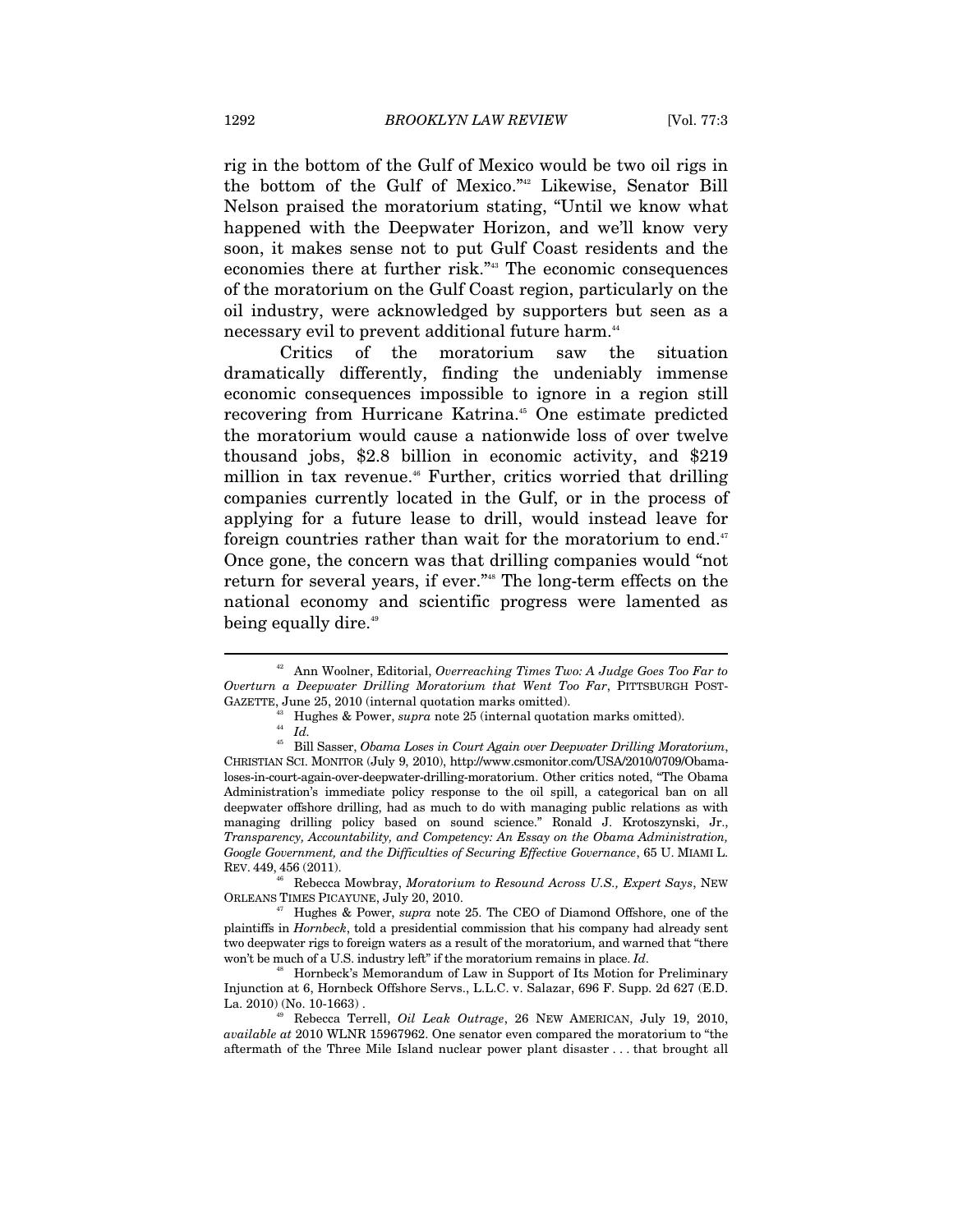## II. LEGAL FALLOUT

The moratorium also sparked significant legal debate. On the extreme end of the spectrum, the moratorium was condemned as everything from a blatant executive overreach lacking reason and spurred by fear,<sup> $50$ </sup> to an unconstitutional regulation of commerce by the executive branch in violation of the separation of powers.<sup>51</sup> Armchair debaters aside, there are real and tangible legal issues stemming from the actions of the federal government in the wake of the Deepwater Horizon accident. On June 7, 2010, Hornbeck Offshore Services, L.L.C. (Hornbeck) filed suit in the United States District Court for the Eastern District of Louisiana against the Secretary, the Department of the Interior, the Minerals Management Service (MMS), and the Director of the MMS seeking declaratory and injunctive relief to end the moratorium.<sup>52</sup> Subsequently, additional plaintiffs joined the litigation.<sup>53</sup> Judge Martin Feldman, presiding over the case, issued a preliminary injunction against the enforcement of the moratorium.<sup>54</sup> The court held that, based on the administrative record, the blanket moratorium on all drilling wells of more than five hundred feet of water was likely to be found "arbitrary and capricious" and was thus invalid under the Administrative Procedure Act (APA) and the Outer Continental Shelf Land Act (OCSLA) and its implementing regulations.<sup>55</sup> The following section will further explore that decision.

## *A. The* Hornbeck *Decision*

Judge Feldman framed the issue to be decided in *Hornbeck* as "whether the federal government's imposition of a general moratorium on deepwater drilling for oil in the Gulf of Mexico was imposed contrary to law."56 The statutes governing the

nuclear power plant applications to a screeching halt." *Id.* The senator added, "In hindsight that was not the right decision. Today, we are 30 years behind the French in

nuclear technology." *Id*.<br><sup>50</sup> Woolner, *supra* note 42.<br><sup>51</sup> *The Constitutionality of Obama's Offshore Drilling Moratorium*, YOUDECIDEPOLITICS.COM (June 22, 2010, 10:17 PM), http://www.youdecidepolitics.com/ 2010/06/22/the-constitutionality-of-obamas-offshore-drilling-moratorium/.<br><sup>52</sup> *Hornbeck*, 696 F. Supp. 2d at 632.<br><sup>54</sup> *Id.* at 630.

<sup>54</sup> *Id.* at 630. 55 *Id.* at 639. 56 *Id.* at 630.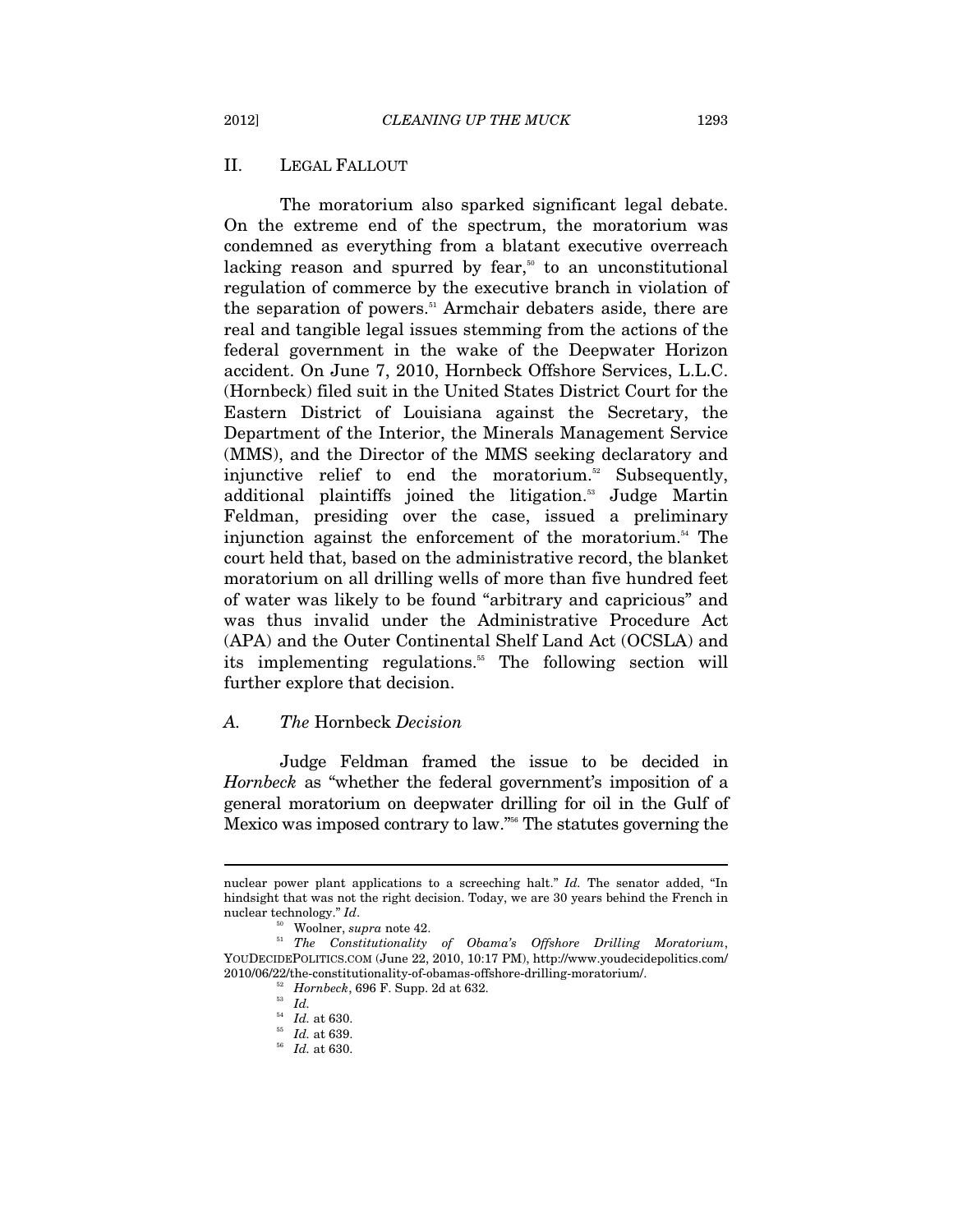outcome were OCSLA, which provides authority to the Secretary to suspend leases in the Gulf under certain circumstances, $57$  and the APA, which authorizes the federal courts to review final agency action.58 The plaintiffs generally alleged that the moratorium by the Secretary as well as the Notice to Lessees (NTL) implementing the moratorium were "arbitrary, capricious, an abuse of discretion and otherwise not in accordance with the APA, OCSLA and its implementing regulations."<sup>559</sup> Additionally, they made a brief allegation that the moratorium was an impermissible "'taking' of . . . property rights in violation of the 5th Amendment to the United States Constitution."60

The focus of the plaintiffs' complaint was directed at the arbitrary and capricious claim.61 They claimed that the moratorium was unwarranted based on the Report provided to the Secretary by a panel of experts.<sup>62</sup> They alleged that the Secretary had exaggerated or entirely invented the experts' support and recommendations for the moratorium.<sup>63</sup> Further, they alleged the Secretary had failed to adequately explain the reasons behind the suspension of operations<sup>64</sup> or why he had chosen a general depth limit of five hundred feet for the drilling ban.<sup>65</sup> The plaintiffs pointed to a lack of individualized justification for the moratorium, stating,

The Report itself does not contain any facts, data, analysis or risk assessment concerning why the Secretary imposed a Moratorium on further drilling by the "33 [existing] wells." Twenty-nine of these

*See generally* First Supplemental and Amended Complaint for Declaratory

 $_{57}^{57}$  Id. at 632-33 (citing 43 U.S.C. § 1334(a)(1)).<br> $_{58}^{58}$ Id. at 634 (citing 5 U.S.C. §§ 702, 704).<br> $_{59}^{59}$  First Supplemental and Amended Complaint for Declaratory and Injunctive Relief, *supra* note 27, ¶ 22. One of the expert panelists stated that if anybody had made the suggestion of a moratorium on existing drilling, "we'd have said that's craziness."

*Crude Politics*, WALL ST. J., June 17, 2010 (internal quotation marks omitted).<br><sup>60</sup> Diamond Offshore's Brief in Support of Emergency Motion to Intervene at 4, *Hornbeck*, 696 F. Supp. 2d 627 (No. 10-1663(F)(2)).

and Injunctive Relief, *supra* note 27.<br><sup>62</sup> *Id.* ¶ 52.<br><sup>63</sup> *Id.* ¶ 83. At least some of this skepticism was confirmed when it "was exposed that an important White House official had changed the Safety Report before its public release, which created the misleading appearance of scientific peer review." Hornbeck Offshore Servs., L.L.C. v. Salazar, No. 10-1663(F)(2), 2011 WL 454802, at \*2 (E.D. La.

Feb. 2, 2011).<br><sup>64</sup> *Hornbeck*, 696 F. Supp. 2d at 631.<br><sup>65</sup> The Deepwater Horizon operation was conducted at a depth of over five thousand feet. Hornbeck's Memorandum of Law in Support of Its Motion for Preliminary Injunction, *supra* note 48, at 10. The Report issued to the Secretary noted that, compared to drilling in shallow water, risks were greater after one thousand feet. First Supplemental and Amended Complaint for Declaratory and Injunctive Relief, *supra* note 27, ¶ 89(d).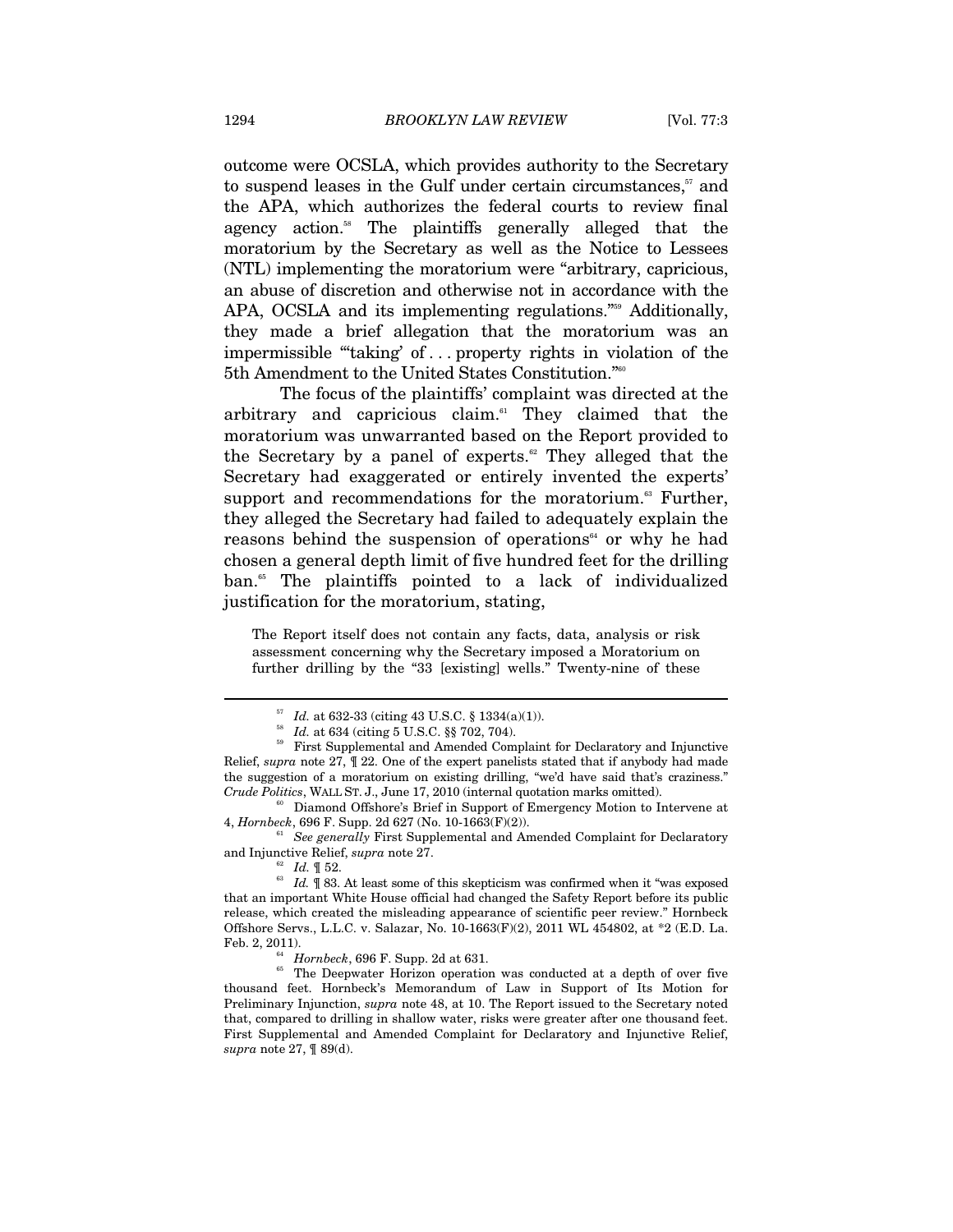wells had been subjected to additional inspections following the Incident. According to the "MMS Deepwater Drilling Rig Inspection Report" . . . , issued on May 11, 2010, MMS found no violations of governing regulations or existing permit terms on 27 of the 29 drilling rigs inspected and only minor violations on the two others. Further, each of the 33 rigs had previously satisfied the rigors of the MMS permitting process.<sup>6</sup>

Additionally, they expressed concern about the injurious economic effects of the moratorium, exclaiming that "lost wages for direct and indirect jobs lost could be over \$165 million to \$330 million per month for every month the 33 platforms are idle."67 The long-term effects were viewed as similarly alarming. The Report stated that the offshore operations provide employment for approximately  $150,000$  people.<sup>88</sup> The moratorium put many of these jobs at risk. Further, without robust and continuous drilling activities, this labor force would lack incentive to remain in the region, thus reducing the ability of companies like the *Hornbeck* plaintiffs to find workers.<sup>69</sup> Finally, the plaintiffs also pointed to the possibility that the moratorium might actually last substantially longer than six months,<sup> $\pi$ </sup> an unacceptable possibility for an industry that relied on contracts and equipment with a limited useful life.<sup>71</sup>

The government countered by citing the relevant portions of OCSLA that specifically authorize the Secretary to direct a suspension of drilling whenever it determines that "activities" pose a threat of serious, irreparable, or immediate harm or damage' to human or animal 'life, property, [ ] mineral deposit, or the marine, coastal, or human environment."<sup>772</sup> The Secretary highlighted that the moratorium was needed to "address critical  $\overline{a}$ 

<sup>&</sup>lt;sup>66</sup> First Supplemental and Amended Complaint for Declaratory and Injunctive Relief, *supra* note 27,  $\parallel$  46.<br><sup>67</sup> Hornbeck's Memorandum of Law in Support of Its Motion for Preliminary

Injunction, *supra* note 48, at 23. *But see* Woolner, *supra* note 42 (noting that "five days before filing suit, Hornbeck Offshore Services Inc. assured the Securities and Exchange Commission and the investing public that the ban would have little effect on it").<br><sup>68</sup> First Supplemental and Amended Complaint for Declaratory and

Injunctive Relief, *supra* note 27,  $\P$  89a.<br><sup>70</sup> *Id.*  $\P$  54.

 $\frac{71}{10}$  *Id.*  $\frac{93}{9}$  93-98. Plaintiffs noted that they could lose as much as \$500,000 per day for each rig while the moratorium remained in place. *See* Plaintiffs' Original Complaint and Application for Temporary Restraining Order and Injunctive Relief at ¶ 10, *supra* note 30. Additionally, some contractual parties were cancelling their contracts with plaintiffs altogether. First Supplemental and Amended Complaint for Declaratory and Injunctive Relief, *supra* note 27, ¶ 67.<br><sup>72</sup> Defendants' Opposition to Plaintiff's Motion for Preliminary Injunction at

<sup>6,</sup> Hornbeck Offshore Servs., L.L.C. v. Salazar, 696 F. Supp. 2d 627 (E.D. La. 2010) (No. 10-1663(F)(2)) (quoting 30 C.F.R. § 250.172(b)).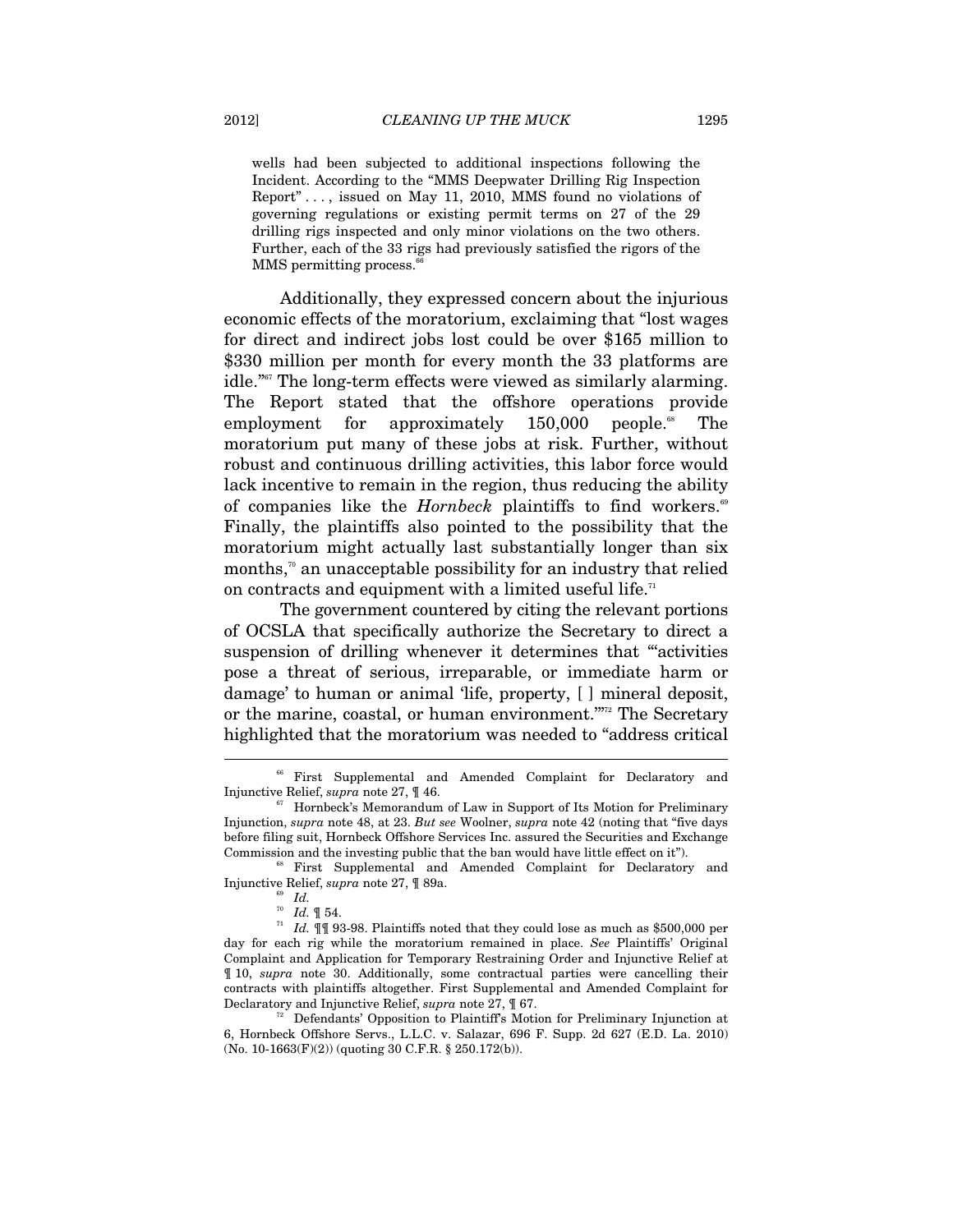spill containment and response deficiencies" and warned that there were "insufficient available response resources should another deepwater spill occur while the containment and clean up efforts [were ongoing] ...."<sup>73</sup> The government pointed out that courts must defer to agency decisions that are supported by a thorough administrative record, and in this case, "the interim safety measures in the Safety Report and the corresponding suspension of deepwater drilling [were] appropriately supported by the Administrative Record."74 The defendants spent little time addressing the Fifth Amendment takings claim, asserting only that it was "both wholly without merit and outside of the jurisdiction of this Court to adjudicate."75

Judge Feldman issued his decision on June 22, 2010, holding that the moratorium was contrary to law and that he was "unable to divine or fathom a relationship between the findings and the immense scope of the moratorium."76 He noted that the Report—supposedly the supporting basis for the moratorium—focused narrowly on the Deepwater Horizon incident alone.<sup> $\pi$ </sup> In contrast, the resulting moratorium was exceedingly broad, applying to rigs that had exemplary safety records and that drilled in significantly shallower water than the Deepwater Horizon.78 Judge Feldman found it hard to believe that such a suspension would be deemed appropriate in other contexts, asking, "If some drilling equipment parts are flawed, is it rational to say all are? Are all airplanes a danger because one was? All oil tankers like Exxon Valdez? All trains? All mines? That sort of thinking seems heavy-handed, and

 $^{73}\;$  Memorandum in Support of Defendants' Motion to Dismiss Complaint at 5, *Hornbeck*, 696 F. Supp. 2d 627 (No. 10-1663(F)(2)).

Defendants' Opposition to Plaintiff's Motion for Preliminary Injunction, *supra* note 72, at 16. The government argued that an agency's investigation and choice of methodology are entitled to particularly broad deference when the agency is responding to an emergency. *See id.*

Defendants' Response to Diamond Offshore's Motion to Intervene at 3 n.4, *Hornbeck*, 696 F. Supp. 2d 627 (No. 10-1663(F)(2)).

<sup>&</sup>lt;sup>76</sup> *Hornbeck*, 696 F. Supp. 2d at 637. *<sup>77</sup> See id.* "[The Report] is incident-specific and driven: Deepwater Horizon and BP only. None others." *Id.* 

<sup>&</sup>lt;sup>78</sup> See id. at 637-38 & n.11; *see also* Hornbeck's Memorandum of Law in Support of Motion for Preliminary Injunction, *supra* note 48, at 10. The Deepwater Horizon well was drilled in nearly five thousand feet of water, and the Report addressed wells in depths greater than one thousand feet, yet the NTL set the moratorium at the significantly shallower depth of five hundred feet. Hornbeck's Memorandum of Law in Support of Motion for Preliminary Injunction, *supra* note 48, at 10.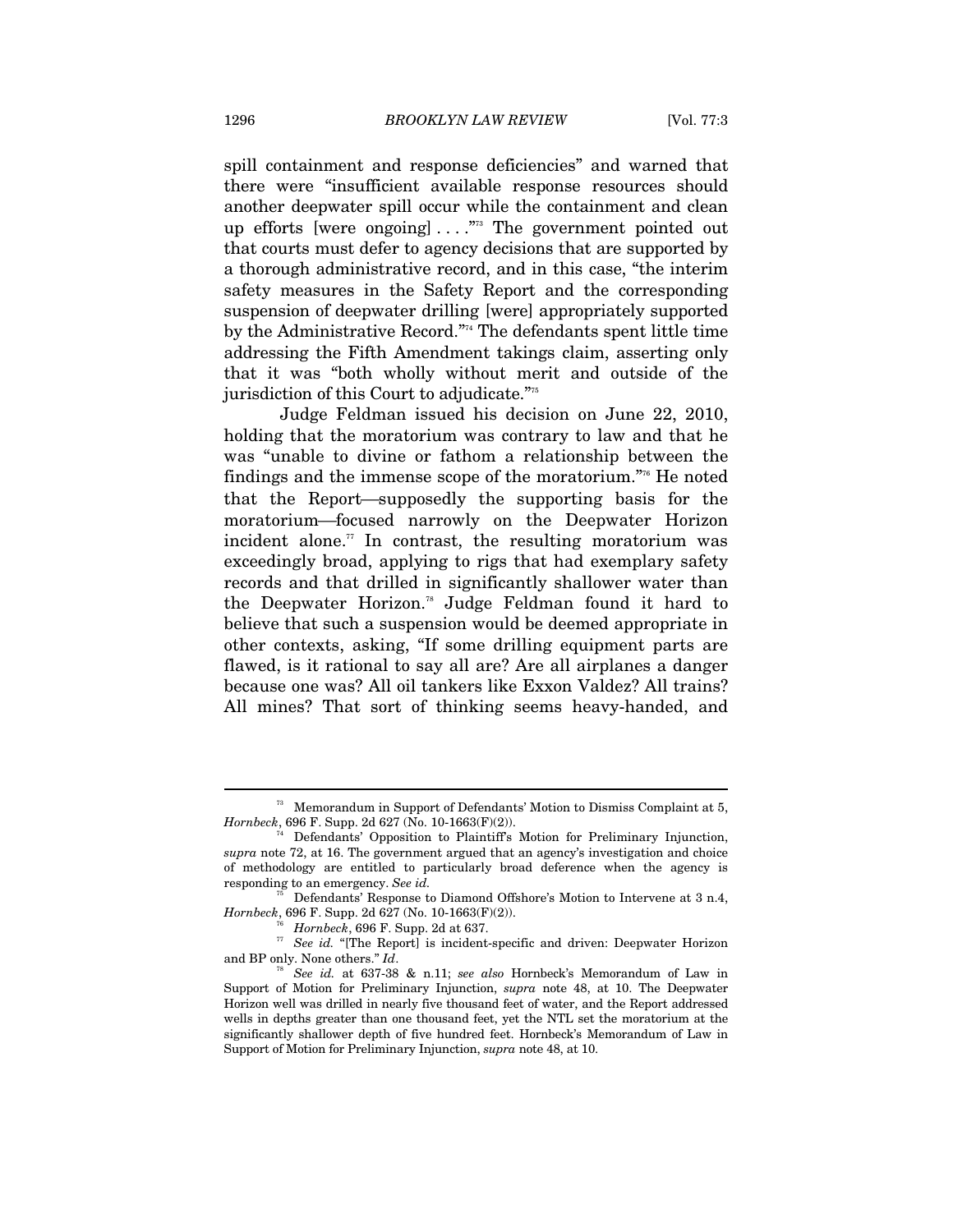rather overbearing."79 Accordingly, the court held that the government's actions in implementing the moratorium had been "arbitrary and capricious" and were thus contrary to the requirements of the APA and OSCLA.<sup>80</sup> Therefore, the court granted the plaintiffs' motion for a preliminary injunction preventing the moratorium from being enforced.<sup>81</sup> Because the parties had failed to fully argue it, and perhaps to avoid entering the difficult and muddled jurisprudence of takings analysis, the court did not analyze or even mention the merits of the plaintiffs' takings claim.<sup>82</sup>

#### *B. The Government's Response to the Injunction*

The decision by Judge Feldman led to additional controversy surrounding the moratorium. Only days after the ruling, the Secretary publicly announced that the government was working on passing a second moratorium.<sup>83</sup> The government reiterated this intention when—just hours before the district court's decision was appealed before the United States Court of Appeals for the Fifth Circuit—a senior administration official announced that the government "would immediately issue a new moratorium" regardless of the outcome of the appeal.<sup>84</sup> The maneuver sparked outrage from critics who claimed that the statements were made in a brazen attempt to intimidate the court.<sup>85</sup> Nevertheless, on July 12, 2010, the Secretary issued a

<sup>79</sup> *Hornbeck*, 696 F. Supp. 2d at 637. Also of import was the fact that since 1969 there had only been three deepwater blowouts before the Deepwater Horizon, none of which were in the Gulf of Mexico. *See id.* at 638 n.11.<br><sup>80</sup> *Id.* at 639. The court was careful to note that "a suspension of activities"

directed after a rational interpretation of the evidence could outweigh the impact on the plaintiffs and the public" but that here the facts of the case could not support such a determination. *Id.* 

<sup>&</sup>lt;sup>81</sup> See *id.*<br><sup>82</sup> See generally Hornbeck, 696 F. Supp. 2d 627.<br><sup>83</sup> Plaintiffs' Response in Opposition to Defendants' Motion to Dismiss Complaint at 2, *Hornbeck*, 696 F. Supp. 2d 627 (No. 10-1663(F)(2)). After the first injunction was ordered, the Secretary stated, "'The decision to impose a moratorium on deepwater drilling was and is the right decision' and that 'I will issue a new order in the coming days that eliminates any doubt that a moratorium is needed, appropriate, and within our authorities."" *Id.* at 5.<br><sup>85</sup> *Id.* at 6.<br><sup>85</sup> *See* Kingsley Guy, Op-Ed., *Obama's Over-Reach: President Remaking* 

*Courts*, SUN SENTINEL (Ft. Lauderdale, Fla.), July 25, 2010, at F5 (comparing the Obama administration's response to Judge Feldman's injunction to the court packing of FDR and expressing that "[r]egardless of their views on offshore drilling, Americans should be concerned about the heavy-handed action by the Obama administration of reinstating a moratorium. It demonstrates contempt for the judicial system and the attitude of, 'I'm the president and I can do anything I want.'").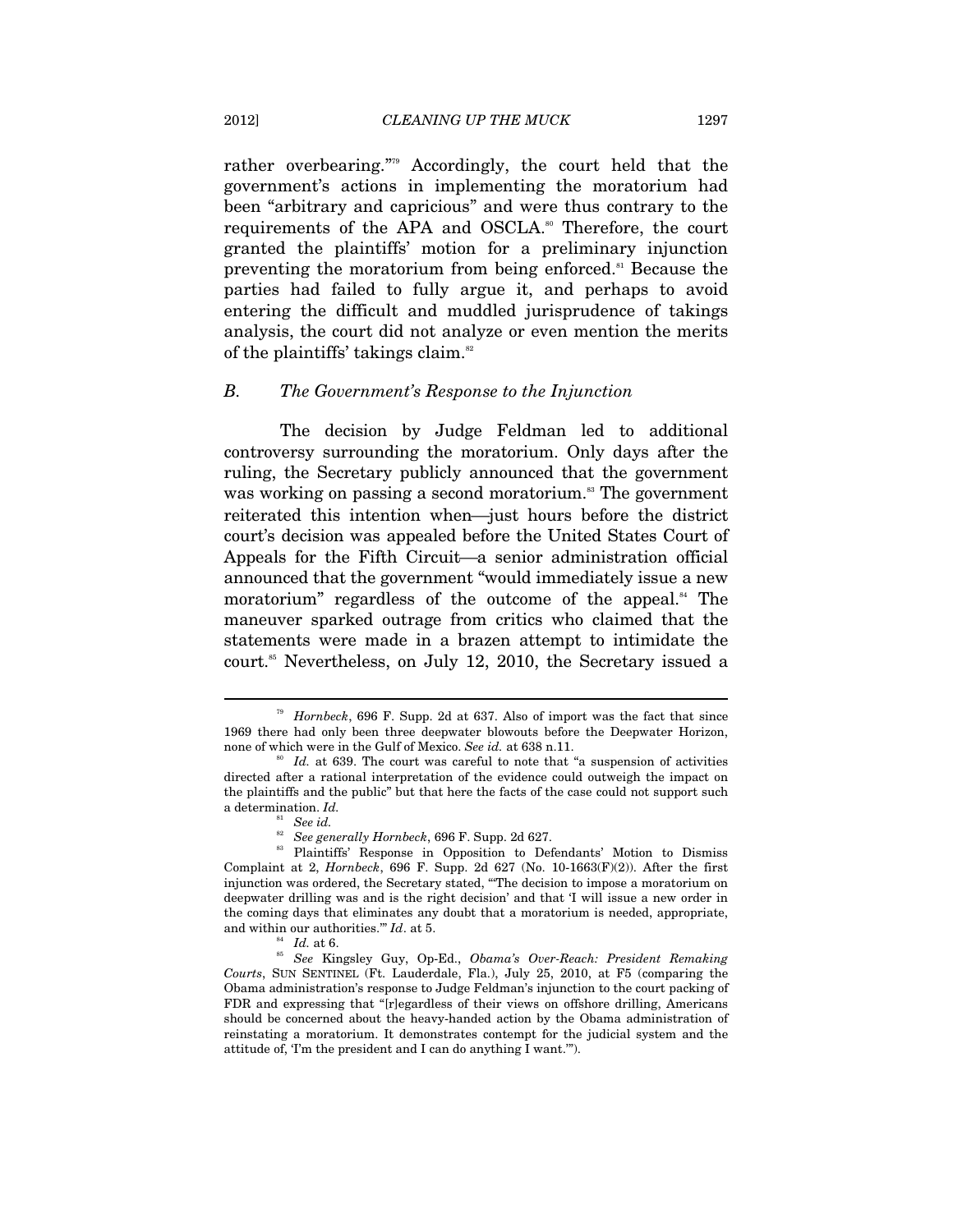memorandum rescinding the first moratorium but ordering a new—yet similar—blanket suspension on offshore oil drilling.<sup>86</sup> Additionally, the government moved to dismiss the original suit on the grounds of mootness since the original moratorium was no longer in effect.<sup>87</sup> Counsel for the plaintiffs, incensed by the government's actions, invoked *Marbury v. Madison* and exclaimed that the decision to pass a new moratorium with the same practical effects as the now enjoined original one constituted executive interference with the judicial branch and the judicial review process.<sup>88</sup>

The motion for dismissal was addressed on September 1, 2010, when Judge Feldman again ruled against the government, holding that mootness did not apply and stating that the second moratorium was essentially the same as the first one.<sup>89</sup> In addressing the issue of whether the Secretary had the authority to rescind the first moratorium, he noted that the proper procedure for an agency seeking to reconsider a decision that is under judicial review is for the agency to move the court to remand.<sup>90</sup> The court voiced its concern that "if agencies are not required to move to remand, they may use rescission and reissuance of their decisions as a way to manipulate the federal jurisdiction of U.S. courts."<sup>91</sup> Ultimately, Judge Feldman concluded the rescission did have "some administrative force,"<sup>992</sup> but this was not enough to save the defendants' motion to dismiss. The court criticized their maneuvering, expressing that, "In reality, the new moratorium covers precisely the same rigs and precisely the same deepwater drilling in the Gulf of Mexico as did the first moratorium."93 The court did not specifically decide whether the second moratorium was again

<sup>86</sup> *See* Hornbeck Offshore Servs., L.L.C. v. Salazar, No. 10-1663(F)(2), 2010 WL 3523040, at \*1 (E.D. La. Sept. 1, 2010).<br><sup>87</sup> *See id.* 88 *See* Plaintiffs' Response in Opposition to Defendants' Motion to Dismiss

Complaint, *supra* note 83, at 16. "Simply put, the law does not allow for the manipulation of the 'orderly operation of the federal judicial system,' . . . ." *Id.* (quoting U.S. Bancorp Mortg. Co. v. Bonner Mall P'ship, 513 U.S. 18, 26 (1994)). According to the plaintiffs, it did not matter how necessary or right the defendants believed their actions to be; instead, "It is emphatically the province and duty of the judicial department to say what the law is. Those who apply the rule to particular cases, must of necessity expound and interpret that rule." Plaintiffs' Response in Opposition to Defendants' Motion to Dismiss Complaint, *supra* note 83, at 16 (quoting Marbury v. Madison, 5 U.S. 137, 177 (1803)).<br>
<sup>89</sup> *See Hornbeck*, 2010 WL 3523040, at \*1, \*7-8.<br>
<sup>90</sup> *See id.* at \*4-5.<br>
<sup>91</sup> *Id.* at \*4.<br> *Id.* 

<sup>93</sup> *Id.* at \*1.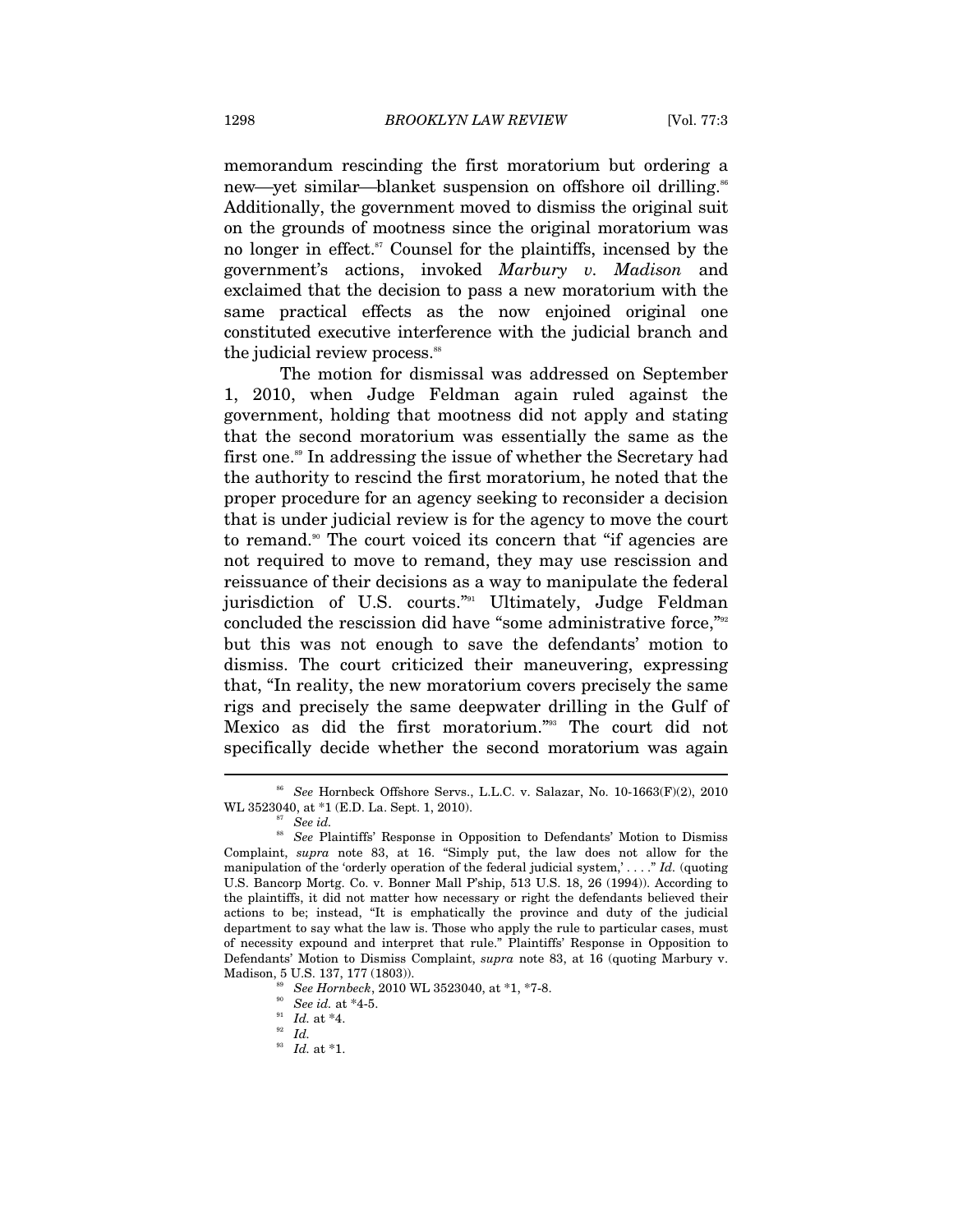arbitrary and capricious (the sole issue before the court was whether the case surrounding the first moratorium was now moot), but instead focused on whether the harm imposed by the first moratorium would also be imposed by the second.<sup>94</sup> Under the voluntary cessation exception to mootness claims, a federal court will only find a case to be moot if the subsequent government action makes it clear that the initial harm could not reasonably be expected to recur.<sup>95</sup> Judge Feldman noted that the government's public announcements immediately following his initial ruling sharply undermined their argument that the second moratorium was based on a significantly supplemented administrative record.<sup>96</sup> More importantly, these public announcements and posturing indicated that there was a reasonable expectation the harm to the plaintiffs could recur and thus the government's repeal of the first moratorium did not render the action moot.<sup>97</sup> Accordingly, Judge Feldman denied the defendants' motion to dismiss.<sup>98</sup>

For some time, while the *Hornbeck* suit was underway, new litigation continued to emerge as a result of the moratorium. Additional plaintiffs brought claims that the moratorium had effectively ended drilling in shallow water located in entirely different parts of the country.<sup>99</sup> But it now

*Id.* at \*7. Commenting on the Secretary's announcement promising a second moratorium just moments after the first injunction was entered, the court stated, "It is difficult to square such public expressions of resoluteness, with the government's assertion that its rescission of the first moratorium and its issuance of a new moratorium is entitled to solicitude and should not be considered litigation posturing." *Id.* at \*8.<br><sup>97</sup> *Id.* at \*7.<br><sup>98</sup> *Id.* at \*8.<br><sup>99</sup> Margaret Fisk, *Alaska Claims in Suit U.S. Government Improperly* 

<sup>&</sup>lt;sup>94</sup> See id. at \*7. Defendants argued that the new moratorium was based on new information and a new administrative record and that by lifting the old moratorium all plaintiffs' claims had become moot. *See id.* at \*1.<br><sup>95</sup> See *id.* at \*5. Plaintiffs argued that their claims were not moot because the

new moratorium applied to the same rigs, in the same area, for the same amount of time, and thus the new moratorium would cause them the same harm as the old one.<br>See id. at  $*2$ .

*Banned Off-Coast Drilling*, BLOOMBERG (Sept. 10, 2010), http://www.bloomberg.com/ news/print/2010-09-09/u-s-improperly-banned-drilling-off-alaska-coast-state-alleges-inlawsuit.html. For instance, the state of Alaska brought suit against the Secretary, Alaska v. Salazar, 3:10-cv-00205 (D. Alaska 2010), in early September 2010 claiming that the Secretary improperly banned drilling off the coast of Alaska following the Deepwater Horizon oil spill. No drilling permits have been issued in the Arctic since the incident, even though an Interior Department spokeswoman acknowledged that "[t]he moratorium is on deep-water drilling and there is no deep-water drilling in Alaska." *Id*. Additionally, suits were also brought closer to the site of the spill. For example, Exxon Mobile Corporation sued the federal government in August 2011 claiming that it was being deprived of its right to drill in the Julia field in the Gulf of Mexico, an area estimated to contain billions of barrels of oil. Jonathan Stempel, *Exxon*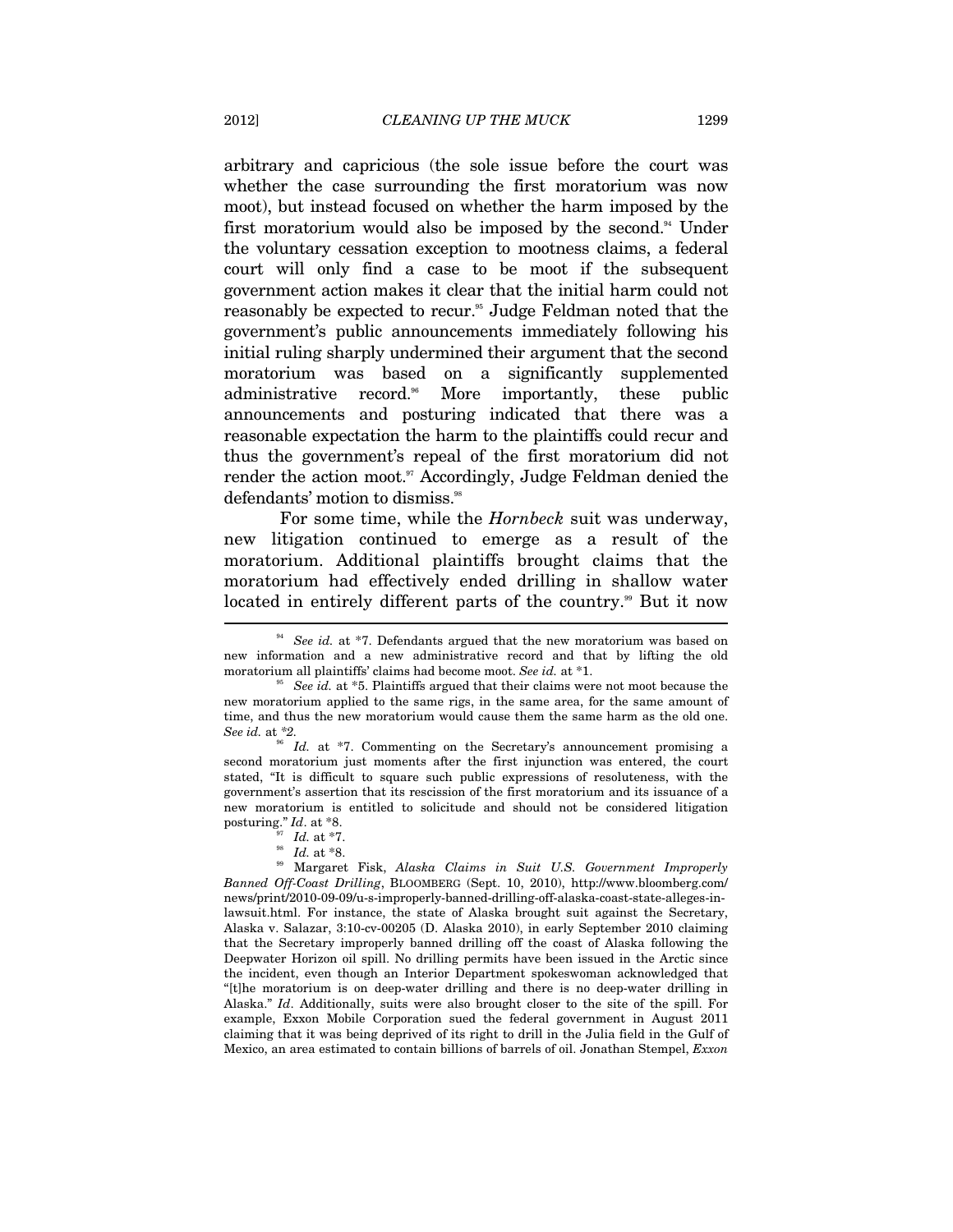appears that any formal need for the courts to enjoin the moratorium has largely passed; the moratorium was lifted on October 12, 2010, several weeks before it was scheduled to terminate.100 Following the lifting of the moratorium, the *Hornbeck* plaintiffs continued to evaluate their legal options, but it was generally believed that "this [was] a dispute that [had] run its course."<sup>101</sup> There was lingering concern, however, that a de facto moratorium remained in place.<sup>102</sup> Todd Hornbeck (CEO of Hornbeck) stated,

[T]he industry hasn't seen the final requirements for what we would have to do to be able to actually get a permit issued... Until that is done, lifting the moratorium may be just a moot or perfunctory act. . . . I'm skeptical that it will be anytime soon that permits will be  $is sued \dots$  $^{103}$ 

Critical politicians also exuded skepticism as to the practical effects of lifting the moratorium.104 These concerns proved to be legitimate. In a later decision on February 2, 2011, stemming from the *Hornbeck* litigation, Judge Feldman stated, "Still . . . no drilling permits have been issued for activities barred by [the moratorium] as of this date."<sup>105</sup> Indeed, more than a year after the spill, the offshore oil exploration and

Coalition warned his colleagues about the practical effect of the ending of the moratorium, telling them that "as soon as they try to pop the champagne bureaucrats will be there to stick the cork back in the bottle." Gerard Shields, *Deep-Water Drilling* 

<sup>4</sup> Daly, *supra* note 100. For example, Louisiana Senator Mary Landrieu placed a hold on a Senate vote to confirm President Obama's nomination of Jacob Lew for head of the Office of Management and Budget until drilling activity actually resumed. *Id.* 105 *Hornbeck*, 2011 WL 454802, at \*2.

*Sues U.S. to Reverse Offshore Ruling; Canceled Leases Estimated to Hold Billions of Barrels*, NAT'L POST (Can.), Aug. 19, 2011, *available at* 2011 WLNR 16476759. 100 *See* Matthew Daly, *Administration Lifts Freeze on Drilling, Official Says* 

*New Rules Improved Safety, Cut Risks of Another Disaster*, CHARLESTON DAILY MAIL,

Rebecca Mowbray, *Moratorium Suits Become Moot, Hornbeck Takes Some Credit for Action*, NEW ORLEANS TIME PICAYUNE, Oct. 13, 2010, *available at* 2010 WLNR 20432013. Litigation stemming from the moratorium continued, however. For instance, in *Hornbeck* the plaintiffs would later file a claim seeking attorney's fees and costs expended in an attempt to prevent the government from circumventing the first moratorium by passing a second nearly identical one. The plaintiffs prevailed on this claim and Judge Feldman, holding that the government had contemptuously ignored the injunction halting the first moratorium, eventually awarded the Hornbeck plaintiffs \$528,801.18 in attorney's fees and \$444.33 in costs. Hornbeck Offshore Services, L.L.C. v. Salazar, 2011 WL 454802, at \*1-3 (E.D. La. Feb. 2, 2011); Hornbeck Offshore Services L.L.C. v. Salazar, 2011 WL 2516907, at \*3 (E.D. La. June 23, 2011).<br><sup>102</sup> Daly, *supra* note 100.<br><sup>103</sup> Id. Likewise, the executive director of the Shallow Water Energy Security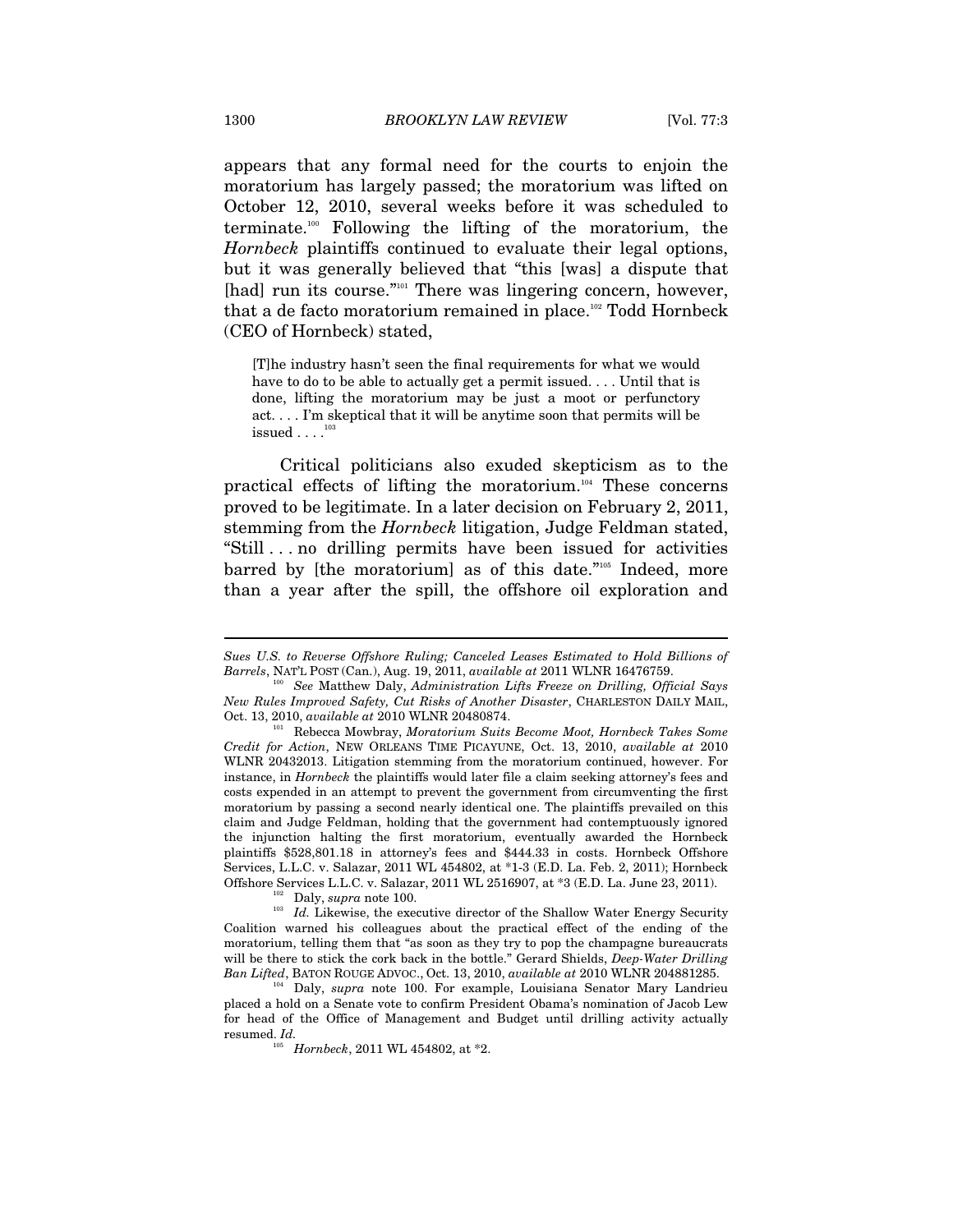production industry was only "slowly opening up once more" in the Gulf of Mexico.<sup>106</sup>

The new regulations instituted "after the spill strengthened safety measures and reduced the risk of another catastrophic blowout."107 But as the Secretary stated, "there will always be risks involved with deep water drilling."108 Because future oil spills remain a likely possibility, it is necessary to clearly define the rights and responsibilities of the government in responding to these spills with blanket, albeit temporary, moratoria or similar regulations. Although the arbitrary and capricious arguments presented in *Hornbeck* proved to be an effective protection against an improper restriction of property rights, such claims provide better protection against a flawed decision-making process than they do against an unjust decision or result. Future problems may instead arise in circumstances where the government's decision to implement a moratorium is supported by an adequate Administrative Record, limiting the protection provided by the APA. These situations pose a threat to innocent parties whose property rights are unfairly burdened by that moratorium. Alternatively, there may be situations where the circumstances require a proper moratorium but where notions of justice and fairness nonetheless require some form of compensation to those negatively affected. Accordingly, takings claims should serve to fill this gap in protection, even though historically they have met with little success.

# III. THE *HORNBECK* TAKINGS CLAIM IN THE CONTEXT OF TAKINGS CLAUSE JURISPRUDENCE

Although the focus in *Hornbeck* began with a claim that the moratorium was arbitrary and capricious, $109$  the plaintiffs

<sup>106</sup> John Shimkus, *ExxonMobil Battles U.S. over Gulf Oil Discovery*, ENERGYDIGITAL.COM (Aug. 18, 2011), http://www.energydigital.com/oil\_gas/exxonmobil-

<sup>%</sup>battles-us-over-gulf-oil-discovery.<br><sup>107</sup> Daly, *supra* note 100. <sup>108</sup> *Id.* In addition to the Secretary's acknowledgement of the inherent risk associated with deepwater drilling, a presidential panel reported to President Obama that absent significant reform in both the industry and the government's policies, a similar oil spill "might well recur." Wendy Koch, *Panel Warns Gulf Oil Spill Could Happen Again*, USA TODAY (Jan. 6, 2011), http://content.usatoday.com/communities/ greenhouse/post/2011/01/panel-gulf-oil-spill-happen-again/1. 109 As previously discussed, *see supra* Part II.A, the court focused on the

arbitrary and capricious allegations despite a takings claim briefly made by the plaintiffs. The court, in fact, did not mention any takings claim. The reason for this omission is unclear.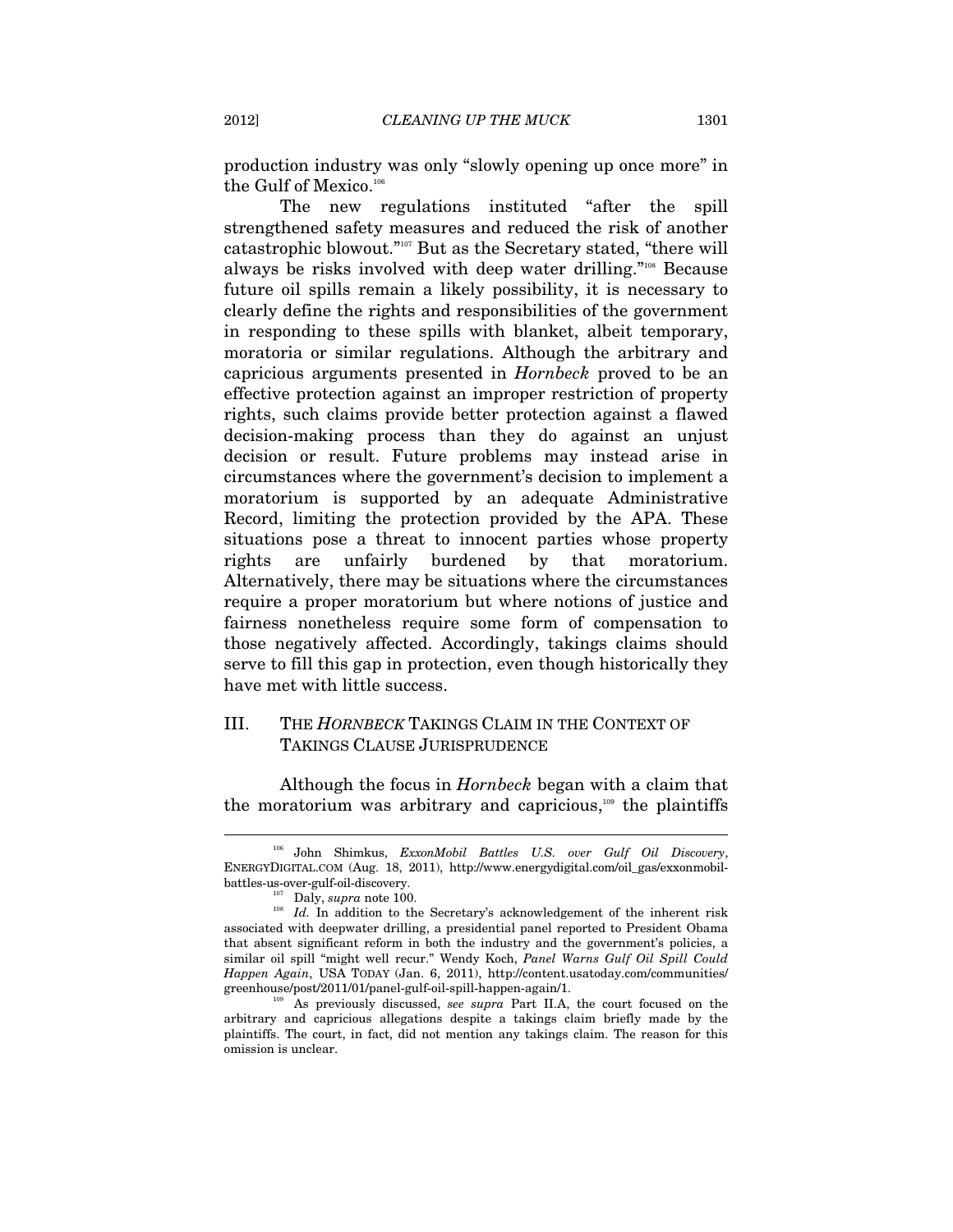also briefly asserted that the moratorium constituted an unconstitutional taking of private property.<sup>110</sup> Additionally, after joining the case in July 2010, Diamond Offshore alleged the following:

By virtue of their actions, Defendants have violated Plaintiffs' rights under the Fifth Amendment to the U.S. Constitution. That amendment provides that no person shall suffer a "taking" of private property without due process of law or just compensation. As set forth above, the actions of Defendants herein constitute a taking of Plaintiffs' contract rights without due process of the law for which Plaintiffs seek non-monetary relief.<sup>111</sup>

The relevant provision of OSCLA requires the Secretary to manage the offshore leasing program, stating, "Leasing activities shall be conducted to assure receipt of fair market value for the lands leased and the rights conveyed by the Federal Government."112 Certainly, the moratorium prevented leaseholders in the Gulf, even those operating safe rigs, from enjoying the fair market value of their property while the moratorium was in place. Undoubtedly, it can be said that much of this value in terms of access to the oil and gas was restored as soon as the moratorium was lifted, but this fails to account for the fact that entities in the oil industry rely on contracts and equipment that often have a limited lifespan. The industry as a whole was likewise threatened if oil rig operators and their crews chose to take their business to other, more business-friendly waters.<sup>113</sup>

The defendants' only response to the takings allegation was relegated to a footnote claiming that it should be "dismissed . . . because the second claim for relief, which purports to assert a Fifth Amendment Takings claim, is both

<sup>110</sup> The *Hornbeck* takings claim may present procedural questions of ripeness and proper jurisdiction. These issues are outside the scope of this note, which will assume that future plaintiffs would properly address the concerns associated with them. *See generally* Robert Meltz, *Inverse Condemnation and Related Government Liability*, SC 43 ALI-ABA 57 (1998) (discussing common problems and obstacles arising in takings claims against the federal government).<br><sup>111</sup> Plaintiffs' Original Complaint and Application for Temporary Restraining

Order and Injunctive Relief, *supra* note 30, ¶ 33. Before Diamond Offshore joined Hornbeck, Hornbeck more generally alleged that the moratorium infringed on its property rights as protected by the Fifth Amendment but did not specify a takings claim. First Supplemental and Amended Complaint for Declaratory and Injunctive

Relief, *supra* note 27, ¶ 91.<br><sup>112</sup> 43 U.S.C. § 1344(a)(4) (2006).<br><sup>113</sup> Hornbeck's Memorandum of Law in Support of Its Motion for Preliminary Injunction, *supra* note 48, at 6; Plaintiffs' Original Complaint and Application for Temporary Restraining Order and Injunctive Relief, *supra* note 30, ¶ 34.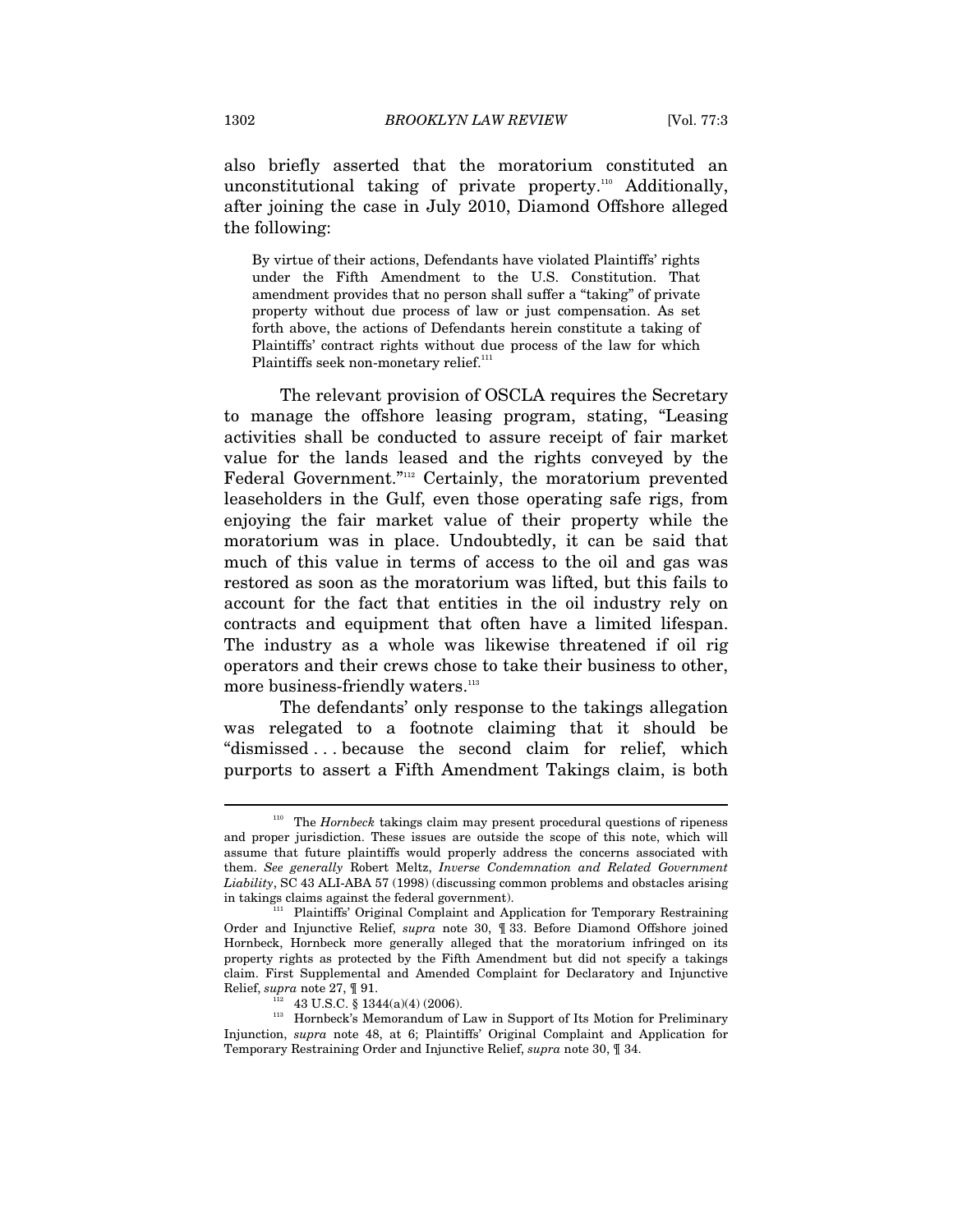wholly without merit and outside the jurisdiction of this Court to adjudicate."114 Yet, it appears that the issue may not be as cut and dry as the defendants asserted. Takings law is extremely unsettled and has been described as "both lacking in theory and unpredictable in application."115 The United States Supreme Court has acknowledged as much, with Justice John Paul Stevens commenting that "[e]ven the wisest lawyers would have to acknowledge great uncertainty about the scope of this Court's takings jurisprudence."116 This means that future court decisions are required to settle the area of takings law and that future plaintiffs have some latitude to persuade these courts to expand the protections afforded by the takings clause. Because future cases may not involve factual circumstances amenable to alternative legal remedies such as the arbitrary and capricious claims presented in *Hornbeck*, the takings clause could serve as an alternative means for protecting against overly broad and unfairly burdensome regulations.

The Supreme Court has established two main categories of unconstitutional takings: per se takings and regulatory takings.117 The two types require very different analytical approaches to determine whether a taking has occurred.118 According to *Tahoe-Sierra Preservation Council, Inc. v. Tahoe Regional Planning Agency*, <sup>119</sup> *Hornbeck* must be analyzed under the ad hoc balancing test established for regulatory takings in *Penn Central Transportation Co. v. City of New York*. 120 Traditionally, courts have been hesitant to find a taking under this framework in circumstances similar to *Hornbeck*. 121 But, the ad hoc test courts have been applying is not ad hoc enough. These courts have failed to differentiate between the value taken in the case of land development moratoria (that

<sup>114</sup> Defendants' Response to Diamond Offshore's Motion to Intervene at 3 n.4, Hornbeck Offshore Servs., L.L.C. v. Salazar, 696 F. Supp. 2d 627 (E.D. La. 2010) (No. 10-1663 $(F)(2)$ ). <sup>115</sup> John E. Fee, *The Takings Clause as a Comparative Right*, 76 S. CAL. L.

REV. 1003, 1006 (2003). 116 *Id.* at 1007 (quoting Nollan v. Cal. Coastal Comm'n, 483 U.S. 825, 866

<sup>(1987) (</sup>Stevens, J., dissenting)). 117 Emily S. Newton, *Executive Use of Private Claims to Strike a Public* 

*Bargain*, 19 FED. CIR. B.J. 487, 496 (2006) (comparing *Loretto v. Teleprompter Manhattan CATV Corp.*, 458 U.S. 419 (1982), with *Penn Central Transportation Co. v.* 

*New York City*, 138 *Id.* 119 *Id.* 119 535 U.S. 302 (2002). 119 535 U.S. 104 (1978). 121 *See, e.g.*, Bass Enters. Prod. Co. v. United States, 381 F.3d 1360, 1370-71 (Fed. Cir. 2004).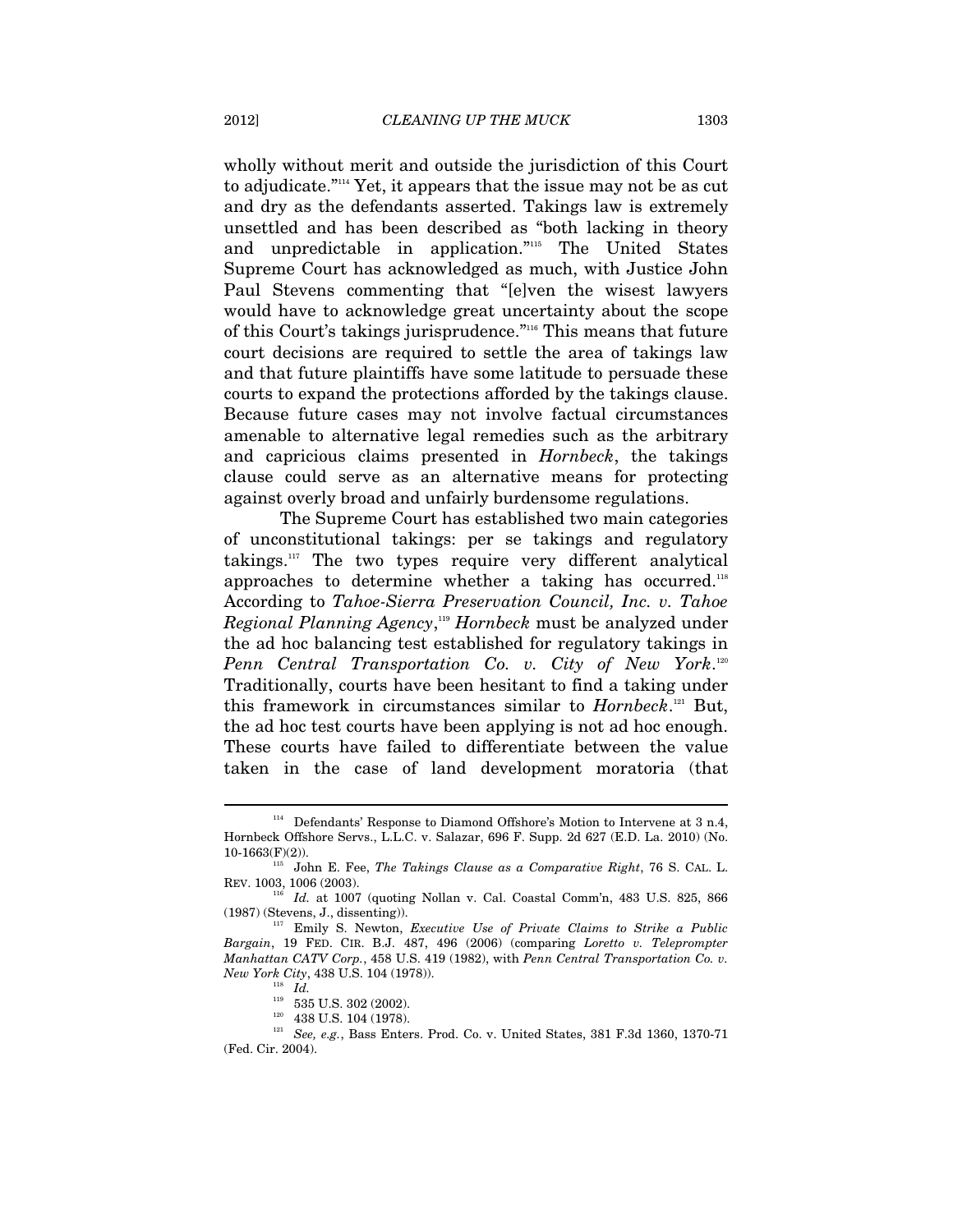temporarily affect the value of real property or a potential home, for example) compared to the value taken by moratoria on a service industry that relies on property rights with limited lifespans. In the former case, property values may continue to rise while the moratorium is in place, or, even if that proves not to be the case, full value should be restored upon rescission of the moratorium.<sup>122</sup> In the latter circumstance, however, moratoria do not simply result in a temporary diminution in the resale value of the property. Instead, any rebound in value after rescission fails to mitigate the significant lost time and investment, potentially resulting in irreparable harm including the destruction of the industry entirely.<sup>123</sup>

Despite the unsettled nature of takings jurisprudence and courts' reluctance to engage in takings analysis, the more recent additions to the Supreme Court's takings framework provide the opportunity for enforceable takings claims in these *Hornbeck*-like circumstances. In the interest of "fairness and justice,"124 the long-term threat posed by a moratorium and the nature of the property right at issue should be taken into greater consideration by courts as they apply the *Penn Central*  balancing test. Thus, the circumstances that led to *Hornbeck* provide a tangible example of a claim that—based on the theoretical justifications for temporary takings law presented in *Tahoe-Sierra*—could be held a taking.

# *A. Regulatory Takings and the* Penn Central *Balancing Test*

The text of the Takings Clause of the United States Constitution reads as follows: "nor shall private property be taken for public use, without just compensation."125 This seemingly straightforward text, however, has proven exceedingly difficult in practice and application.126 Part of the problem stems from a lack of evidence indicating the Framers' meaning behind the takings clause or the reasons for including it.127 Thus, courts have needed to flesh out the meaning and

<sup>122</sup> *See Tahoe-Sierra*, 535 U.S. at 332, 341. 123 *See* Plaintiffs' Original Complaint and Application for Temporary

Restraining Order and Injunctive Relief, *supra* note 30, ¶ 33. 124 *Tahoe-Sierra*, 535 U.S. at 342. 125 U.S. CONST. amend V. 126 Fee, *supra* note 115, at 1007. 127 ROBERT C. ELLICKSON & VICKI L. BEEN, LAND USE CONTROLS: CASES AND MATERIALS 134 (2005). "Precedents for the Fifth Amendment's Takings Clause were relatively few in number and narrow in application . . . [and] the compensation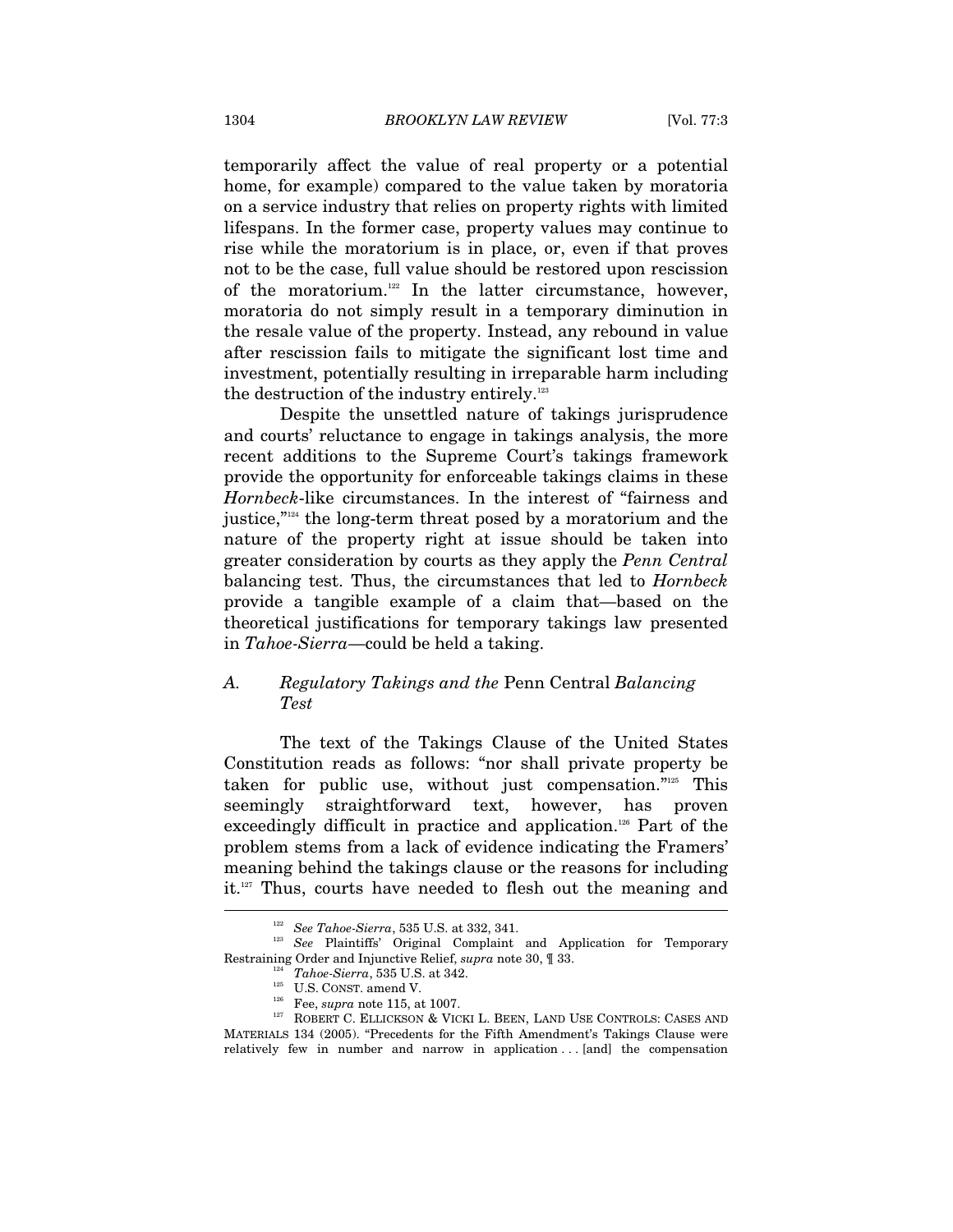scope of the clause.<sup>128</sup> One of the first cases to distinguish between physical and regulatory appropriation of property was *Mugler v. Kansas*,<sup>129</sup> but it was the rise of the modern government and the case of *Pennsylvania Coal Co. v. Mahon*<sup>130</sup> that really began to define the scope of the clause.<sup>131</sup> *Pennsylvania Coal* involved a mining company that had sold the surface rights of a plot of land but had expressly and contractually reserved the rights to remove any coal found under it.132 Subsequent to the sale, Pennsylvania passed a statute forbidding the mining of coal that would result in the subsidence of any structure used for human habitation, essentially voiding the contractual reservation.<sup>133</sup> The Supreme Court determined that the statute made it commercially impracticable to mine the coal and had "very nearly the same effect for constitutional purposes as appropriating or destroying it."134 Accordingly, the Court held that the statute was invalid because it amounted to a taking without just compensation.135 In a later case, the Supreme Court would describe *Pennsylvania Coal* as being the "leading case for the proposition that a state statute that substantially furthers important public policies may so frustrate distinct investmentbacked expectations as to amount to a taking."136 Thus, after *Pennsylvania Coal* it was clear that the Court would deem some legislative acts as going "too far" and rising to the level of a taking of private property.<sup>137</sup> The obvious question that remained before the Court, and a question that still remains unsettled today, is how far is too far?<sup>138</sup> More than fifty years later, in *Penn Central*, the Supreme Court would finally attempt to set forth a framework for answering that question.139

requirement was not generally recognized at the time of the framing of the Fifth Amendment." *Id*. Additionally, James Madison initially proposed the Fifth Amendment, but "[t]here are apparently no records of discussion about the meanings of the clause in either Congress or, after its proposal, in the states." *Id.* 128 *Id.* at 136. Because of the lack of precedent in the area, most of the early

Supreme Court decisions accorded with early state decisions. *Id.*<br>
<sup>129</sup> 123 U.S. 623 (1887).<br>
<sup>130</sup> 260 U.S. 393 (1922).<br>
<sup>131</sup> Fee, *supra* note 115, at 1009.<br>
<sup>132</sup> Pa. Coal, 260 U.S. at 412.<br>
<sup>133</sup> Pann Cent. Transp.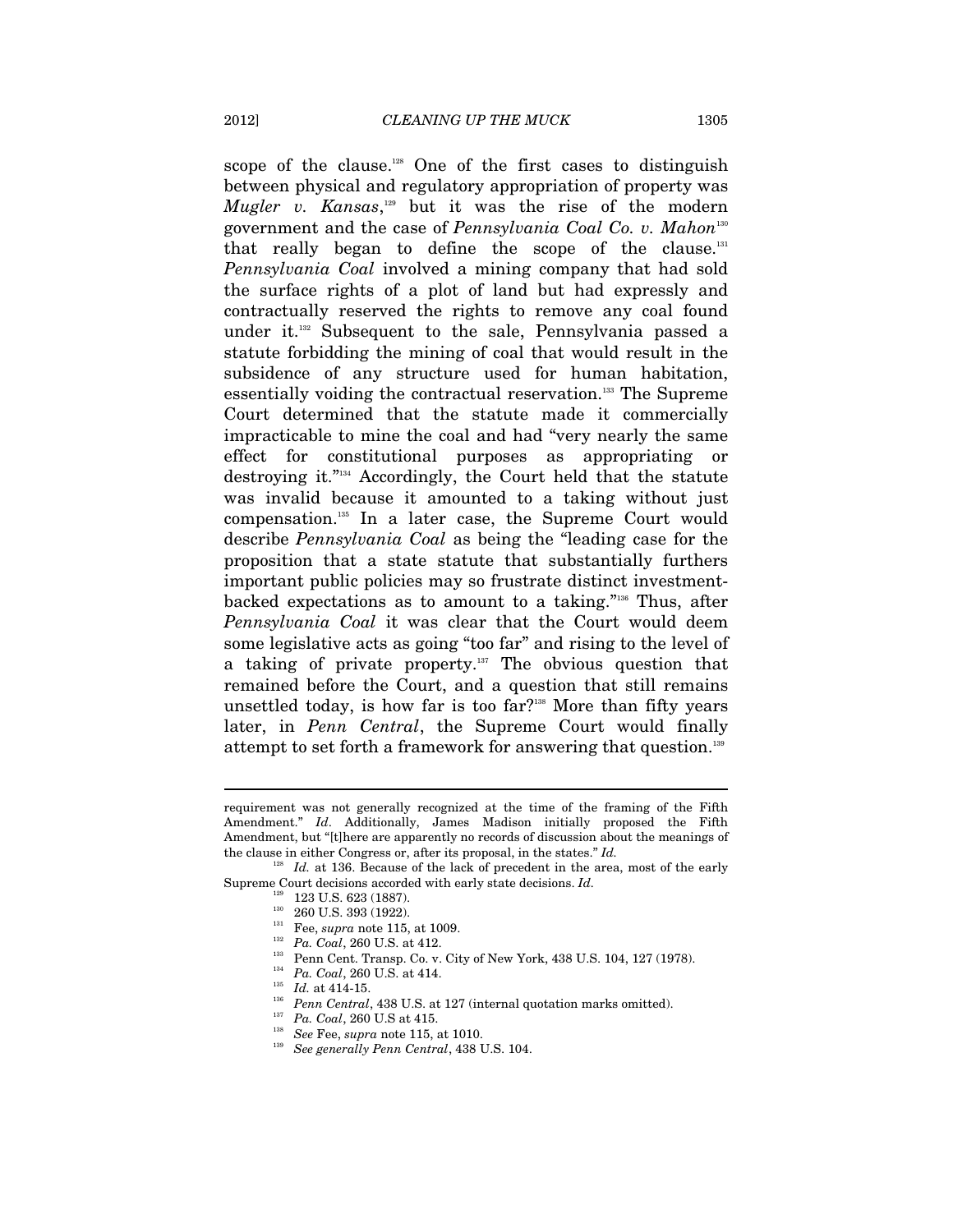The question presented in *Penn Central* was whether a city could, as part of a program to preserve historic landmarks, place restrictions on the development of these landmarks without the restriction amounting to a constitutional taking requiring payment of just compensation.<sup>140</sup> The case again addressed the issue of regulatory takings, and the Court implicitly rejected the "proposition that a 'taking' can never occur unless government has transferred physical control over a portion of a parcel."141 In a landmark decision, the Court established what would become known as the *Penn Central* balancing test, later described as a "multi-factor test for determining whether a regulation restricting the use of property effects a taking."142 The test consisted of a case-by-case analysis of three factors<sup>143</sup>: (1) the economic impact of the regulation on the plaintiff; (2) the extent to which the regulation has interfered with distinct<sup>144</sup> investment-backed expectations; and (3) the character of the governmental action.145 The Court may have laid out the framework for regulatory takings, but the application of that framework to this day remains disjointed. In fact, critics have condemned it as being both "convoluted and seemingly arbitrary."146

### *B.* Lucas *and Its Progeny: Per Se Takings*

Although the evolution of takings jurisprudence now makes per se takings inapplicable to the case at hand, it is useful to briefly discuss this second category because previous  $cases<sup>147</sup>$  have used such analysis under similar factual

<sup>&</sup>lt;sup>140</sup> *Id.* at 107.<br><sup>141</sup> *Id.* at 122 n.25.<br><sup>142</sup> Stop the Beach Renourishment, Inc. v. Fla. Dep't of Envtl. Prot., 130 S. Ct. 2592, 2603 n.6 (2010). The Court never actually announced a specific set of factors to be used in

the balancing test, but these three were "especially prominent" and were again cited by the Court a year later, solidifying their importance in regulatory takings analysis. Joshua P. Borden, *Derailing* Penn Central*: A Post-*Lingle*, Cost-Basis Approach to Regulatory Takings*, 78 GEO. WASH. L. REV. 870, 875-76 (2010).<br><sup>144</sup> Later cases have changed the word "distinct" to "reasonable." Christopher

Serkin, *Existing Uses and the Limits of Land Use Regulations*, 84 N.Y.U. L. REV. 1222, 1251 (2009). The Court made this change without acknowledging any distinction between the terms, but the change has had tangible effects on subsequent courts' analysis of takings claims. *See id.* "[T]his factor is now principally used to distinguish a property owner's reasonable expectations from pie-in-the-sky development dreams." *Id.* 

<sup>&</sup>lt;sup>145</sup> See Penn Central, 438 U.S. at 124.<br><sup>146</sup> Borden, *supra* note 143, at 870-71 (exclaiming that "one cannot help but believe that a better, sounder, approach *must* exist").

<sup>&</sup>lt;sup>147</sup> See, e.g., Bass Enters. Prod. Co. v. United States, 45 Fed. Cl. 120, 123 (1999) (finding that a *per se* taking had occurred where government delay in deciding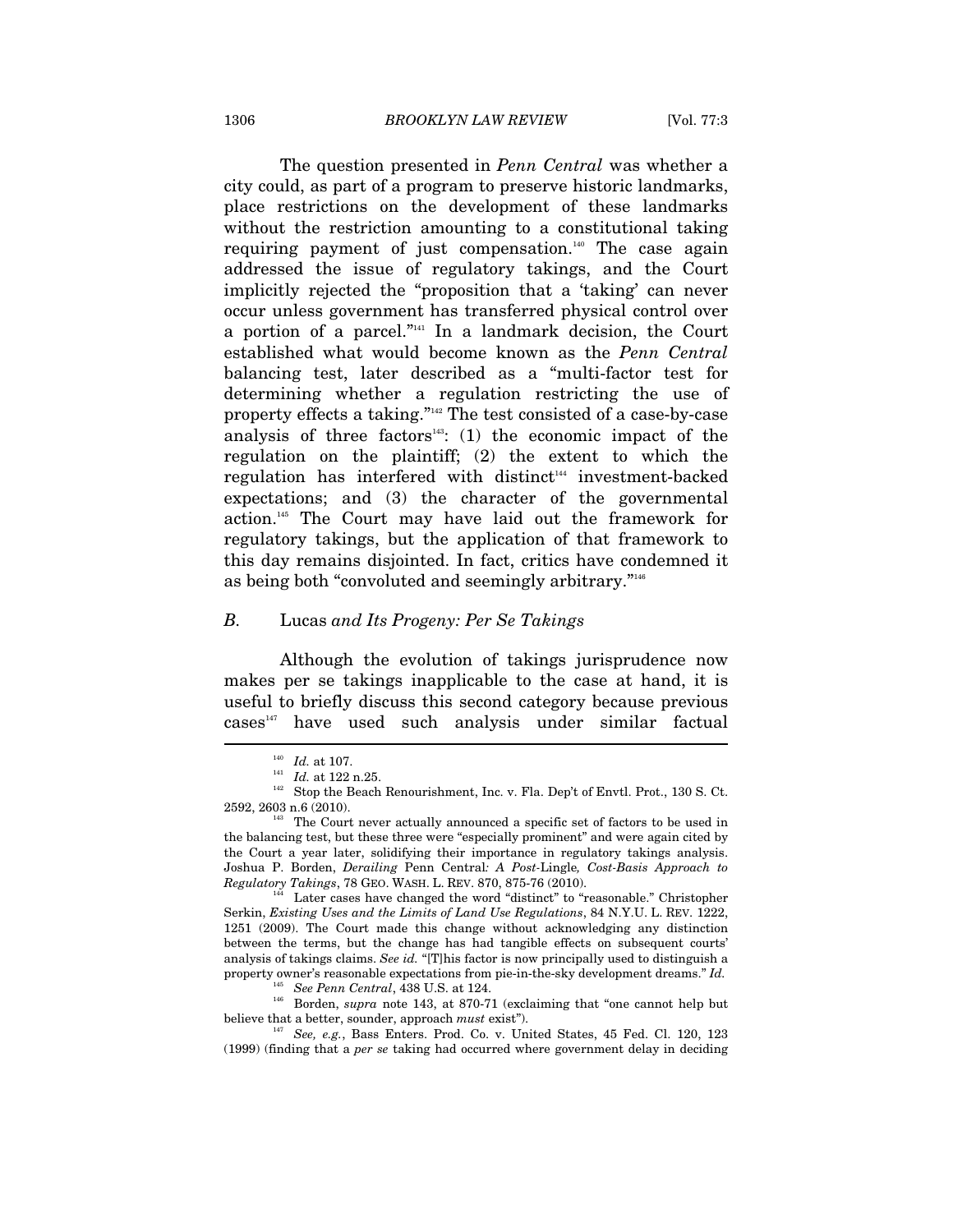circumstances. Shortly after instituting the *Penn Central*  balancing test, the Supreme Court began to carve out exceptions that required a different analytical framework. These exceptions reflected circumstances where the claimant was automatically entitled to just compensation, without an "inquiry into the public interest advanced in support of the restraint."148 The per se takings exception to the *Penn Central* balancing test applies to the following: (1) takings that amount to a physical occupation of the property by the government and (2) regulations that result in the total loss of value of the property.149 The case that defined the first exception was *Loretto v. Teleprompter Manhattan CATV Corp.*, where the Court held that permanent physical occupation of property—even in the case of two measly four-inch by four-inch metal cable boxes—is always a taking, "without regard to whether the action achieves an important public benefit or has only minimal economic impact on the owner."150 The Court justified its holding by noting that a permanent physical occupation destroys many strands from the "bundle of property rights" that have historically been protected by property law, including the right to possess, use, dispose, and exclude.151 It also noted that a balancing test was largely unnecessary because such cases present "relatively few problems of proof" compared with regulatory takings.152

The second category of per se exceptions to the *Penn Central* balancing test—those regulations that deny all economically beneficial or productive use of the land—was defined in *Lucas v. South Carolina Coastal Council*. 153 The Court noted that these types of regulations "carry with them a heightened risk that private property is being pressed into some form of public service under the guise of mitigating serious public harm."154 Further, like permanent physical occupations, the Court explained,

application to develop oil leases for a substantial period of time amounted to an absolute loss of value in the property during that time).<br><sup>148</sup> Lucas v. S.C. Coastal Council, 505 U.S. 1003, 1015 (1992).<br><sup>149</sup> *Id.* Loretto v. Teleprompter Manhattan CATV Corp., 458 U.S. 419, 419-20 (1982).

<sup>&</sup>lt;sup>151</sup> Id. at 435 (citing Andrus v. Allard, 444 U.S. 51, 65-66 (1979); United States v. Gen. Motors Corp., 323 U.S. 373, 378 (1945)).

<sup>&</sup>lt;sup>152</sup> Id. at 437.<br><sup>153</sup> See generally Lucas, 505 U.S. 1003. The plaintiff in *Lucas*, an owner of two undeveloped parcels of land, argued that by passing a law barring the erection of any permanent habitable structures on certain beachfront property, the state legislature had taken his property and that he was thus entitled to compensation. *Id.* at 1009. <sup>154</sup> *Id.* at 1018.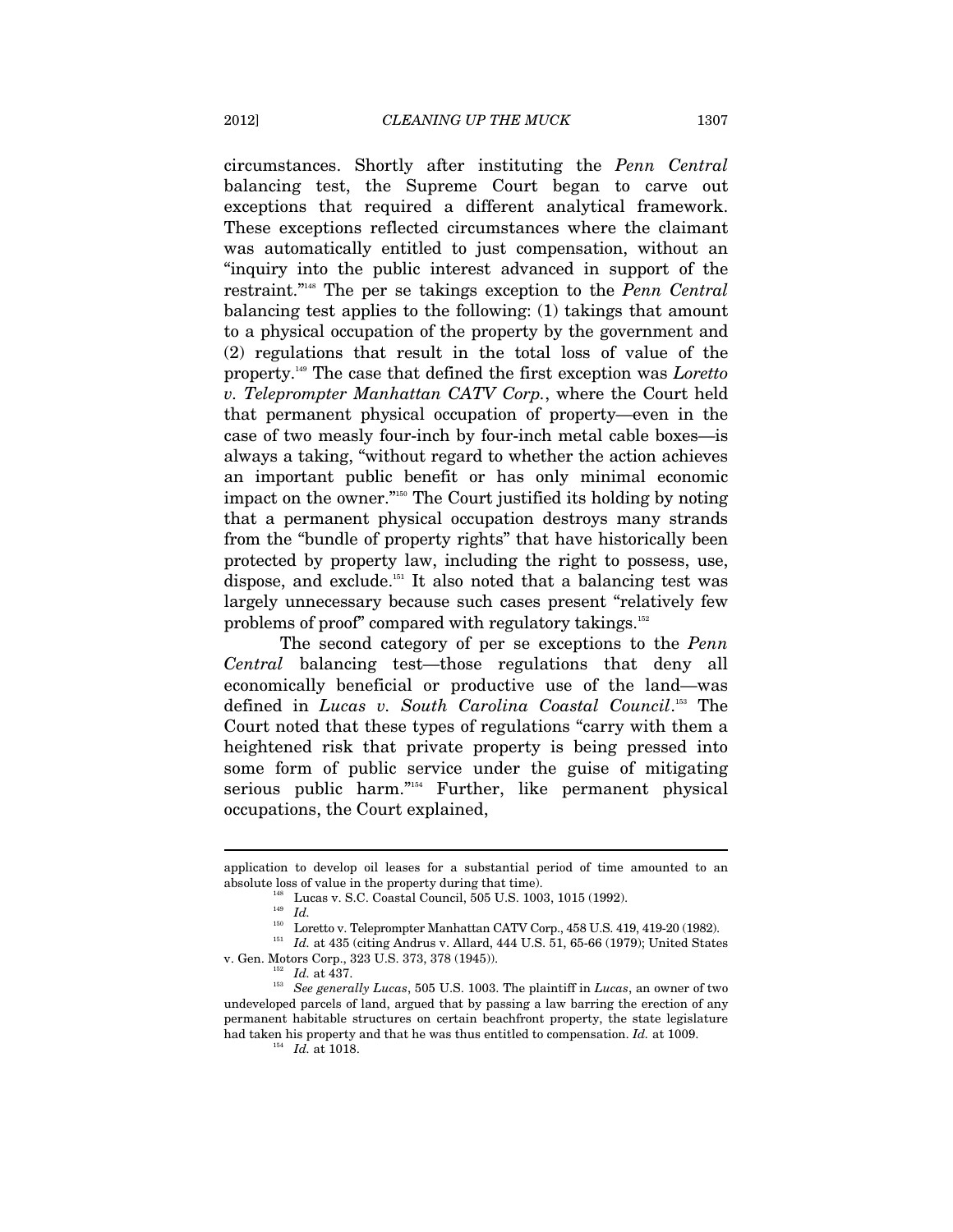We believe similar treatment must be accorded confiscatory regulations, *i.e.*, regulations that prohibit all economically beneficial use of land: Any limitation so severe cannot be newly legislated or decreed (without compensation), but must inhere in the title itself, in the restrictions that background principles of the State's law of property and nuisance already place upon land ownership.<sup>155</sup>

Thus, "[w]hen . . . a regulation that declares 'off-limits' all economically productive or beneficial uses of land goes beyond what the relevant background principles [of property and nuisance law] would dictate, compensation must be paid to sustain it."156

# *C. Temporary Takings and Moratoria: The Importance of*  Tahoe-Sierra

The fact that a moratorium lasts for only a limited period of time<sup>157</sup> is not fatal to a regulatory takings claim.<sup>158</sup> Instead, the duration of the restriction is only one factor for courts to consider.159 The Supreme Court has held that the "effect of a regulation must be measured against the 'parcel as a whole,'" however the Court has failed to fully define this term.160 Earlier cases usually focused on the amount of physical or spatial portions of a land parcel impaired by a restriction to determine if a taking had occurred.161 The Supreme Court in

 $\overline{a}$ 

*Id.* at 1030-31 (citations omitted).<br><sup>157</sup> In *Hornbeck*, the moratorium lasted less than six months, although at the time the claim was originally filed, there was concern that it might last much longer. First Supplemental and Amended Complaint for Declaratory and Injunctive Relief,

*supra* note 27, ¶ 54. 158 Tahoe-Sierra Pres. Council, Inc. v. Tahoe Reg'l Planning Agency, 535 U.S.

302, 334-35 (2002). 159 *Id.* at 342. 160 Fee, *supra* note115, at 1029-30. 161 *See* Glenn P. Sugameli, *Takings Law Symposium:* Lucas v. South Carolina Coastal Council*: The Categorical and Other "Exceptions" to Liability for Fifth Amendment Takings of Private Property Far Outweigh the "Rule,"* 29 ENVTL. L. 939, 948-53 (1999) (discussing how various cases have dealt with the fact that regulations "are three dimensional [and] have depth, width, and length" (quoting First English Evangelical

 $^{155}$   $\,$   $Id.$  at 1029. The Court attempted to lay out a clear framework for per se takings analysis, stating:

The "total taking" inquiry we require today will ordinarily entail . . . analysis of among other things, the degree of harm to public lands and resources, or adjacent private property, posed by the claimant's proposed activities, the social value of the claimant's activities and their suitability to the locality in question, and the relative ease with which the alleged harm can be avoided through measures taken by the claimant and the government (or adjacent private landowners) alike.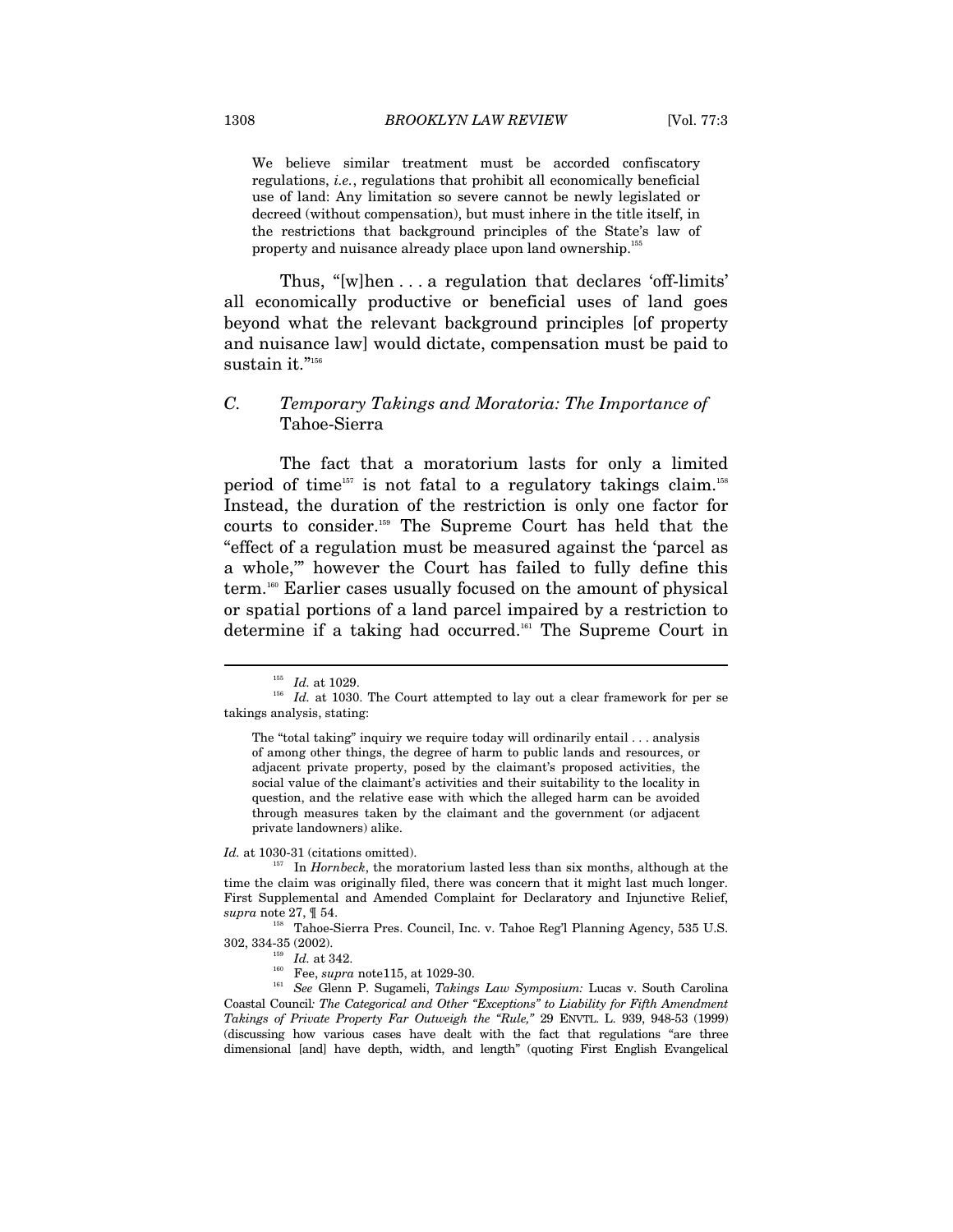*Tahoe-Sierra*, however, focused on a different slice of the property—the temporal dimension affected by the regulation.<sup>162</sup> Specifically, the Court addressed the issue of how to analyze a temporary land development moratorium and how to determine if such a regulation could ever amount to a taking.163 Unfortunately, because the Court answered the question by responding "neither 'yes, always' nor 'no, never',"164 the analysis is not exactly straightforward. The Court's description of and focus on "fairness and justice" as central tenants of takings analysis, though, should provide at least some future takings victims the opportunity to bring a successful claim.165

The Court in *Tahoe-Sierra* built upon the principle established in *First English Evangelical Lutheran Church v. County of Los Angeles*, where the Court previously addressed temporary takings in general.166 The Court in *First English* held, "[W]here the regulation has already worked a taking of all use of property, no subsequent action by the government can relieve it of the duty to provide compensation for the period during which the taking was effective."<sup>167</sup> In that case, though, the Court was concerned with determining compensation once a taking had concededly occurred, and thus did not specifically address the threshold question of whether the temporary denial of land use had constituted a taking in the first place.<sup>168</sup> In *Tahoe-Sierra*, the Court took that first step and established the framework to be used for analyzing temporary moratoria in the takings context.169 The Court rejected the petitioners' claim that a temporary taking that resulted in the total deprivation of all economic use while the moratorium was in place was

Lutheran Church v. Cnty. of L.A., 482 U.S. 304 (1987)). At least in terms of physical restrictions, landowners are not permitted to conceptually sever individually affected segments from the property as a whole in order to argue that the use or value of these segments has been totally destroyed by the regulation. Fee, *supra* note 126, at 1030. Yet, courts have sometimes struggled in determining what the relevant parcel to be analyzed is in order to determine both whether a taking has occurred, and if so, how much compensation is required. *See Meltz, supra* note 110, at 72; Fee, *supra* note 126, at 1029-32.<br>
<sup>162</sup> *Tahoe-Sierra*, 535 U.S. at 331-32.<br> *Id. Id.* at 321.

<sup>164</sup> *Id.* at 321. 165 *See id.* at 334; Steven J. Eagle, *Planning Moratoria and Regulatory Takings: The Supreme Court's Fairness Mandate Benefits Landowners*, 31 FLA. ST. U. L. REV. 429, 505 (2004). 166 *See generally First English*, 482 U.S. 304. 167 *See* Lucas v. S.C. Coastal Council, 505 U.S. 1003, 1030 n.17 (1992)

<sup>(</sup>internal brackets omitted) (quoting *First English*, 482 U.S. at 321). 168 *Tahoe-Sierra*, 535 U.S. at 328. 169 *See id.* at 334-38.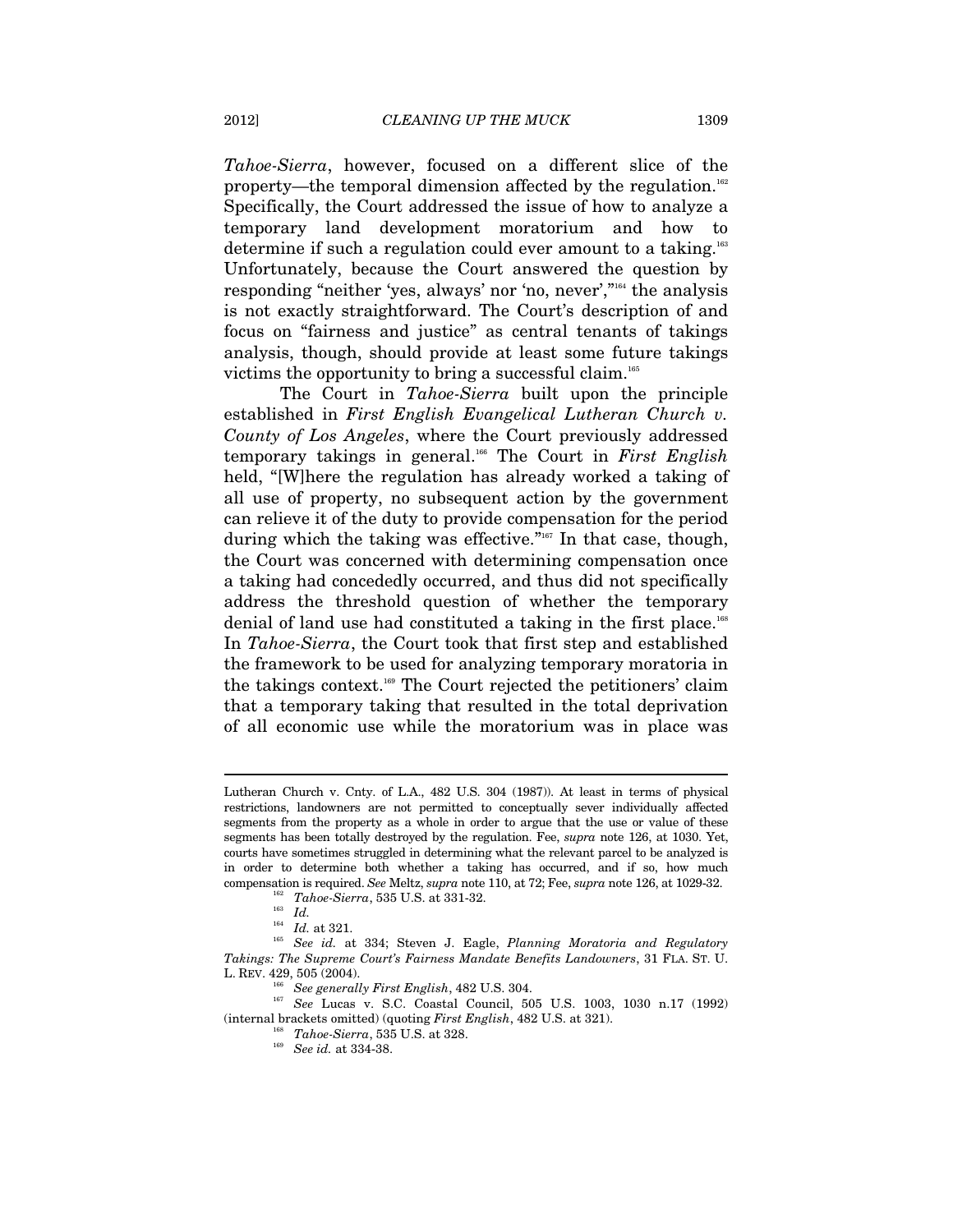subject to the per se takings analysis established in *Lucas*.<sup>170</sup> The Court worried that such a categorical rule would open the floodgates to takings litigation and would apply to even "normal delays in obtaining building permits . . . as well as to orders temporarily prohibiting access to crime scenes."<sup>171</sup> Rather, the Court stated that Justice Brennan's "parcel as a whole" theory of takings analysis established in *Penn Central* must be applied to the temporal dimensions of a property the same way it applies to the physical dimensions. $172$  Accordingly, the Court held that the "better approach to claims that a regulation has effected a temporary taking requires careful examination and weighing of all the relevant circumstances" by using the *Penn Central* balancing test.<sup>173</sup> But, important to a *Hornbeck*-type scenario, the Court made it clear that "[i]n rejecting petitioners' per se rule, we do not hold that the temporary nature of a land-use restriction precludes finding that it effects a taking."174 Instead, "the duration of the restriction is one of the important factors that a court must consider in the appraisal of a regulatory takings claim  $\dots$ <sup>"175</sup> Further, throughout the opinion, the Court repeatedly referenced notions of fairness and justice as instructive to the holding.176

The question of how long a restriction is too long is one that remains unclear and confusing. For instance, courts have held, "A permanent physical occupation does not necessarily mean a taking unlimited in duration. [Instead, a] 'permanent' taking can have a limited term."<sup>1777</sup> Interestingly, many temporary regulations held to not constitute takings at all are longer in duration than the "permanent" deprivation that required application of the per se rule in *Lucas*. 178 One thing is

*Id.* 

<sup>170</sup> *Id.* at 334. 171 *Id.* at 335 (citations omitted). 172 Eagle, *supra* note 165, at 445. Justice Brennan stated in *Penn Central*:

<sup>&</sup>quot;Taking" jurisprudence does not divide a single parcel into discrete segments and attempt to determine whether rights in a particular segment have been entirely abrogated. . . . [T]his Court focuses rather both on the character of the action and on the nature and extent of the interference with rights in the parcel as a whole . . . .

<sup>&</sup>lt;sup>173</sup> Tahoe-Sierra, 535 U.S. at 335 (internal quotation marks omitted).<br><sup>174</sup> Id. at 337.<br><sup>175</sup> Id. at 342.<br><sup>176</sup> See id. at 321, 332-36; see also Eagle, *supra* note 165, at 505.<br><sup>176</sup> Eagle, *supra* note 165, at 456 (qu States, 6 F.3d 1573, 1482 (Fed. Cir. 1993)). 178 *See id.* The delay in development in *Lucas* lasted only two years. *Id.*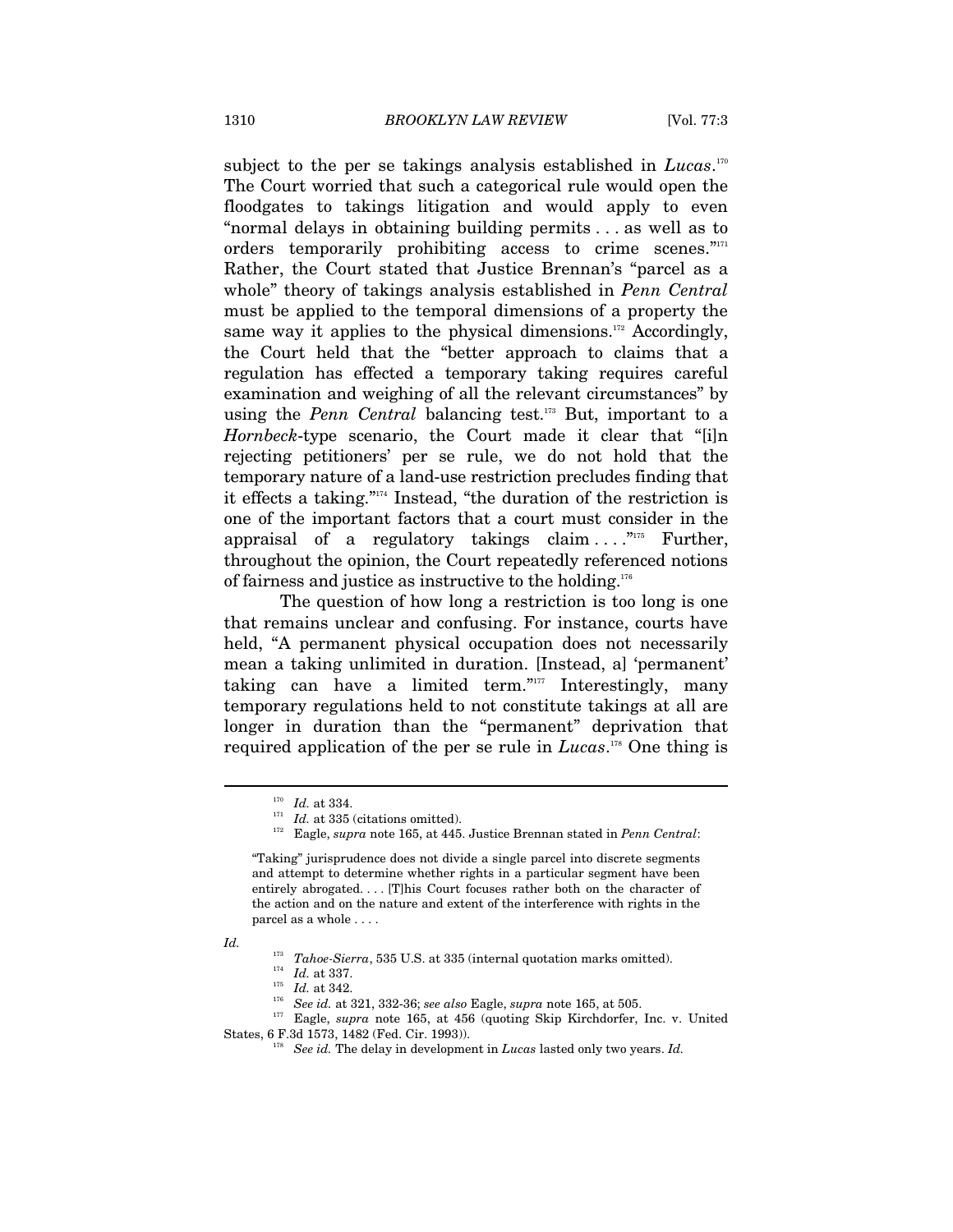clear, however: courts have tended to put great weight on the durational factor of temporary takings.<sup>179</sup>

The impact of *Tahoe-Sierra* on takings jurisprudence cannot be overemphasized. For example, its effect can clearly be discerned from the two opposing decisions reached by the United States Court of Federal Claims in *Bass Enterprises*  Production Co. v. United States.<sup>180</sup> The litigation commenced in *Bass Enterprises* after the Bureau of Land Management denied the plaintiff lessees' application to explore and drill for oil and gas on their leased property for forty-five months while the Environmental Protection Agency (EPA) determined the environmental impact that such development posed.<sup>181</sup> The Court of Federal Claims initially found a temporary (but per se) taking, stating, "Plaintiffs have not been permitted to use their leases for a substantial period of time. Their loss during that period was absolute."182 The court cited *Lucas*, explaining that the limited duration of the regulation did not bar constitutional relief, and ordered damages in the amount of the interest that the plaintiffs would have earned on the oil and gas profits during the delay period.183 Following the Supreme Court's decision in *Tahoe-Sierra*, however, the government's motion for reconsideration was granted.184 This time the Court of Federal Claims applied a *Penn Central* balancing test and found that "the economic impact on Bass was de minimis and that the Government's delay was reasonable given the importance of protecting the public  $\dots$ ."<sup>185</sup> After "[w]eighing the factors and the circumstances surrounding the delay as a whole," the court concluded that there had not been a taking.<sup>186</sup>

*Bass Enterprises* is an example of the heavy emphasis courts have placed on the duration of the delay when applying a temporary takings analysis following *Tahoe-Sierra*. 187 Accordingly, under a similar judicial application, Hornbeck, or  $\overline{a}$ 

<sup>179</sup> *See* Bass Enters. Prod. Co. v. United States, 381 F.3d 1360, 1366 (Fed. Cir. 2004) (noting that an extraordinary delay in governmental decision making may constitute a taking, but citing delays of eight years, seven years, and forty months that were not held to be takings).<br>
Compare id., with Bass Enters. Prod. Co. v. United States, 45 Fed. Cl. 120 (1999).<br>
<sup>181</sup> Bass Enters. Prod. Co., 381 F.3d at 1362-64.<br>
<sup>182</sup> Bass Enters. Prod. Co., 45 Fed. Cl. at 123.<br>
<sup>18</sup>

<sup>&</sup>lt;sup>186</sup> Id. at 1365. The Federal Circuit affirmed the Court of Federal Claims, holding that the delay was not extraordinary in duration and that the *Penn Central* factors were properly applied. *Id.* at 1370-71.<br><sup>187</sup> See id. at 1366-69.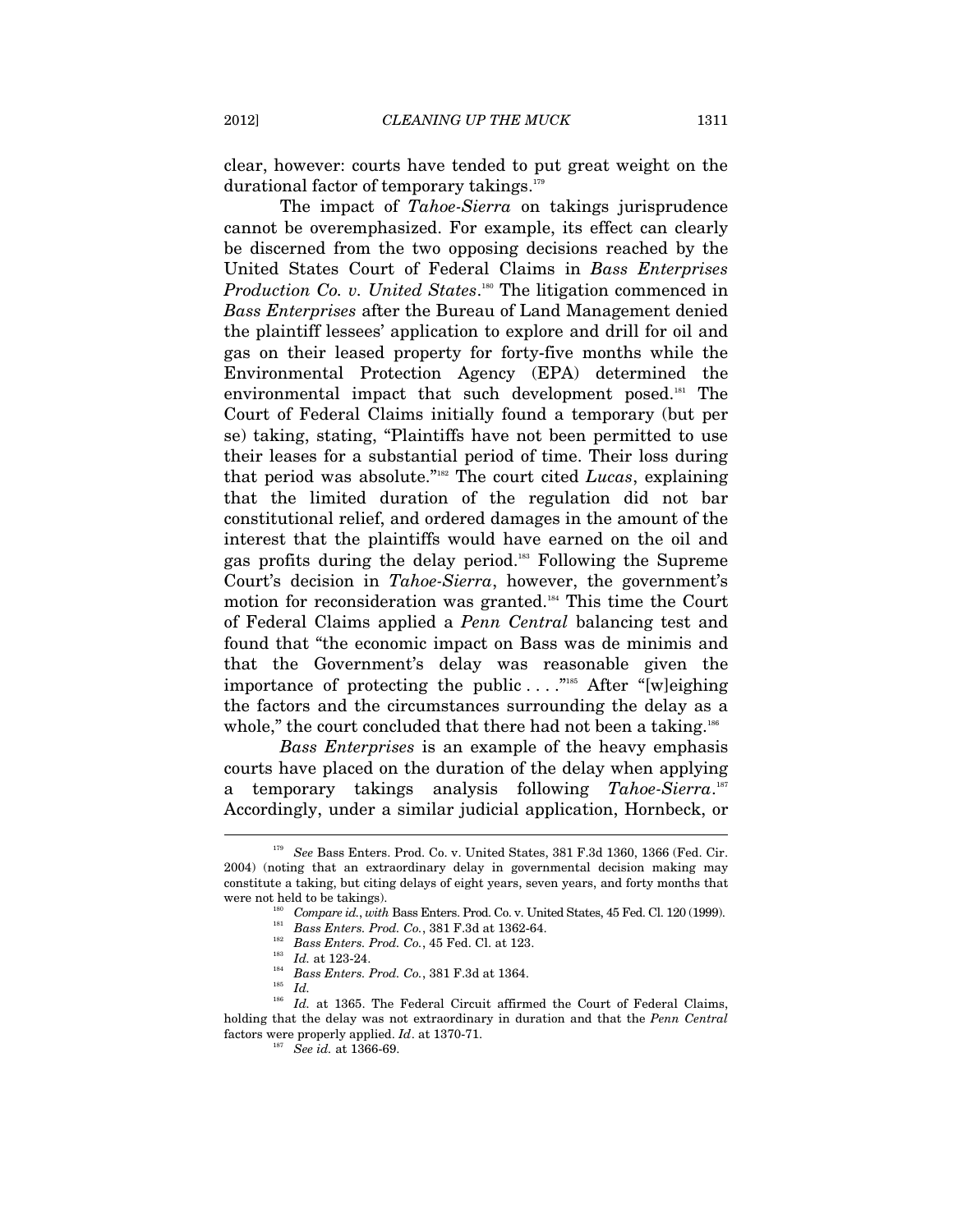plaintiffs similarly situated, may have difficulty bringing a successful takings claim despite the significant value that was lost—and which could not be recovered—during and following the moratorium. Still, this result may not be fair or justified based on takings law as it currently stands, and it therefore warrants a closer look. Additionally, while there are many factual similarities between *Bass Enterprises* and the circumstances leading to *Hornbeck*, there are enough distinctions to warrant further analysis.188 To begin this analysis, it is useful to look at how courts have previously treated takings claims in cases following moratoria on oil drilling. This examination will illustrate how the evolution of takings jurisprudence requires a different outcome here than was reached in both *Bass Enterprises* and these previous moratoria cases*.*

# IV. PREVIOUS CASES INVOLVING MORATORIA BY THE FEDERAL GOVERNMENT FOLLOWING OIL SPILLS

Moratoria have been used by administrative agencies as a common means to "preserve the status quo while formulating a more permanent ... strategy."<sup>189</sup> Moratoria have been employed in a wide variety of contexts, from use of the death penalty,<sup>190</sup> to the prohibition of killing marine mammals, <sup>191</sup> to the suspension of mining of valuable fossil fuels. $192$  Likewise, moratoria and regulations suspending operations involving gas, oil, and mineral rights have been the subjects of takings analysis in the past.193 In fact, the Deepwater Horizon incident is not the first time that the Department of the Interior has

<sup>&</sup>lt;sup>188</sup> See infra Part V.B.<br><sup>189</sup> See Tahoe-Sierra Pres. Council, Inc. v. Tahoe Reg'l Planning Agency, 535 U.S. 302, 337 (2002). 190 *See* Victor L. Streib, *Moratorium on the Death Penalty for Juveniles*, 61

LAW & CONTEMP. PROBS. 55, 72 (1998) (discussing the American Bar Association's 1997 resolution instituting a moratorium on death penalty jurisdictions "to correct several flaws and to afford greater fairness in the process"). 191 *See* Carol B. Koppelman, Anderson v. Evans*: The Ninth Circuit* 

*Harmonizes Treaty Rights and the Marine Mammal Protection Act*, 16 HASTINGS W.- N.W. J. ENVTL. L. & POL'Y 353, 368 (2010) (describing the 1972 moratorium against

<sup>&</sup>lt;sup>192</sup> See Sam Kalen, *The Devolution of NEPA: How the APA Transformed the Nation's Environmental Policy*, 33 WM. & MARY ENVTL. L. & POL'Y REV. 483, 524 (2009) (discussing the Department of the Interior's informal moratorium on new coal mining leases and permits until "the Department could develop a coherent approach to the leasing and development of the nation's coal resources"). 193 *See, e.g.*, Keystone Bituminous Coal Ass'n v. DeBenedictis, 480 U.S. 470,

<sup>475-76 (1987);</sup> Pa. Coal Co. v. Mahon, 260 U.S. 393, 395 (1922); Pauley Petroleum Inc. v. United States, 591 F.2d 1308, 1310 (Ct. Cl. 1979).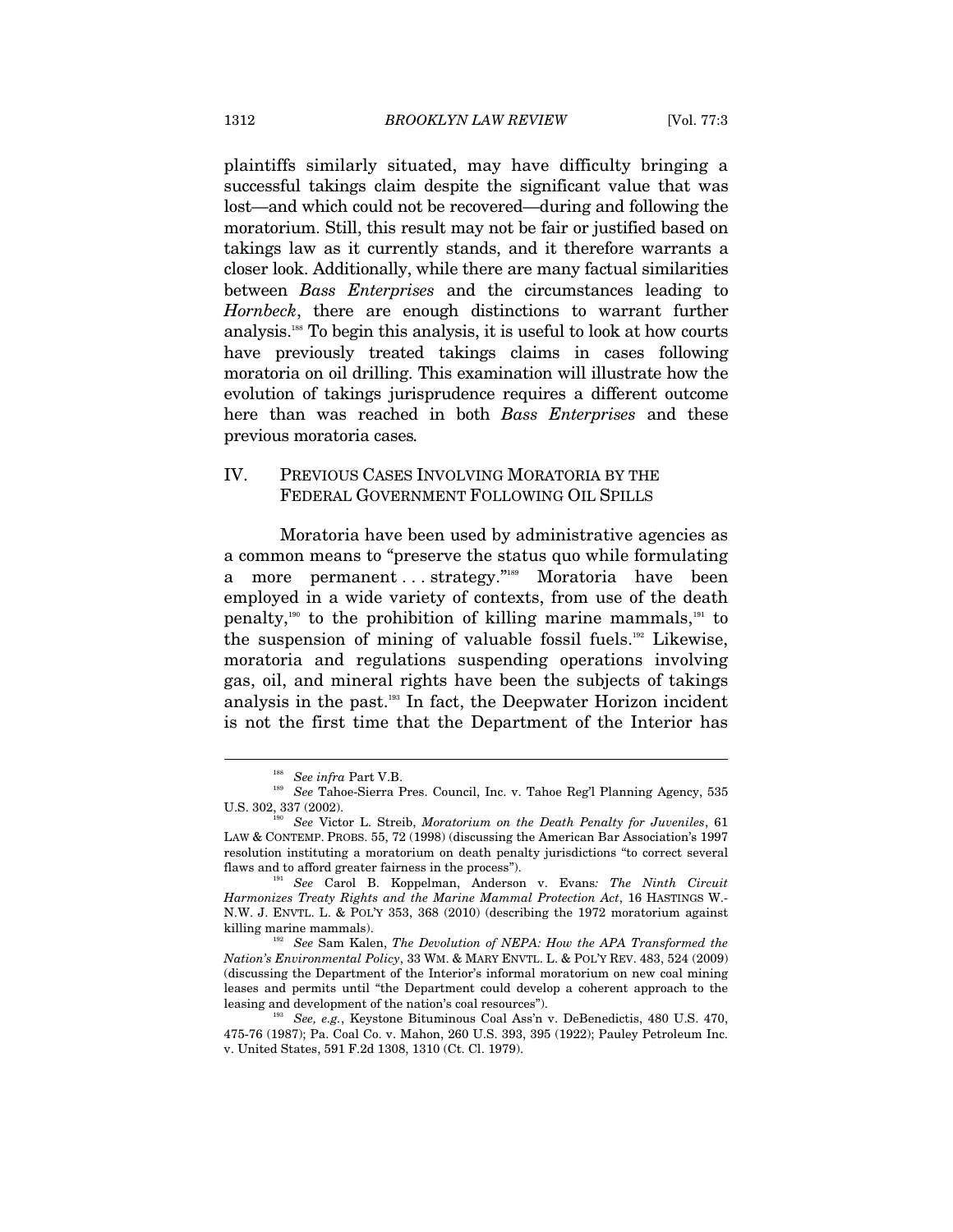broadly suspended drilling rights via moratorium following an oil blowout.<sup>194</sup> Nor is it the first time that—in response—a takings claim was brought by an aggrieved plaintiff.<sup>195</sup>

The massive oil spill in Santa Barbara, California, in January 1969 spurred several cases that explored the property rights of leaseholders in the Santa Barbara Channel.196 The spill "caused severe property and environmental damage" and prompted the Secretary of the Interior to order all companies in the Santa Barbara Channel to cease all drilling and production regardless of their involvement in the spill.197 This line of cases focused on the authority of the Secretary to pass regulations that amounted to a taking and determined that the duration of the regulation was a requisite factor in determining that authority.<sup>198</sup>

In *Gulf Oil Corp. v. Morton*, the Secretary of the Interior followed up the initial moratorium with a second one in 1971 that was to last until  $1973.^{199}$  He justified the second suspension by stating that it was necessary to give Congress time to consider whether it wished to pass legislation to terminate the leases in the interest of conservation.<sup>200</sup> The plaintiffs in the case—who had paid \$153 million for the leases—filed suit, seeking, among other things, declaratory judgment that the suspension was outside the scope of the Secretary's authority and must be revoked.<sup>201</sup> In addressing the first suspension the court declared that "[a]fter the leases in question were made, events occurred in the Santa Barbara Channel that were both unexpected and very dangerous to the environment . . . [causing] the Secretary to reconsider the dangers to the natural resources of the area if drilling were to proceed under the leases."202 As was the case in *Hornbeck*, the case focused on whether the suspension was arbitrary and capricious and contrary to the

<sup>&</sup>lt;sup>194</sup> See, e.g., Pauley Petroleum, 591 F.2d at 1312.<br><sup>195</sup> See, e.g., Union Oil Co. of Cal. v. Morton, 512 F.2d 743, 750 (9th Cir. 1975).<br><sup>196</sup> See generally Gulf Oil Corp. v. Morton, 493 F.2d 141 (9th Cir. 1973); *Union* 

Oil, 512 F.2d at 743; Pauley Petroleum, 591 F.2d 1308.<br><sup>197</sup> Pauley Petroleum, 591 F.2d at 1312.<br><sup>198</sup> See generally Gulf Oil, 493 F.2d 141; Union Oil, 512 F.2d 743; Pauley *Petroleum*, 591 F.2d 1308.<br><sup>199</sup> *Gulf Oil*, 493 F.2d at 143.<br><sup>200</sup> *Id.* The decision was supported by the director of the United States

Geological Survey, who noted that continued operation under the leases posed the following risks: "[T]he possibility of another blowout; the possibility that wells would be improperly plugged . . . should [they later be abandoned]; [and] the possibility that geologic structures such as the one which contributed to the 1969 spill would be encountered and fractured, thus causing large quantities of oil and gas to escape." *Id.* 

 $\frac{201}{202}$  *Id.* at 146.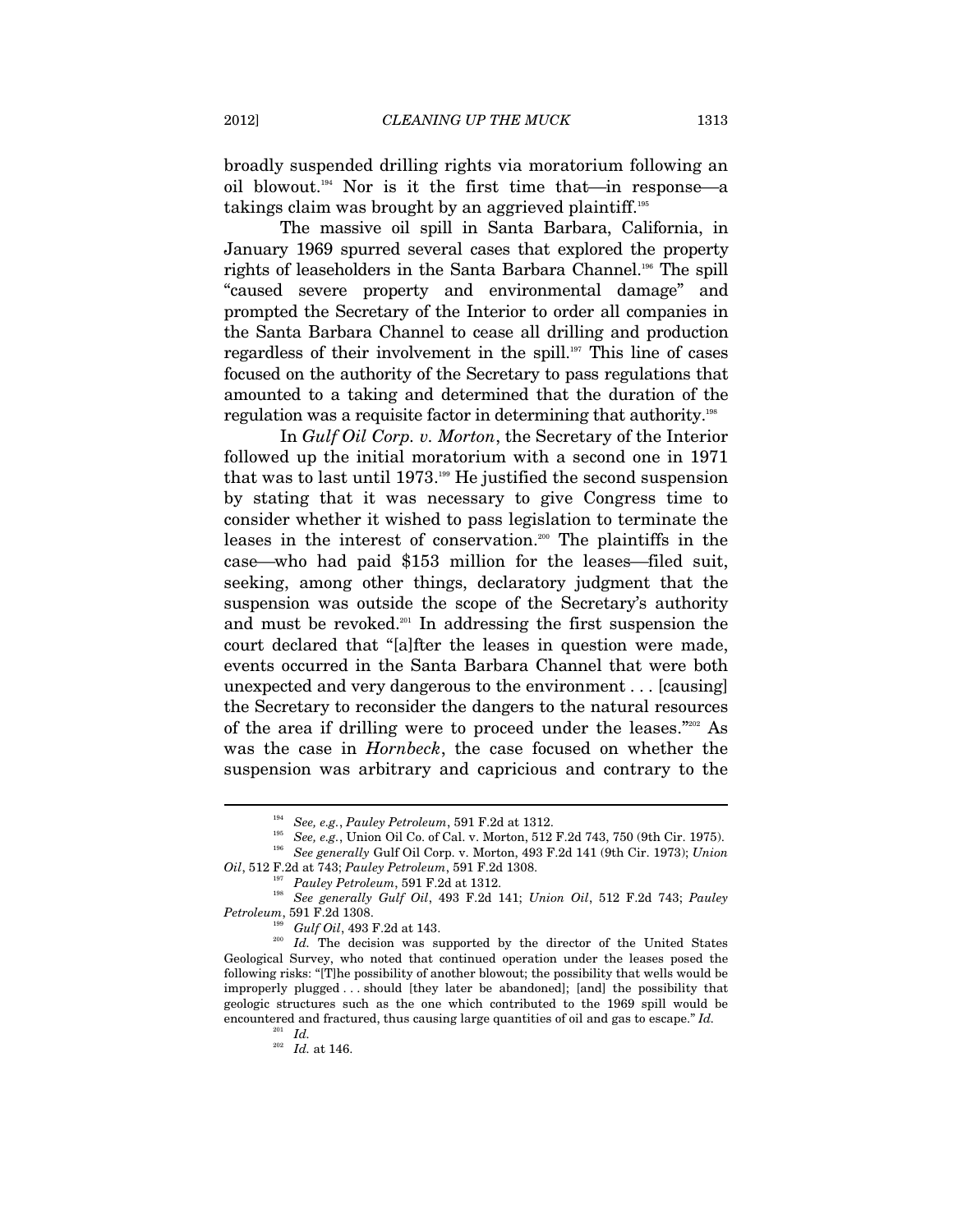APA; the court, however, also touched on several aspects associated with a takings analysis, including just compensation.203 In addressing a possible takings claim, the court noted that in a letter accompanying the proposed bill to terminate the leases, the Secretary wrote that the legislation would "offer[] a mechanism for determining and paying just compensation to the lessees  $\dots$ ."<sup>204</sup> The court held that "Congress authorized the Secretary to suspend operations under existing leases whenever he determines that the risk to the marine environment outweighs the immediate national interest in exploring and drilling for oil and gas."205 The court also held that, since the lessees had not yet begun drilling, the circumstances at hand permitted a suspension while Congress weighed the merits of the proposed bill.<sup>206</sup> The court cautioned, however, that the Secretary could not "continue to issue comparable orders one after another and justify them by repeatedly having his proposed legislation introduced in the Congress . . . at some point, if Congress does not act, there must be an end to the matter."207

The same facts that led to *Gulf Oil* spurred litigation in Union Oil Co. of California v. Morton.<sup>208</sup> The Secretary of the Interior had initially granted plaintiffs the right to build a new floating drilling platform.209 But, following the spill, the Secretary announced that Union Oil would not be permitted to build the additional platform.210 Unlike *Gulf Oil*, which discussed a temporary suspension, the issue in this case was whether the Secretary had the power to permanently suspend the plaintiffs' lease.<sup>211</sup> The plaintiffs claimed that the Secretary had denied them the full exercise of their rights under their lease with the federal government $212$  and that the suspension amounted to a permanent taking without compensation.<sup>213</sup> The

 $\overline{a}$ 

floating drilling platforms. *Id.* at 746.

<sup>&</sup>lt;sup>203</sup> See id. at 146-47.<br><sup>204</sup> Id. at 147.<br><sup>205</sup> Id. at 144.<br><sup>206</sup> Id. at 146.<br><sup>207</sup> Id. at 148. Indeed, on petition for rehearing the court held that the bill had been before Congress for four sessions without any substantial action to push the bill forward towards law and that therefore the Secretary's power to suspend the leases vanished on October 18, 1972. *Id.* at 149.<br><sup>208</sup> 512 F.2d 743 (9th Cir. 1975).<br><sup>209</sup> A provision in plaintiff's lease specifically allowed for the erection of

<sup>211</sup> *See id.* at 751. 212 *Id.* at 746. 213 *Id.* at 750.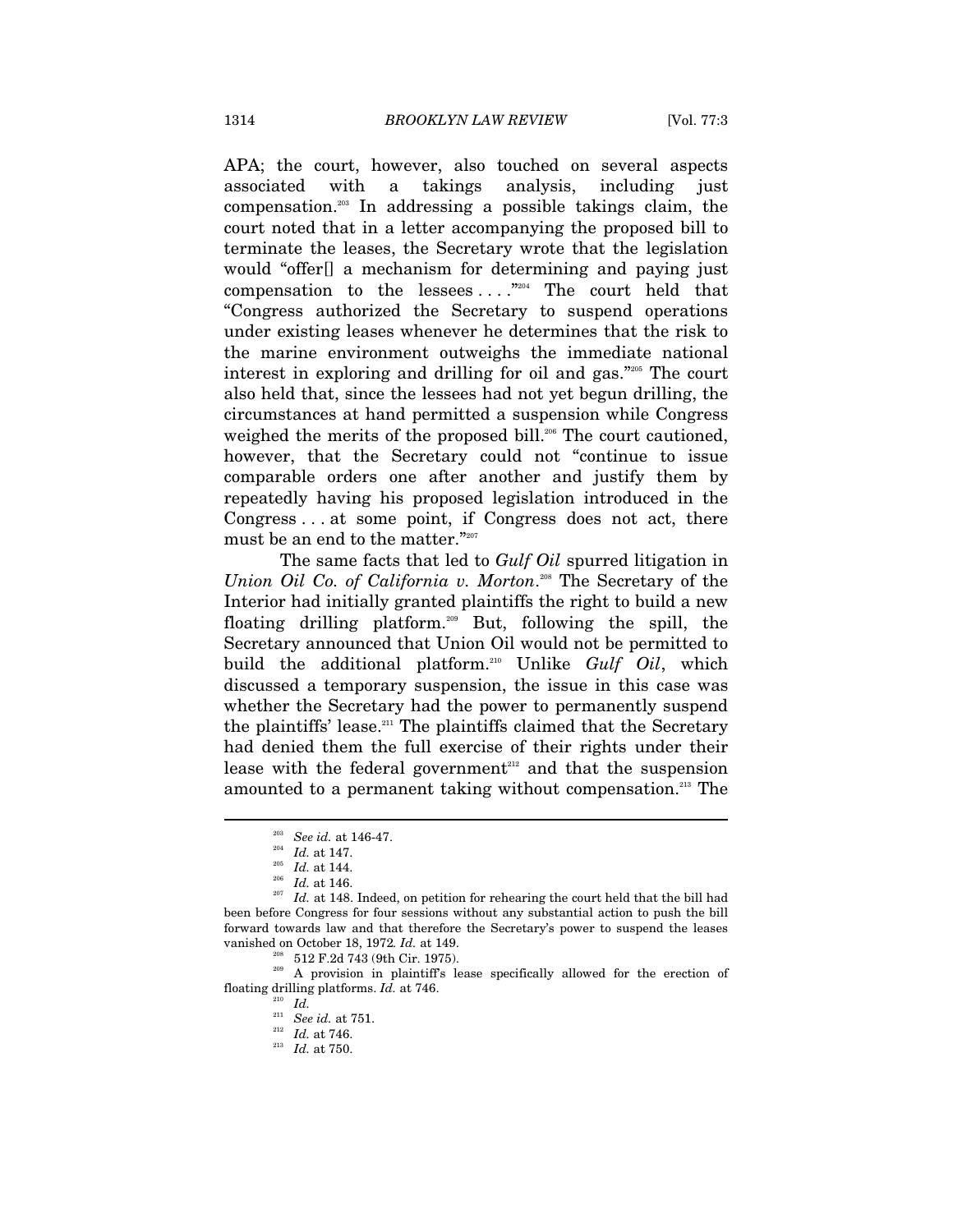court acknowledged that, while the Secretary had the authority to suspend the lease under certain circumstances, $214$  the executive branch had no intrinsic power of condemnation and thus could not suspend the lease indefinitely.215 Further, a suspension that "depriv[ed] Union of all benefit from the lease in that particular area" would be a permissible taking if enacted by Congress (as long as just compensation was provided), but was outside the scope of the Secretary's power.216 Accordingly, the court analyzed whether the Secretary had impermissibly taken Union's property by determining whether the suspension was temporary or was instead an indefinite suspension amounting to a "pro tanto cancellation of [the] lease."217 A suspension that was limited in time by the "occurrence of new events or the discovery of new knowledge which can be anticipated within a reasonable period of time" would not constitute a taking, according to the court.<sup>218</sup> Ultimately, the court determined that the facts were insufficient on the record to determine the answer to that question and remanded the case to the district court.<sup>219</sup>

The Santa Barbara oil spill also led to *Pauley Petroleum Inc. v. United States.*<sup>220</sup> In that case, the plaintiffs were a consortium of oil corporations who acquired leases from the federal government to explore and drill off the coast of Santa Barbara.<sup>221</sup> In conjunction with the general moratorium, the Secretary promulgated a regulation relating to the level of liability for general lessees involved in oil spills.<sup>222</sup> The Secretary also required all drilling companies in the area to submit "all geological, geophysical and structural information," explaining that after this information was studied on a leaseby-lease basis the companies would be permitted to resume drilling.<sup>223</sup> The plaintiffs brought suit claiming, among other things, that the absolute liability requirement and clearance program amounted to a regulatory taking because it rendered their leases "economically worthless and exposed them to

<sup>&</sup>lt;sup>214</sup> *Id.* at 748.<br><sup>215</sup> *Id.* at 750 (citing Youngstown Sheet & Tube Co. v. Sawyer, 343 U.S. 579 (1952)).<br><sup>216</sup> *Id.* at 751.<br>*Id. Id.* at 752.

<sup>218</sup> *Id.* 220 591 F.2d 1308, 1308 (1979).<br>
221 *Id.* at 1311-12.<br>
<sup>222</sup> *Id.* at 1312.<br>
<sup>223</sup> *Id.* at 1313. The lead plaintiff "delayed its response to this demand and never fully answered." *Id.*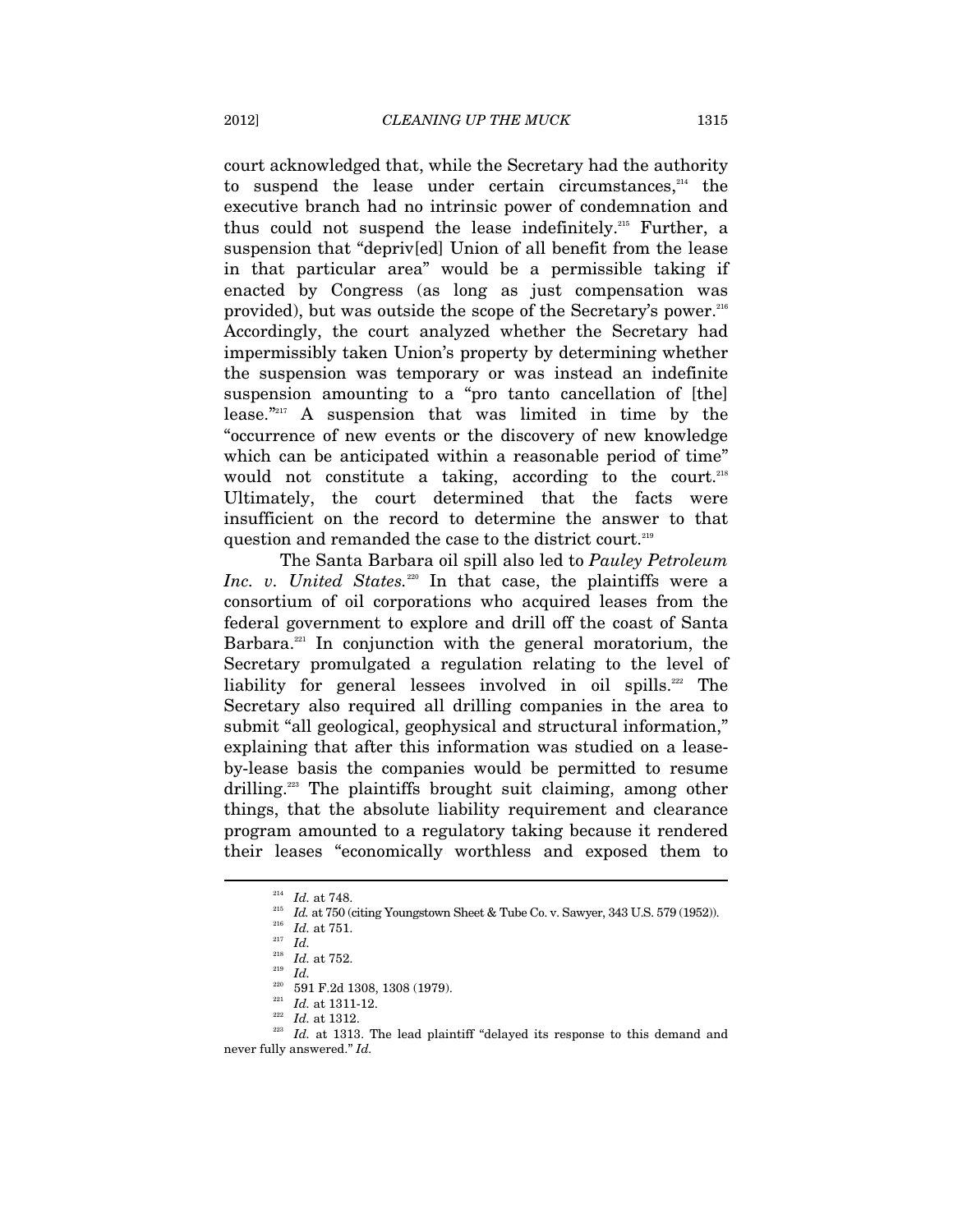unmeasurable risks."224 They argued that the regulation applied retroactively and imposed absolute liability for all cleanup costs as well as for any damage to third-party property caused by a spill.225 The court held that the power to suspend leases could not rise to such a level that it resulted in a total suspension of rights because the Secretary does not have the authority to take property.226 As was the case in *Union Oil*, the court determined that the plaintiffs had "fail[ed] to meet at least one of the prerequisites for a constitutional taking—the requirement that the taking be authorized by Congress."227 Thus, the plaintiffs could not bring a takings claim because the power to take property was solely vested in Congress, and did not extend to actions by the Secretary.<sup>228</sup> According to the court, "Congress clearly did not intend to grant leases so tenuous in nature that the Secretary could terminate them, in whole or in part at will."229 Further, the court noted that the "short, temporary suspension was plainly not so severe a property deprivation as to constitute a fifth amendment taking."230 Accordingly, the court held that a takings claim was not the proper means of recourse for the plaintiffs.<sup>231</sup> Again the court required a regulation to be permanent and authorized by Congress for it to afford a valid takings claim.<sup>232</sup>

Many of these cases share similar factual circumstances to the *Hornbeck* scenario. Despite this precedent, however, the outcome of a takings claim in *Hornbeck*, or future claims arising under similar circumstances, remains unclear. The courts in the Santa Barbara spill cases held that takings claims were precluded because the Secretary lacked authority to restrict property rights in this manner, often hinging that authority on the duration or permanence of the suspension.<sup>233</sup> This position is outdated, however, in light of subsequent precedent.234 The *Hornbeck* takings claim need not hinge on the

<sup>234</sup> See David W. Spohr, *"What Shall We Do with the Drunken Sailor?": The Intersection of the Takings Clause and the Character, Merit, or Impropriety of* 

<sup>224</sup> *Id.* at 1314. 225 *Id.* at 1313. 226 *Id.* at 1326. 227 *Id.*

<sup>&</sup>lt;sup>228</sup> *Id.* (citing Union Oil Co. of Cal. v. Morton, 512 F.2d 743, 751 (9th Cir. 1975)).<br><sup>229</sup> *Id.* (citing *Union Oil*, 512 F.2d at 751).<br><sup>230</sup> *Id.* at 1327.<br><sup>231</sup> The court also dismissed the plaintiffs' other causes included breach of contract and mutual mistake claims. *Id.* at 1326 (citing *Union Oil*,  $512$  F.2d at 751).  $^{232}$   $Id.$   $^{233}$   $\,$   $\,$  See, e.g.,  $Union$   $Oil,$  512 F.2d at 751.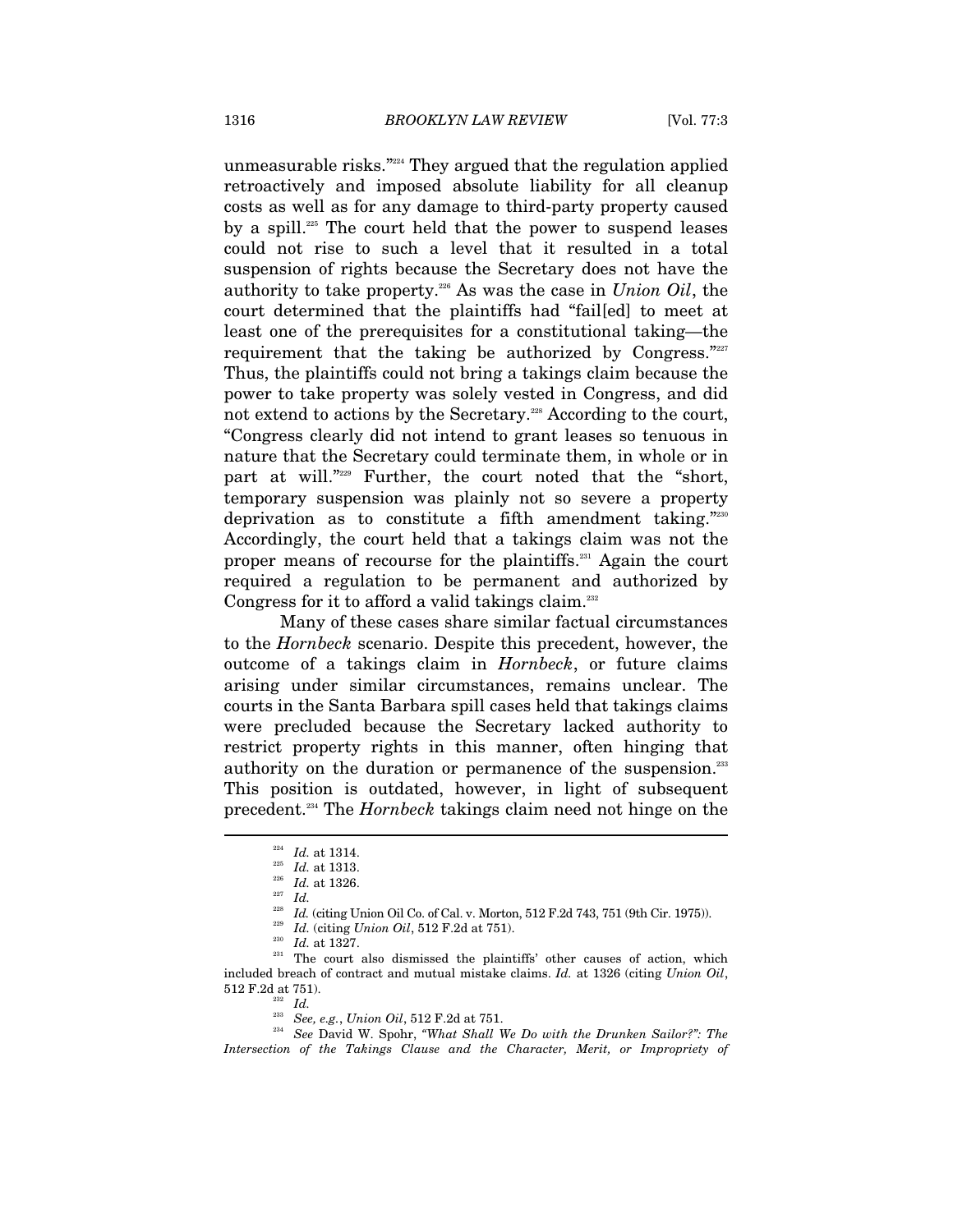permanent versus temporary distinction because the duration of the regulation is now only a part of the more fully established regulatory takings framework.235 And any notion that only actions by Congress, and not those by a member of the executive branch, can amount to a taking is similarly misplaced in today's analysis.236 Instead, "the Takings Clause bars *the State* from taking private property without paying for it, no matter which branch is the instrument of the taking."<sup>237</sup> Accordingly, it is necessary to analyze the *Hornbeck* claim under the more modern approach to temporary regulatory takings. Although the Supreme Court has attempted to clarify and establish a working framework for this area, *Hornbeck* illustrates how the unsettled state of takings jurisprudence has made some plaintiffs unwilling to bring these kinds of claims and courts hesitant to venture into such an analysis if provided an alternative.<sup>238</sup> It is precisely because this area is still malleable, though, that plaintiffs and courts should look to the takings clause to protect worthy victims from regulations that go too far.

# V. AN AD-HOC ANALYSIS OF THE TAKINGS CLAIM IN *HORNBECK*

A court may be hesitant to find a takings claim in *Hornbeck*, despite the expansion of takings jurisprudence since the Santa Barbara oil spills and facts that distinguish *Hornbeck* from *Bass Enterprises*. Such a result, however, is both unfortunate and undesirable, and should be modified in light of the concepts of fairness and justice discussed in *Tahoe-*Sierra.<sup>239</sup> Admittedly, there is still confusion and discord in takings law, but a proper reading of *Tahoe-Sierra* illustrates  $\overline{a}$ 

*Regulatory Action*, 17 S.E. ENVTL. L.J. 1, 21 (2008) (noting that "[a] legislative grant of authority to an agency to exercise discretion over various affairs could lead to acts by [executive] officials that were illegal but still within the [congressionally defined] scope of agency authority" (citing Del-Rio Drilling Programs, Inc. v. United States, 146 F.3d 1358 (Fed. Cir. 1998))); *see also* Tahoe-Sierra Pres. Council, Inc. v. Tahoe Reg'l Planning Agency, 535 U.S. 302, 342 (2002) (holding that the duration of a regulation is not dispositive regarding the takings question).

<sup>&</sup>lt;sup>235</sup> *Tahoe-Sierra*, 535 U.S. at 335. 236  $\frac{236}{100}$  and  $\frac{236}{100}$  and  $\frac{236}{100}$  and  $\frac{236}{100}$  and  $\frac{236}{100}$  and  $\frac{236}{100}$  and  $\frac{236}{100}$  and  $\frac{236}{100}$  and  $\frac{236}{100}$  and  $\frac{236}{100}$  an or branches. It is concerned simply with the act, and not with the government actor . . . ." Stop the Beach Renourishment, Inc. v. Fla. Dep't of Envtl. Prot., 130 S. Ct.

<sup>2592, 2601 (2010) (</sup>discussing a judicial takings claim). 237 *Id.* at 2602. 238 *See* Meltz, *supra* note 110, at 73 (describing confusion as to when cases should be analyzed as a breach of contract instead of a taking and noting the general preference of the federal courts to take the breach of contract route if possible).  $^{239}$  –  $535$  U.S. at 333-34.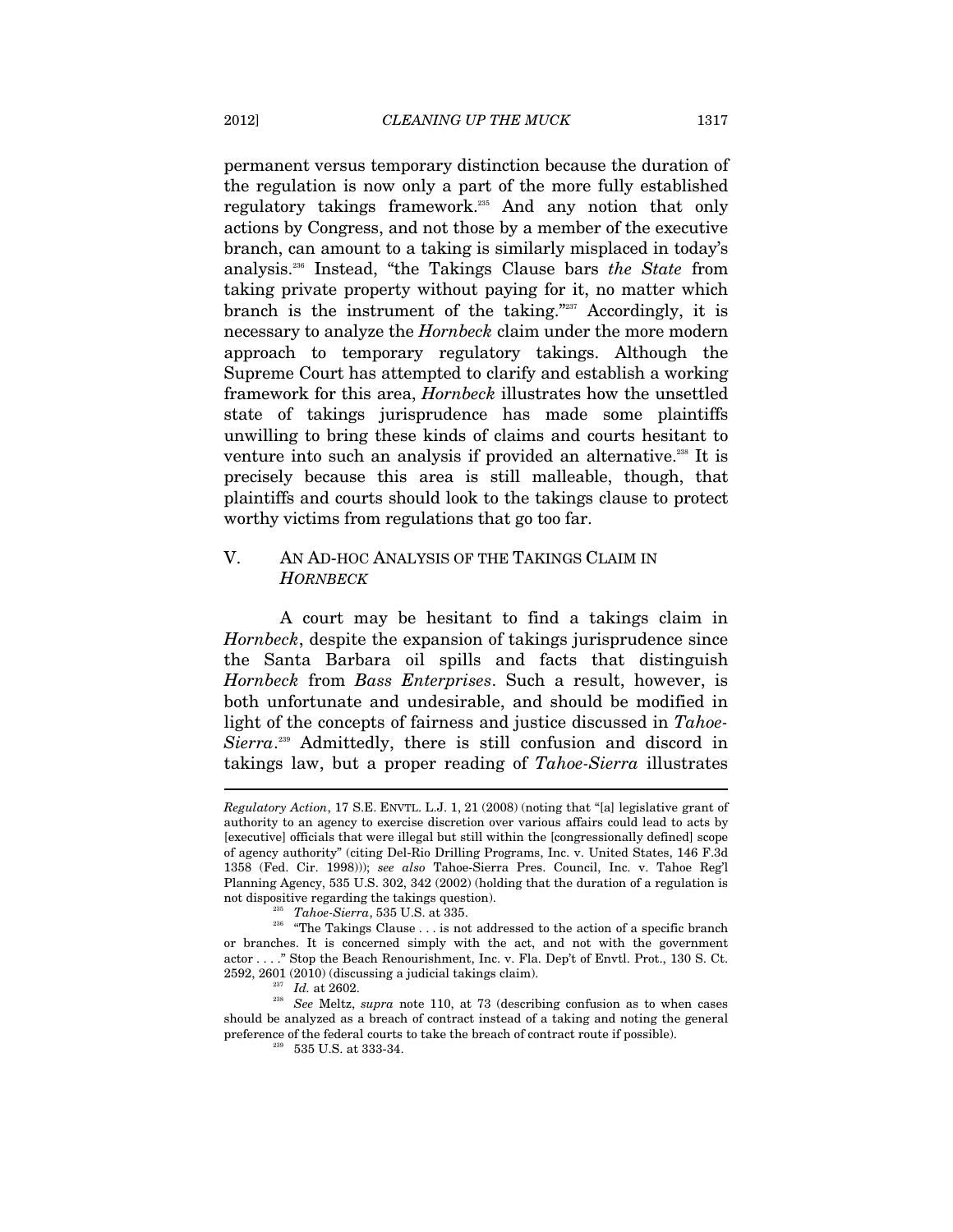the "considerable latitude" available to property owners to assert claims based on these concepts.240 The facts in *Hornbeck*  provide an example of the danger for plaintiffs in a service industry who may be injured uniquely and significantly because of the permanent effects of a temporary regulation. Accordingly, these types of claims are worthy of relief under a more contextually inclusive three-part *Penn Central* analysis that looks at (1) the economic impact of the regulation; (2) the distinct investment-backed expectations of the plaintiff; and (3) the character of the government regulation.<sup>241</sup>

#### *A. The Economic Impact of the Regulation*

The economic impact is a fact-specific question, and in the case of the *Hornbeck* plaintiffs it is immense in terms of sheer numbers. The plaintiffs alleged that the moratorium led to the termination of valuable service contracts with the oil and exploration companies in the Gulf of Mexico.<sup>242</sup> Plaintiffs noted that lost job wages could be more than \$330 million for each month the moratorium remained in place.<sup>243</sup> Likewise, the Bureau of Ocean Energy Management (BOEM) predicted "that the moratorium would lead to the loss of more than 23,000 jobs in the . . . region and that oil and gas industry spending in [the Gulf would] be reduced by more than \$10 billion."244

The leases, $245$  contracts, and vessels that constitute the property rights in the industry last for only a limited time, and thus it is difficult or impossible to recoup any lost expenses as a result of suspensions of operations.<sup>246</sup> These effects can be distinguished from those imposed by moratoria in other

<sup>245</sup> Complaint at  $\parallel$  55(b), Ensco Offshore Co. v. Salazar, 2010 WL 2812241 (E.D. La. July 9, 2010) (No. 10-CV-01941).

<sup>&</sup>lt;sup>240</sup> Eagle, *supra* note 165, at 505.<br><sup>241</sup> See Penn Cent. Transp. Co. v. City of New York, 438 U.S. 104, 124 (1978).<br><sup>242</sup> First Supplemental and Amended Complaint for Declaratory and Injunctive Relief, *supra* note 27, ¶¶ 58-67. The allegations were not mere conjecture; as early as June 2010 valuable contracts were being cancelled or reduced. *See id.* 

<sup>&</sup>lt;sup>243</sup> Hornbeck's Memorandum of Law in Support of Its Motion for Preliminary Injunction, *supra* note 48, at 23.

Plaintiff's Memorandum in Opposition to Defendants' Cross-Motion for Partial Summary Judgment at 14 n.13, Ensco Offshore Co. v. Salazar, 2010 WL 3973222 (E.D. La. Sept. 9, 2010) (No. 10-CV-01941). It was also reported that the moratorium would result in approximately \$500 million in lost wages for workers in the oil industry. Steven Shavell, *Should BP Be Liable for Economic Losses Due to the Moratorium on Oil Drilling Imposed After the Deepwater Horizon Accident?*, 64 VAND. L. REV. 1995, 1999 (2011).

<sup>&</sup>lt;sup>246</sup> Hornbeck's Memorandum of Law in Support of Motion for Preliminary Injunction, *supra* note 48, at 3.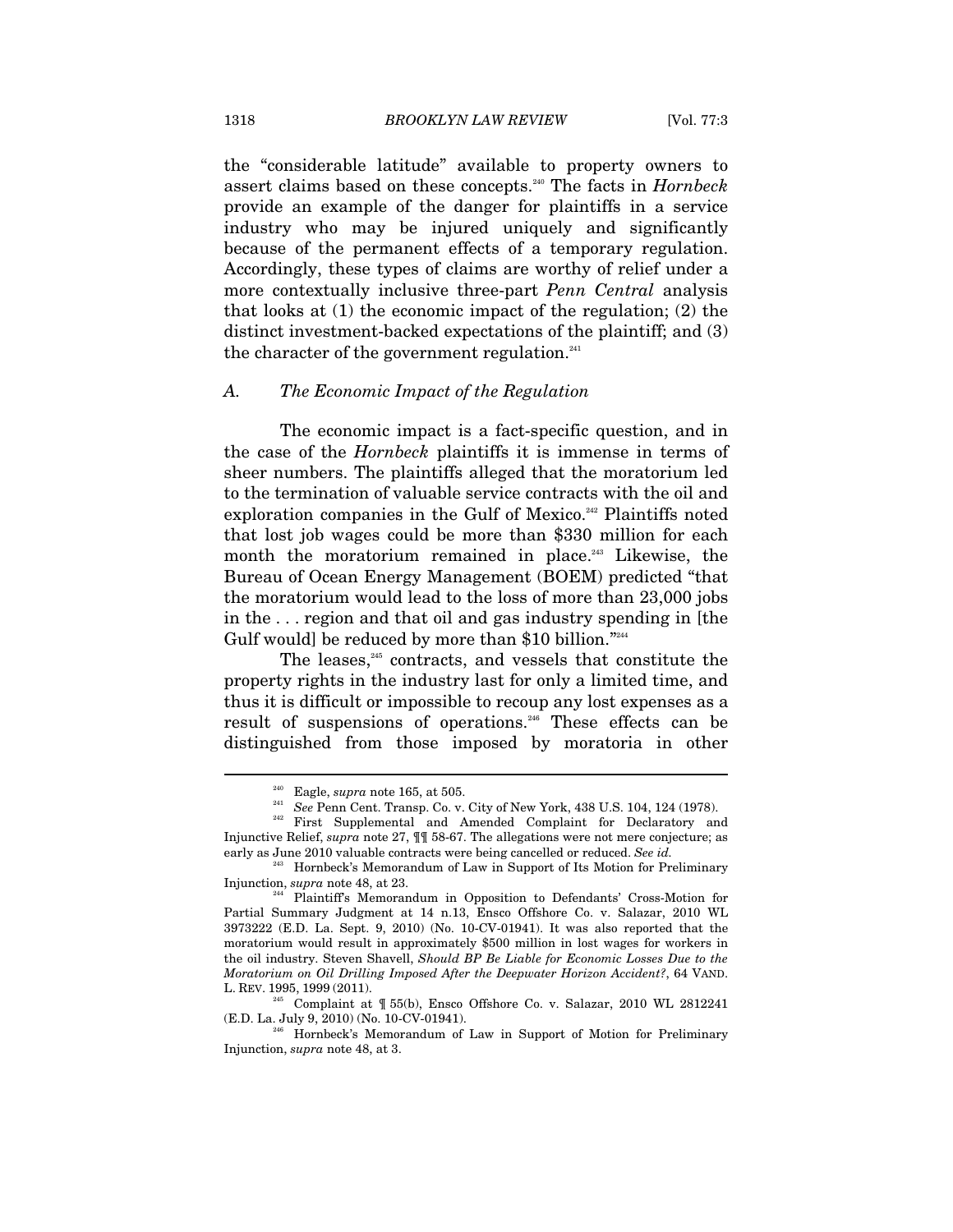$contexts<sub>1</sub><sup>247</sup>$  and make the plaintiffs more worthy of relief considering the immense level of investment that they have made into both their own equipment and the industry as a whole in the region.<sup>248</sup> Additionally, unlike in other contexts, the plaintiffs in *Hornbeck* do not enjoy any reciprocity of advantage that might mitigate the damage suffered when they are subjected to a stop-drilling order.<sup>249</sup> Instead, for plaintiffs, and similarly situated companies, the harm suffered by moratoria is without any potentially positive consequences.

Also, the final economic impact may be even greater than initial estimates suggested. The BOEM estimates were based on a six-month moratorium, but at the time the complaint was filed the moratorium was predicted to last much longer.250 Additionally, the Department of the Interior estimated that long-term job loss might significantly exceed BOEM's initial estimates due to the potential relocation of rigs to other regions and the potential demise of some drilling companies.251 Those fears did not fully materialize (the moratorium did in fact end before six months), yet the lifting of the moratorium did not bring about an immediate end to the negative economic effects it created.252 Thus, the impact of the

302, 341 (2002). The Supreme Court in *Tahoe-Sierra* noted that all landowners in the community benefited from the moratorium because the development restriction also prevented their neighbors from engaging in unwanted development. *Id.* In fact, in that case, the moratorium might protect or even increase the property values in the area. *Id.* 

First Supplemental and Amended Complaint for Declaratory and Injunctive Relief, *supra* note 27, ¶ 54. 251 Plaintiff's Memorandum in Opposition to Defendants' Cross-Motion for

<sup>&</sup>lt;sup>247</sup> See infra notes 271-74 and accompanying text.<br><sup>248</sup> Hornbeck's Memorandum of Law in Support of Motion for Preliminary Injunction, *supra* note 48, at 3-6. Regarding investments put into their own equipment, Diamond Offshore explained, for example, that the cost of one of its floating rigs can exceed \$500,000 per day. Plaintiffs' Original Complaint and Application for Temporary Restraining Order and Injunctive Relief, *supra* note 30, ¶ 10. Likewise, the value of the deepwater vessels built by plaintiff Bollinger Shipyard Company in the last five years exceeds \$200 million. First Supplemental and Amended Complaint for Declaratory and Injunctive Relief, *supra* note 27, ¶ 38. 249 *See* Tahoe-Sierra Pres. Council, Inc. v. Tahoe Reg'l Planning Agency, 535 U.S.

Partial Summary Judgment at 14 n.13, Ensco Offshore Co. v. Salazar, 2010 WL 3973222 (E.D. La. Sept. 9, 2010) (No. 2:10-CV-01941-MLCF-JCW); Hornbeck's Memorandum of Law in Support of Motion for Preliminary Injunction, *supra* note 48, at 6 (explaining that "[w]hen a deepwater rig or vessel leaves a drilling region, it does so under a long-term contract and will not return for several years, if ever"). At least two deepwater rigs had left for foreign waters as early as July 2010. Hughes & Power, *supra* note 25. *But see* Daly, *supra* note 100 (noting that loss of jobs in the Gulf region is likely temporary).<br><sup>252</sup> People in the industry feared the possibility that a de facto moratorium

would remain in place, which would extend the suspension of operations and increase the injury. *See* Matthew Daly, *Administration Lifts Freeze on Drilling, Official Says New Rules Improved Safety, Cut Risks of Another Disaster*, CHARLESTON DAILY MAIL,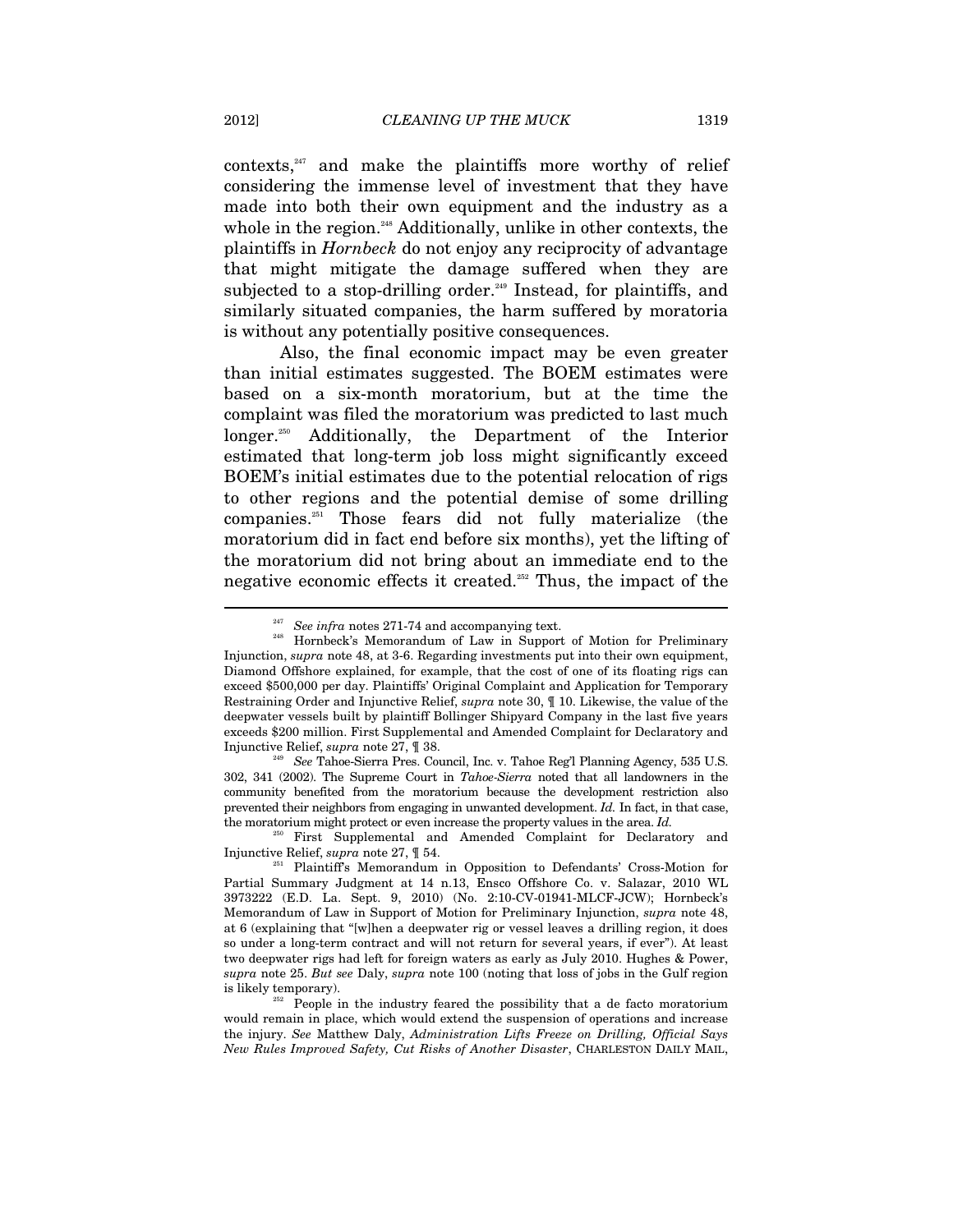regulation could potentially be felt far into the future. More importantly, future moratoria could last significantly longer, thus resulting in an even greater impact and illustrating the need for takings clause protection.

# *B. Reasonable Investment-Backed Expectations*

The reasonable investment-backed expectations of plaintiffs affected by the moratorium provide several distinguishing characteristics from previous precedent that help support the finding of a taking. Whether a regulation results in a change to the status quo is an important factor for the Supreme Court in a takings analysis. For example, the *Penn Central* Court "hinted that it may have [ruled differently] if the . . . regulation had prevented [the property] from being used as it always had been."253 Thus, it is more reasonable for parties to expect their permits and contracts to continue unhindered once they have obtained all necessary authorizations and drilling has already commenced. The plaintiffs here are not seeking to develop property beyond its current state; rather, they simply seek to continue using their property as they have for many previous years. Similarly, they are not seeking an initial permit to *begin* utilization of their property by exploring and drilling for oil, as was the case in *Bass Enterprises*. 254 Accordingly, while the delays in both *Bass Enterprises* and *Hornbeck* stemmed largely from the need to protect against a "possible environmental and health hazard,"255 only the *Bass Enterprises* delay resulted in an extension—rather than a disruption—of the status quo.

The facts in *Bass Enterprises* represent a situation where the plaintiffs had more reason to expect delays than do the plaintiffs in *Hornbeck*. In *Bass Enterprises*, the lease in question was above a portion of an underground nuclear waste storage site.<sup>256</sup> The delay was imposed while the EPA

Oct. 13, 2010; *see also* Hornbeck Offshore Servs., L.L.C. v. Salazar, No. 10-1663, 2011 WL 454802, at  $*3$  (E.D. La. Feb. 2, 2011). In fact, several months after the moratorium was lifted, drilling permits were still not being issued. *Id.* at \*2.<br><sup>253</sup> ELLICKSON & BEEN, *supra* note 127, at 197. Further, the Supreme Court

noted that the type of moratoria at issue in *Tahoe-Sierra* was one that is routinely used

<sup>&</sup>lt;sup>254</sup> See Bass Enters. Prod. Co v. United States, 381 F.3d 1360, 1362 (Fed. Cir. 2004).<br><sup>255</sup> Id. at 1367. The court in Bass Enterprises noted that such a situation justifies delay because "we do not want to 'encourage hasty decisionmaking' by the Government." *Id.* 

<sup>256</sup> *Id.* at 1362.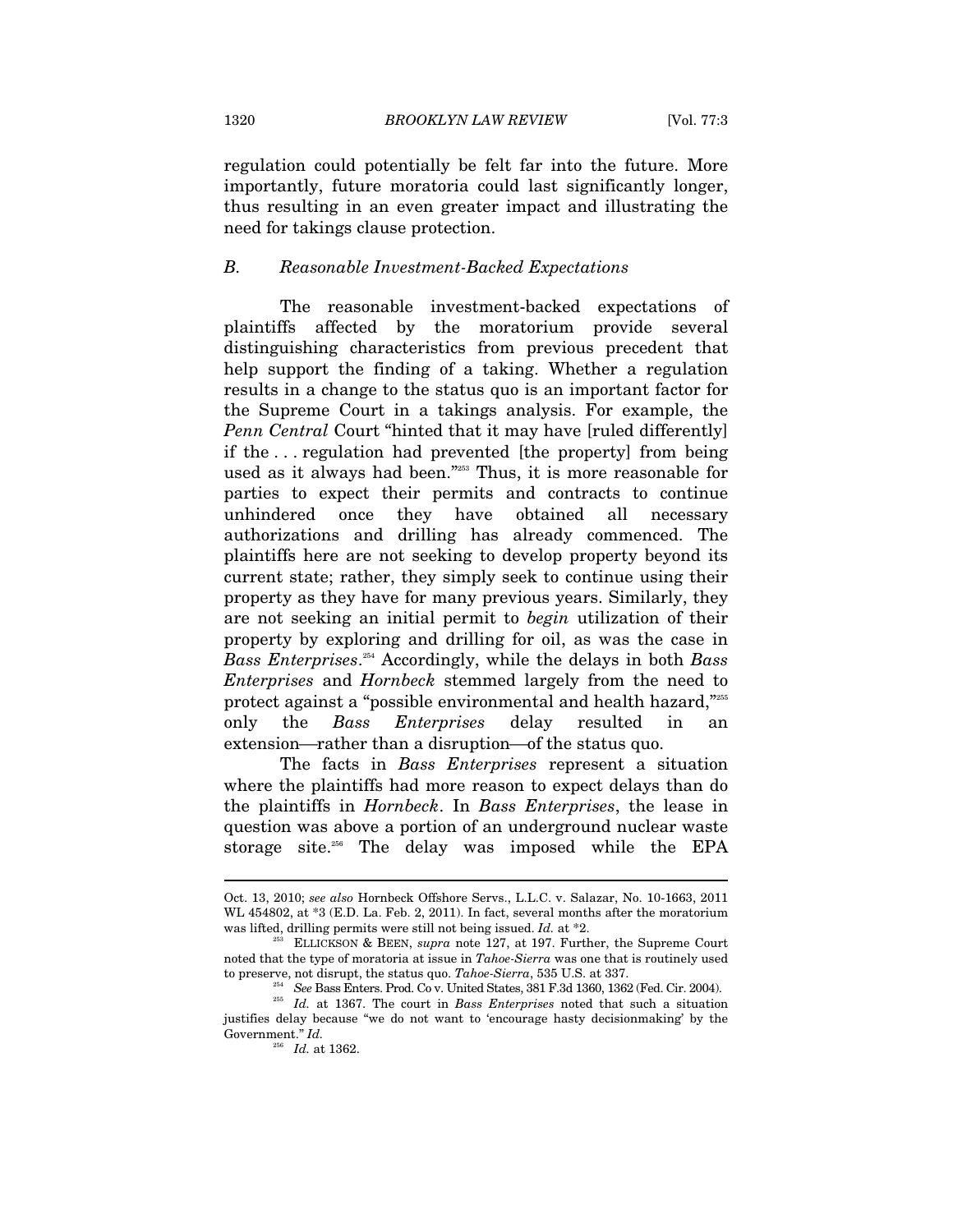determined if it was necessary to condemn and obtain the leasehold in its entirety to protect the integrity of the site.<sup>257</sup> Thus, it was unknown whether *any* safe use of the lease could *ever* be engaged in by the leaseholder.<sup>258</sup> In contrast, the leases and contracts in *Hornbeck* were for rigs that had recently passed inspections and had been deemed to conform to all safety regulations by the MMS.259 Also, there had been no similar blowouts in the Gulf of Mexico since 1969.<sup>260</sup> Thus, there was little reason to anticipate another spill. Instead, it was more reasonable to expect that as long as the parties continued to comply with all safety regulations they would not suffer any delays.

Likewise, although "delay is inherent in complex regulatory . . . schemes,<sup>"261</sup> such a delay is more reasonably expected when operations have not yet commenced. The decision to allow drilling on a portion of a site designated for nuclear waste storage required careful deliberation to determine the effects on the site as a whole. The *Bass Enterprise* plaintiffs had knowledge that these regulations were in place before they began any drilling activities. Thus, they should have expected that they might not immediately be granted the use of their lease, and such a delay would do nothing to alter the status quo. Like the disposal of nuclear waste, the oil industry is highly regulated; $262$  still, the oil rigs in *Hornbeck* had conformed to these regulations and procedural requirements and had previously been operating safely and without issue.<sup>263</sup> There was little reason for the plaintiffs to expect any change to these operations, barring individual safety violations by the rig operators. Thus, by banning the operation of all oil rigs, the broad moratorium seriously disrupted the status quo, unfairly burdened innocent parties,  $\overline{\phantom{a}}$ 

<sup>&</sup>lt;sup>257</sup> *Id.* at 1363.<br><sup>258</sup> Additionally, the *Bass Enterprise* plaintiffs had the security of knowing they would be compensated if the government determined drilling to be permanently unsafe because the federal government would then condemn the property and pay just compensation. *See id.* at 1362-63. 259 First Supplemental and Amended Complaint for Declaratory and

Injunctive Relief, *supra* note 27, ¶ 46. Twenty-seven of twenty-nine recently inspected rigs had no violations; the other two had only minor violations. *Id.* <sup>260</sup> See Hornbeck Offshore Servs. v. Salazar, 696 F. Supp. 2d 627, 638 n.11

<sup>(</sup>E.D. La. 2010). 261 *Bass Enters. Prod. Co.*, 381 F.3d at 1366 (quoting Wyatt v. United States,

 $282$  Takings are generally less likely to be found in industries that are highly regulated. Meltz, *supra* note 110, at 66. This alone does not bar all takings claims though. *Id.* at 67. 263 First Supplemental and Amended Complaint for Declaratory and

Injunctive Relief, *supra* note 27, ¶ 46.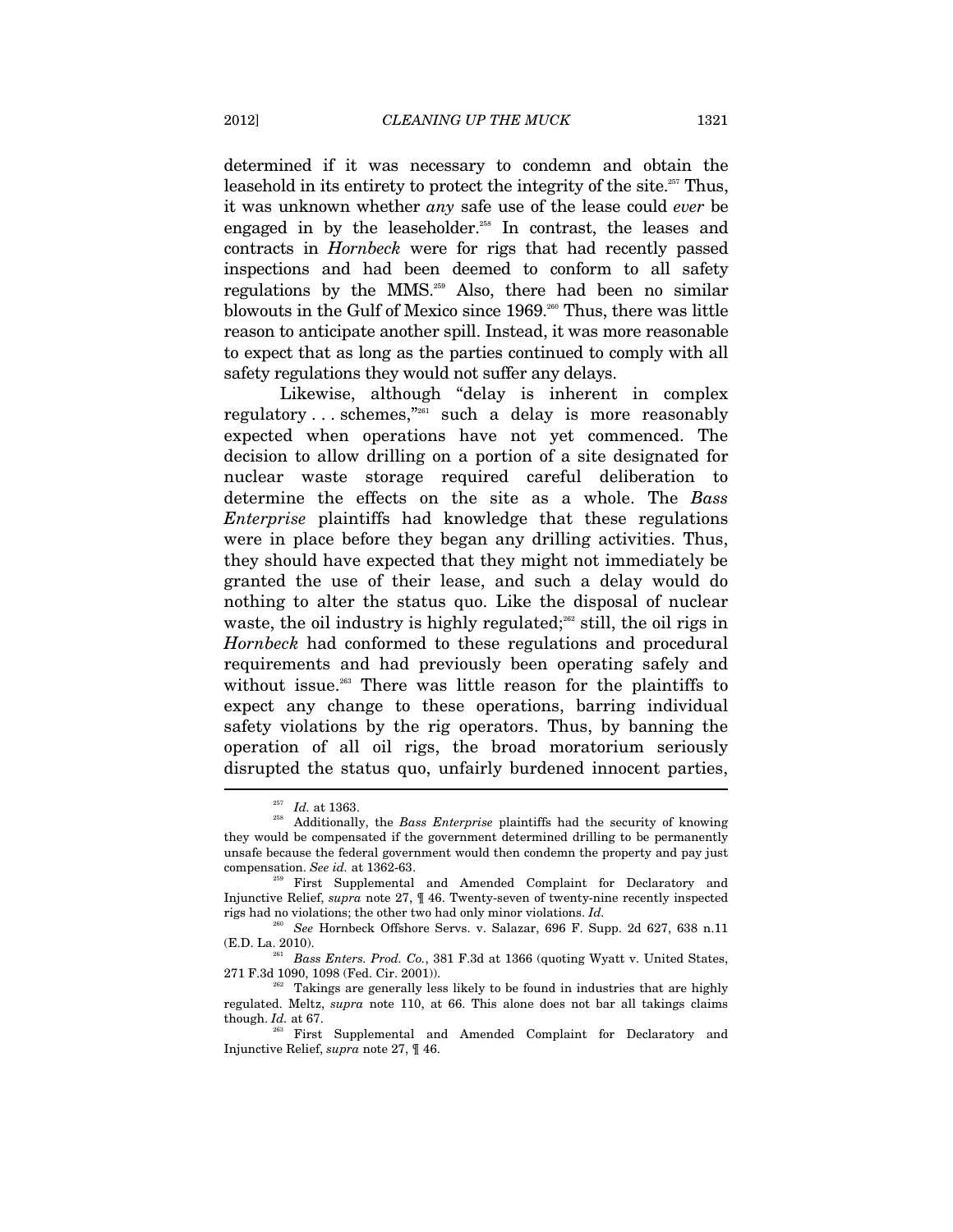and destroyed the investment-backed expectations of the oil service industry in the Gulf.

Further, in determining the safety of oil exploration and drilling, Congress has provided an expectation that the Department of the Interior will proceed expeditiously.<sup>264</sup> The relatively short time frame of thirty days that Congress has allowed for the agency to approve exploration plans submitted under OSCLA265 supports a reasonable expectation of freedom from extended delay in the industry. Accordingly, it is reasonable for plaintiffs with property interests in the oil industry in the Gulf of Mexico to expect government-imposed delay not to last much longer than thirty days. The length of the moratorium here far exceeded that expectation.

A similar argument draws support from dicta in *Tahoe-Sierra.* In acknowledging that considerations of "fairness and justice" were the touchstone of moratoria aimed at curbing abusive land development, Justice Stevens indicated that, under the right circumstances, the Court could "craft a narrower rule that would cover all temporary land-use restrictions except those 'normal delays'" associated with the industry or application process.266 There is little precedent for what constitutes a normal delay as it applies to moratoria on drilling following an oil spill. Oil drilling resumed under heightened standards following the Santa Barbara spill, however, after only about two months.<sup>267</sup> Therefore, it is reasonable for the plaintiffs to expect that their investment in the Gulf would not be disturbed by the government for any substantially longer duration.<sup>268</sup>

In contrast, a takings argument is weakened by the fact that the moratorium officially lasted less than six months, a very short period of time compared with other delays that have

 $\overline{a}$ 

process." *Tahoe-Sierra*, 535 U.S. at 337.<br><sup>267</sup> See Pauley Petroleum Inc. v. United States, 591 F.2d 1308, 1312, 1314 (Ct. Cl. 1979). The Secretary immediately requested that drilling operations cease when the spill occurred on January 28, 1969. *Id.* at 1312. The Secretary gave approval to recommence operations on April 1, 1969. *Id.* at 1314.

<sup>&</sup>lt;sup>264</sup> See In re Core Commc'ns., Inc., 531 F.3d 849, 855 (D.C. Cir. 2008).<br><sup>265</sup> 43 U.S.C. § 1340(c) (2006).<br><sup>266</sup> Tahoe-Sierra Pres. Council, Inc. v. Tahoe Reg'l Planning Agency, 535 U.S. 302, 333 (2002) (quoting First English Evangelical Lutheran Church v. Cnty. of L.A., 482 U.S. 304, 321 (1987)); *see also* Eagle, *supra* note 165, at 442. The Court determined that such a rule "would certainly have a less severe impact on prevailing practices," but cautioned that "it would still impose serious financial constraints on the planning

<sup>&</sup>lt;sup>268</sup> Although the moratorium officially lasted only about five months, the added regulations imposed by the government prevented operations from resuming for longer. Daly, *supra* note 100; *see also supra* note 252 and accompanying text.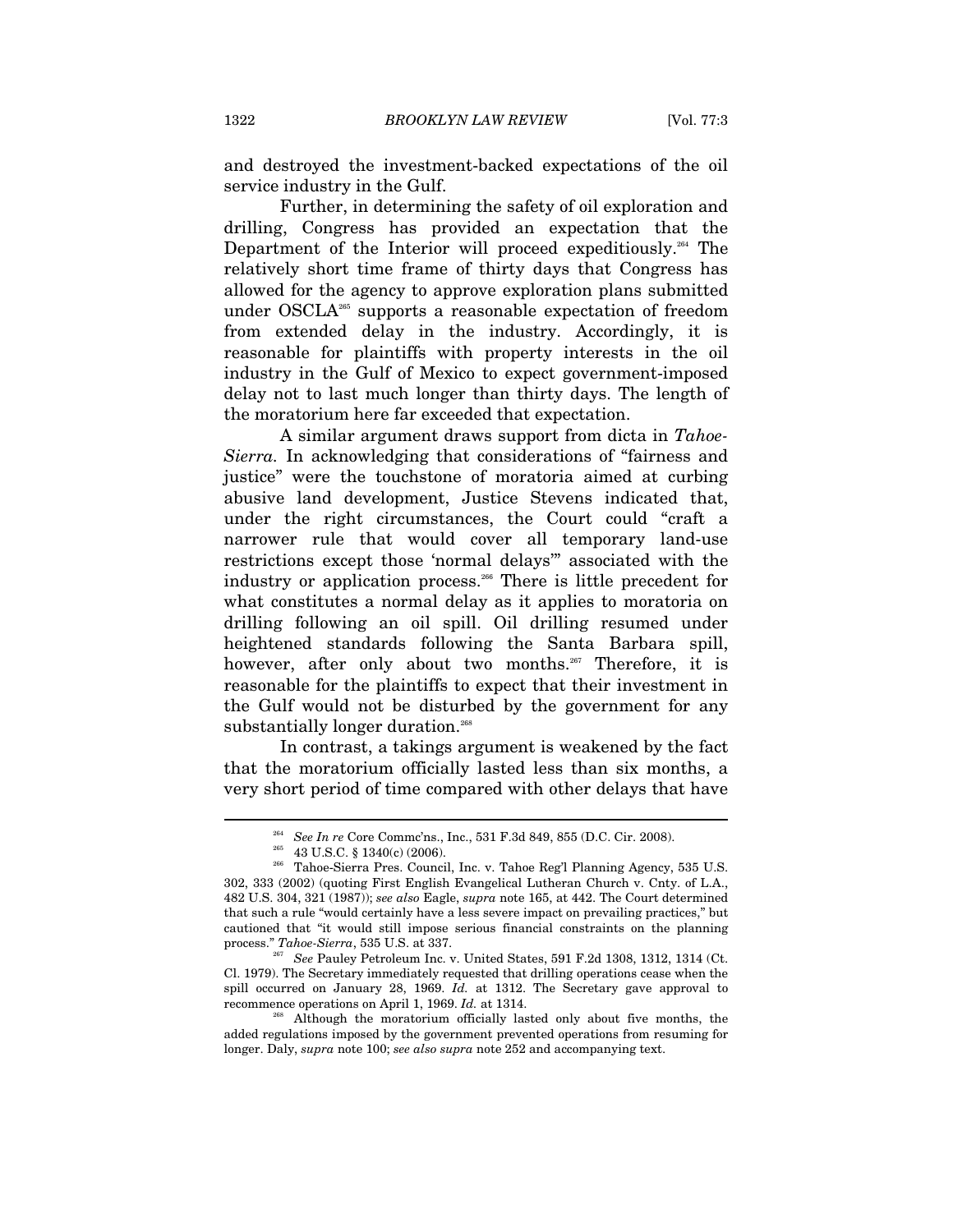been held to not be takings.<sup>269</sup> Although the economic impact was drastic and potentially devastating to companies in the oil drilling and exploration business in the Gulf of Mexico, these companies should be able to regain most of the value of their leases in time, now that the moratorium has been lifted. Yet, for those service companies that rely on other entities that have left for foreign waters, this reassurance is not nearly as comforting.270 Moreover, the *Tahoe-Sierra* Court justified its refusal to find the temporary restriction in that case to be a taking by explaining, "[l]ogically, a fee simple estate cannot be rendered valueless by a temporary prohibition on economic use, because the property will recover value as soon as the prohibition is lifted."271 This assertion may be true in the case of temporary planning/development restrictions on real estate (as was the restriction at issue in *Tahoe-Sierra*), but it fails to account for the significant loss in value imposed in the present situation. Unlike the *Tahoe-Sierra* landowner, many companies in the oil industry rely on property interests that amount to less than a fee simple estate. Instead, their property interests are vested in contracts $272$  and support vessels that have a limited useful life.273 Accordingly, the higher the percentage of these useful lives consumed by the moratorium, the more likely a court should be to find a taking.<sup>274</sup>

Finally, the Court in *Tahoe-Sierra* articulated that the petitioners had failed to offer a persuasive account of why moratoria should be treated differently from ordinary permit delays.275 Further, the Court condemned the petitioners' claim

<sup>269</sup> *See* Bass Enters. Prod. Co. v. United States, 381 F.3d 1360, 1366 (Fed. Cir. 2004). The Supreme Court has indicated that while the length of the moratorium is not dispositive, the longer the delay, the more likely a taking has occurred. *See Tahoe-Sierra*, 535 U.S. at 341 ("It may well be true that any moratorium that lasts for more than one year should be viewed with special skepticism.").<br><sup>270</sup> Only two of the thirty-three deepwater oil rigs left the Gulf for other fields,

but this result could have been much worse if the first moratorium had not been enjoined in *Hornbeck*. *See* Cynthia A. Drew, *The Gulf Deepwater Drilling Moratorium: While Merits Still Pending, Already Significant Practical Effect?*, ENVTL. L. REP. (2010), *available at* LEXIS, 40 ELR 11137. Future plaintiffs who do not have the ability to

enjoin regulations under alternative means may not be as lucky. *See supra* Part IV.<br><sup>271</sup> *Tahoe-Sierra*, 535 U.S. at 332. 272 Complaint at ¶ 1, Ensco Offshore Co. v. Salazar, 2010 WL 2812241 (E.D. La. July 9, 2010) (No. 10-CV-01941).<br><sup>273</sup> Hornbeck's Memorandum of Law in Support of Motion for Preliminary

Injunction, *supra* note 48, at 2. 274 *See* Eagle, *supra* note 165, at 473. 275 *Tahoe-Sierra*, 535 U.S. at 337 n.31.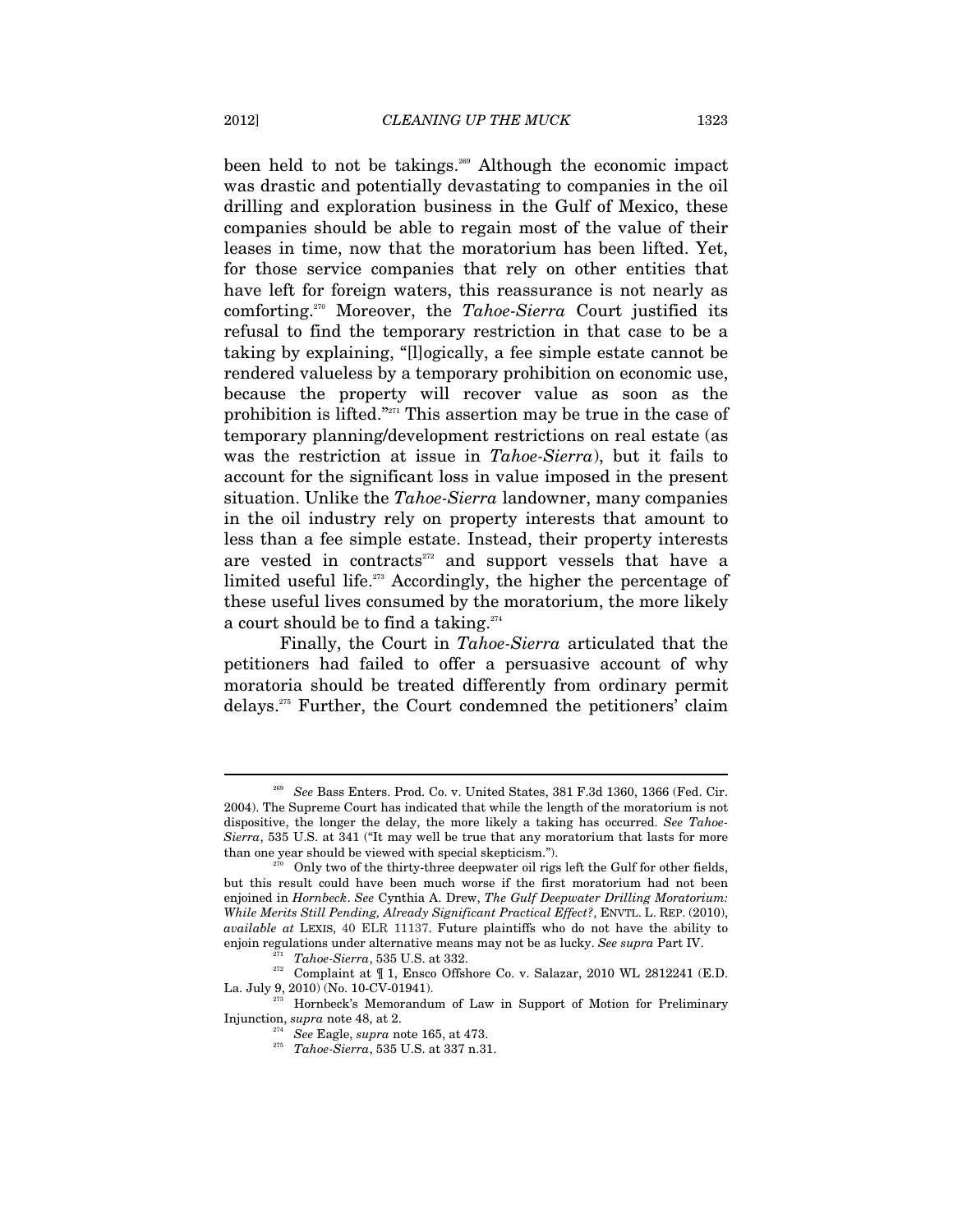as being too broad when brought as a facial challenge, $276$  leaving open the possibility that petitioners may have succeeded on an as-applied claim.<sup> $277$ </sup> Here, the shortened lifespan of the property interests at issue provides this kind of persuasive reasoning. Additionally, as applied to this case, there is another clear reason why a moratorium is different and indeed more burdensome than a normal permit delay—the long-term potential to lose existing business contracts and clients permanently to other regions of the world. This type of threat is unique to the context of property interests that may move, terminate, or disappear in response to government action, such as the mobile deep-water oil rigs that are the source of business for the *Hornbeck* plaintiffs.

## *C. The Character of the Government Regulation*

The final *Penn Central* factor is the "character of the governmental action."278 It is not entirely clear what the Court had in mind when it described this factor, although it might have been an "attempt to separate out physical invasions from all other types of regulation or [an] attempt to distinguish one subset of permissible regulations from others."279 Some courts in the past have given this factor significant weight and have appeared unwilling to find a taking where the moratorium is clearly a regulatory action that "arises from some public program adjusting the benefits and burdens of economic life to promote the common good."280 More recently, however, the Court has been reluctant to place much weight on this third factor and has explicitly rejected any analysis looking into whether the regulation serves a public purpose.<sup>281</sup> Accordingly, the third *Penn Central* factor may now mean little more than whether the government action is characterized as physical as

<sup>276</sup> *Id.* at 334; *see also* Eagle, *supra* note 165, at 464, 470, 501 (noting that the Court's hand in ruling was largely forced by procedural issues of the case such as the

<sup>%</sup> way the challenge was phrased and presented).<br>  $\frac{277}{77}$  Tahoe-Sierra, 535 U.S. at 334.<br>
Penn Cent. Transp. Co. v. City of New York, 438 U.S. 104, 124 (1978).<br>  $\frac{278}{779}$  Eagle, *supra* note 165, at 449. "The need physical invasion as a taking lasted only for four years [until the holding in *Loretto*] . . . ." *Id.* 

<sup>&</sup>lt;sup>30</sup> Penn Central, 438 U.S. at 124. Some courts have also looked for evidence of bad faith on the part of the government in determining whether a taking has occurred. *See* Eagle, *supra* note 165, at 476. Such an inquiry is no longer appropriate, though,

*See Lingle,* 544 U.S. at 532 (holding that the "substantially advances" for a legitimate public use test is inappropriate for takings analysis).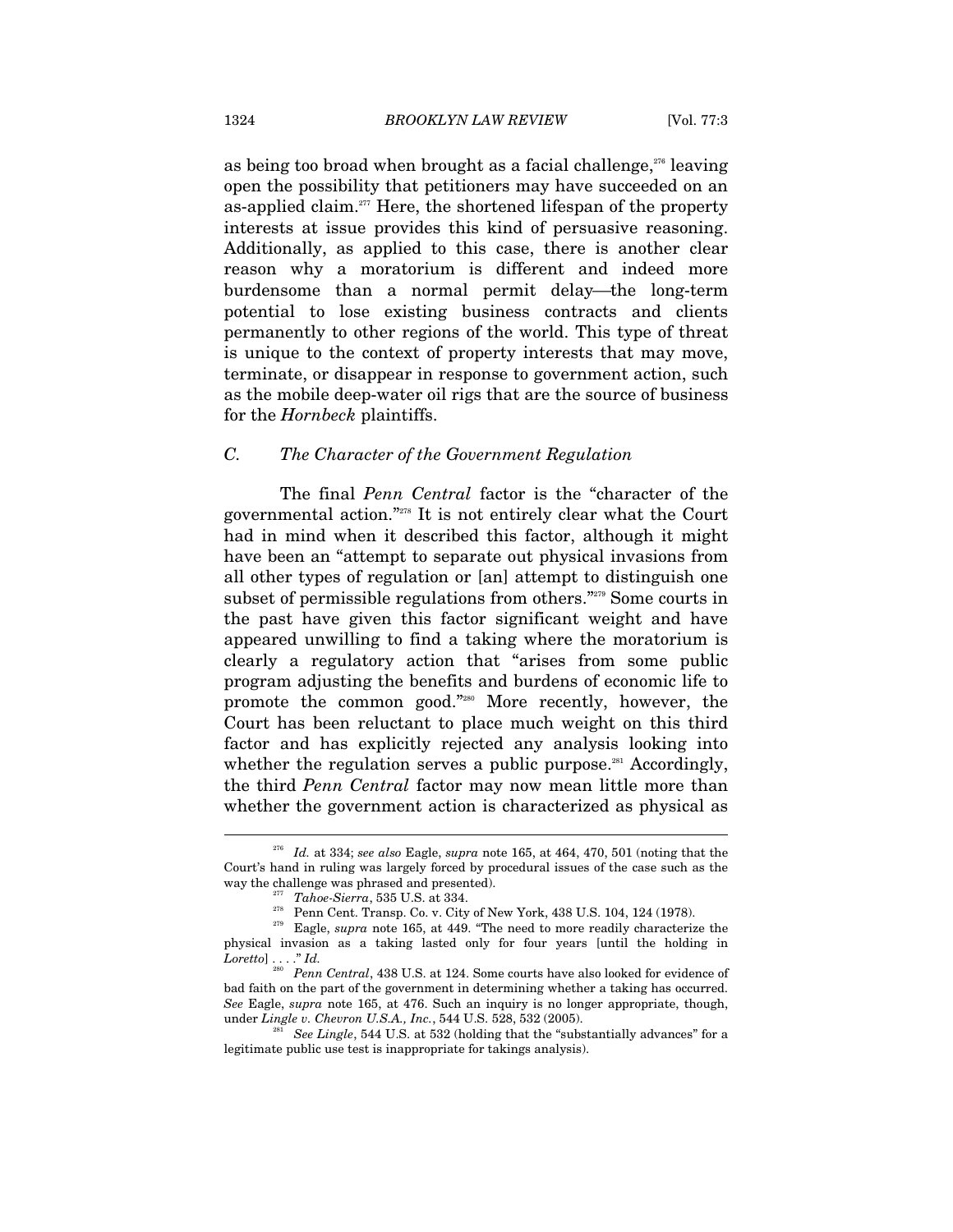opposed to regulatory, and will need to be more clearly defined by future court decisions.

Ultimately, any court deciding the outcome under factual circumstances similar to the *Hornbeck* case would need to weigh all these circumstances<sup>282</sup> to determine whether the magnitude of the government's interference with the plaintiffs' property rights was so severe that it required compensation. Despite many persuasive arguments and facts supporting the finding of a taking in *Hornbeck*, it is unclear whether the plaintiffs could have succeeded in their takings claim. Courts have exhibited a tendency to put strong emphasis on the length of temporary moratoria and have displayed a general reluctance to find temporary takings.283 Nonetheless, *Hornbeck*  provides an interesting example illustrating the arguments that are available to future plaintiffs subjected to similar regulations, at a time in the future when takings jurisprudence has begun to accept and apply the interests in fairness and justice articulated in *Tahoe-Sierra*. 284

#### **CONCLUSION**

 $\overline{a}$ 

The limited focus on a potential takings claim by the parties in *Hornbeck* illustrates that this area of law is still very much uncertain and in flux. Yet, future plaintiffs need not view this uncertainty as a problem. Instead, it should be seen as providing increased flexibility, allowing individual plaintiffs to shape persuasive arguments based on their specific circumstances. A more factually inclusive and flexible approach to the current takings framework would provide better protection and induce the government to more thoroughly internalize the consequences of regulations that may go too far.

Critics have complained that "[t]he persistence of incoherence, instability and incomplete explanations in this area of the law suggests that the [Supreme] Court itself is dissatisfied with the tests it has developed, yet is unable to produce a more satisfying jurisprudence."285 Accordingly, there have been numerous proposals for both the expansion and

 $282$  Significantly more facts from both sides would certainly be desirable, but presumably these would be presented in a case that involved a takings claim advanced

more assertively than in *Hornbeck*.<br><sup>283</sup> See generally Meltz, *supra* note 110.<br><sup>284</sup> Tahoe-Sierra Pres. Council, Inc. v. Tahoe Reg'l Planning Agency, 535 U.S. 302, 321, 334 (2002). 285 Holly Doremus, *Takings and Transitions*, 19 J.LAND USE & ENVTL.L. 1, 2 (2003).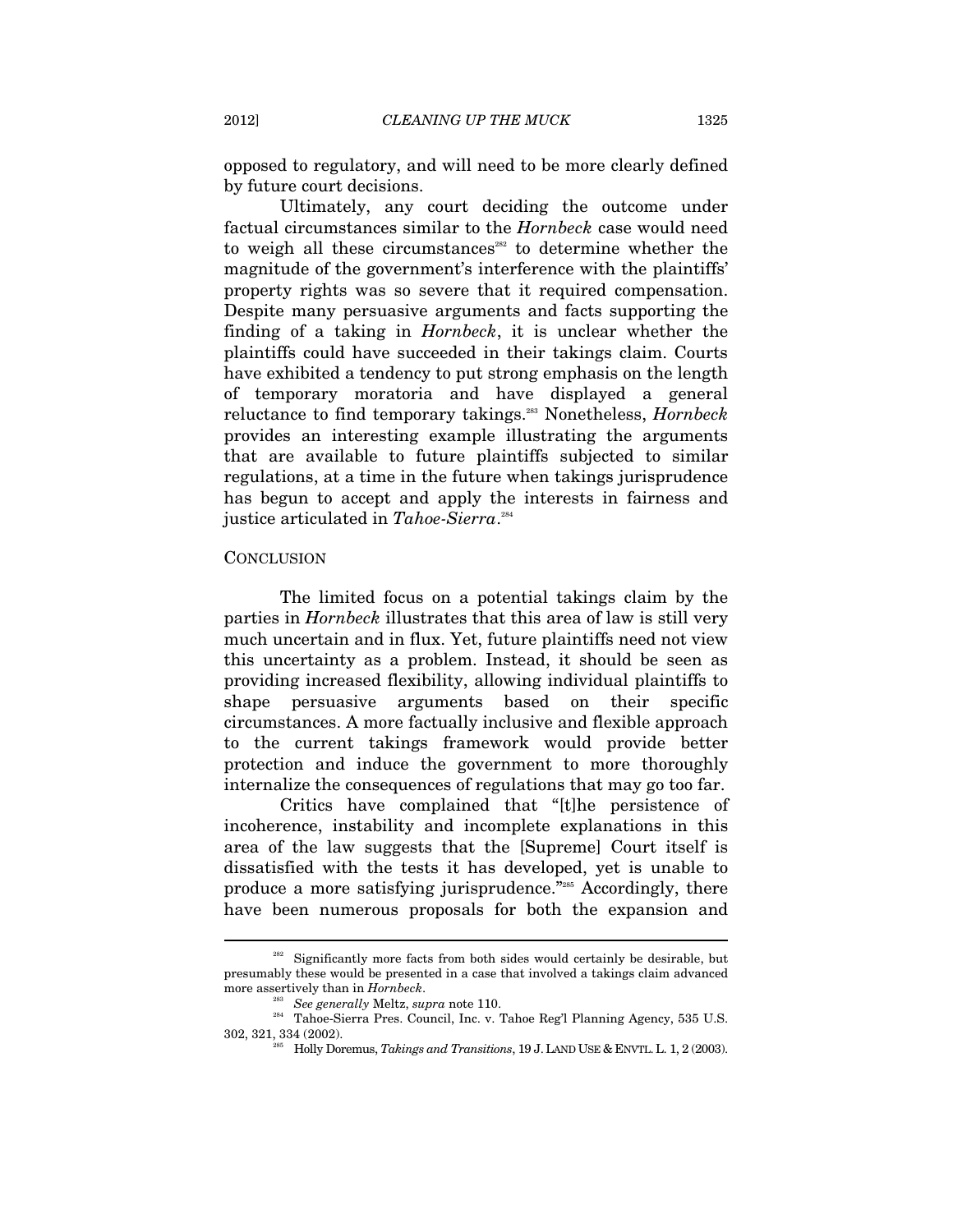contraction of the scope of protection provided by the takings clause. On one side of the argument is Richard Epstein, who has recommended a dramatic expansion of takings protection.<sup>286</sup> According to Epstein, the "government must compensate for every diminution in value it causes to owners by restricting the use of property beyond inherent common law limitations."287 On the "other end of the spectrum, Peter Byrne has argued that . . . [b]eyond physical intrusions, the regulatory takings doctrine should be abolished."288 Because *Tahoe-Sierra* expressly left open the prospect of "as applied" challenges to moratoria, there is room for the case law to move towards either end of the spectrum.<sup>289</sup> A takings analysis based on the specific circumstances of each case, determined through a more contextually inclusive application of *Penn Central*, would establish an appropriate middle ground. Indeed, such an application seems to embody the language used in *Tahoe-Sierra*, where the Court explained, "we are persuaded that the better approach to claims that a regulation has effected a temporary taking 'requires careful examination and weighing of all the relevant circumstances.'"290

Yet the courts have been overly reluctant to find takings due to a rigid application of the *Penn Central* test. There are inherent differences between the temporary regulation discussed in *Tahoe-Sierra* and regulations like the oil drilling moratorium that warrant an end to this reluctance. Thus, instead of applying a single rule for all moratoria, courts should look at how that moratorium is affecting the property right at issue. Courts must account for the fact that temporary regulations place a greater burden on property interests in the oil service industry—because of their limited duration—as compared to property interests in other settings. This is especially true in a case like *Hornbeck* where the property interests are movable and may not return if prohibited for too long.

Including these contextual circumstances in a *Penn Central* analysis would more closely adhere to the theories behind takings protection discussed in *Tahoe-Sierra*. Such an application would prevent the government from unfairly

<sup>&</sup>lt;sup>286</sup> Fee, *supra* note 115, at 1015.<br><sup>287</sup> *Id. at 1016.*<br><sup>288</sup> See Tahoe-Sierra, 535 U.S. at 334.<br><sup>290</sup> See id. at 335 (quoting Palazzolo v. Rhode Island, 533 U.S. 606, 636 (2001) (O'Connor, J., concurring)).